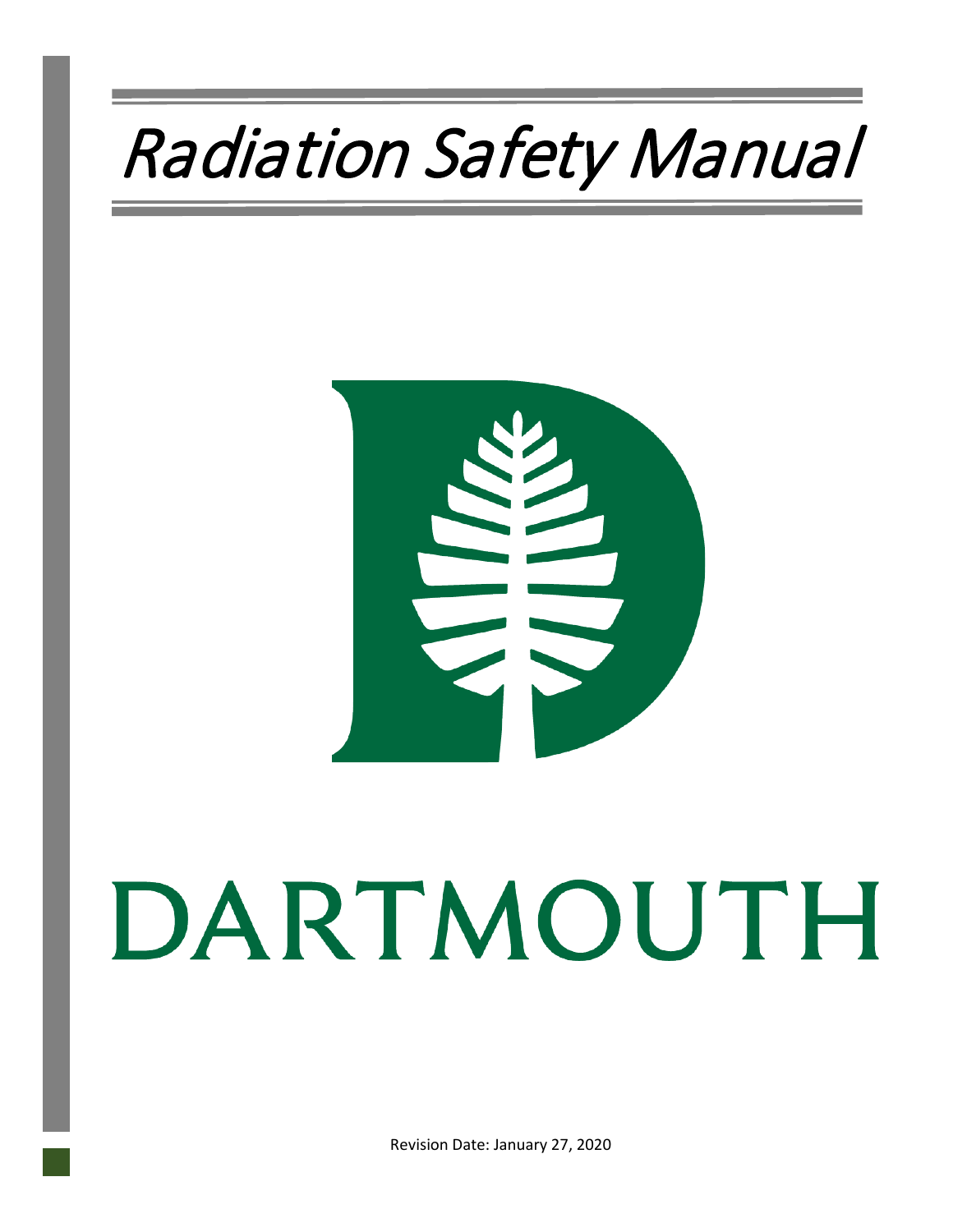#### TABLE OF CONTENTS

| ADMINISTRATIVE ORGANIZATION AND RESPONSIBILITIES                    | $\overline{2}$ |
|---------------------------------------------------------------------|----------------|
| 1.1 Radiation Safety (RS) Personnel                                 | $\overline{2}$ |
| 1.2 Purpose                                                         | $\mathfrak{Z}$ |
| 1.3 Radiation Safety Committee (RSC)                                | $\overline{4}$ |
| 1.4 Radiation Safety Officer (RSO) Responsibilities                 | 5              |
| <b>AUTHORIZATION FOR USE OF RADIOACTIVE MATERIALS</b>               | 8              |
| 2.1 Principal Investigator (PI) Responsibilities                    | 8              |
| 2.2 Radiation Worker's Responsibilities                             | 10             |
| 2.3 Radionuclide Authorization Criteria for a New PI                | 11             |
| 2.4 Criteria for Approval of Laboratories Using Radionuclides       | 12             |
| 2.5 Criteria for Changes in Radionuclide Usage                      | 14             |
| 2.6 Criteria for Temporary Authorization of Established PIs         | 15             |
| <b>EMERGENCY PROCEDURES</b>                                         | 16             |
| 3.1 Guidelines for the Safe Use of Radioactive Materials            | 16             |
| 3.2 Emergency Procedures for Handling Spills                        | 17             |
| POLICIES FOR USE OF RADIOACTIVE MATERIALS                           | 20             |
| 4.1 Radioactive Material Purchasing Procedure                       | 20             |
| 4.2 Radioactive Material Receiving Procedure                        | 21             |
| 4.3. External Radiation Monitoring Procedure                        | 22             |
| <b>4.4 Thyroid Monitoring Procedure</b>                             | 23             |
| 4.5 Urine Monitoring Procedure                                      | 24             |
| 4.6 Radioiodination Policy                                          | 25             |
| <b>4.7 Contamination Survey Procedure</b>                           | 26             |
| <b>4.8 Sealed Sources</b>                                           | 28             |
| 4.9 X-ray Producing Equipment                                       | 29             |
| 4.10 Radionuclide Use in Animals                                    | 29             |
| 4.11 Transportation of Radioactive Materials                        | 30             |
| 4.12 Radionuclide Use by Visitors (non-Dartmouth College employees) | 31             |
| 4.13 Policy for Minors in Radioactive Material use Areas            | 32             |
| 4.14 Radioactive Waste Policy                                       | 33             |
| 4.15 Laboratory Inspections                                         | 34             |
| 4.16 Compliance Policy                                              | 35             |
| 4.17 Exposure to Radiation During Pregnancy Policy                  | 37             |
| 4.18 Shared Space Policy                                            | 40             |
| 4.19 Moving a PI to Annual Survey Frequency Procedure               | 43             |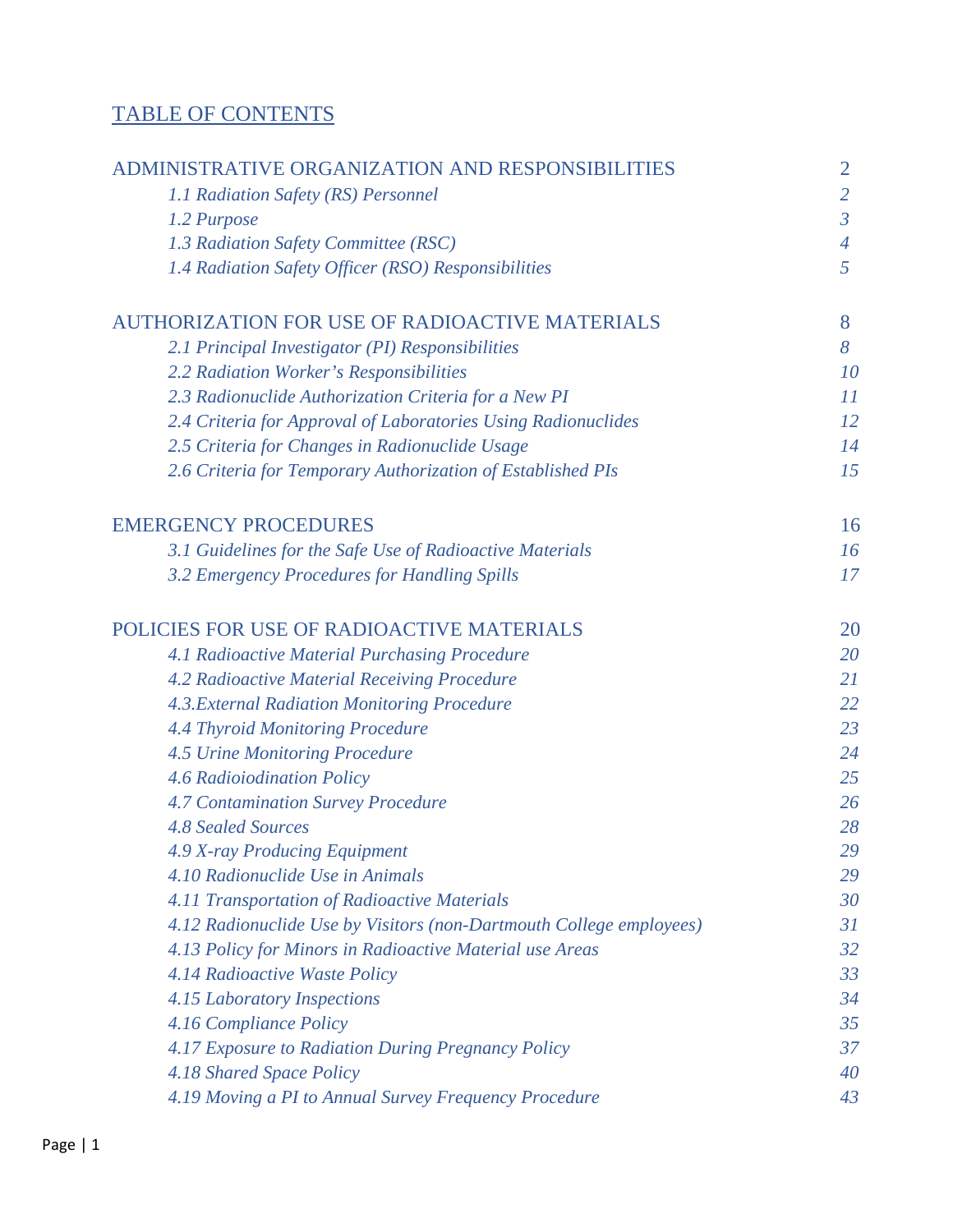#### <span id="page-2-1"></span><span id="page-2-0"></span>ADMINISTRATIVE ORGANIZATION AND RESPONSIBILITIES

#### **1.1 Radiation Safety (RS) Personnel**

For a current list of RSC members, contact Environmental Health & Safety.

#### *Radiation Safety Staff*

| <b>Radiation Safety Officer:</b>           | Megan Sandy<br>$(603)646 - 0235$         |
|--------------------------------------------|------------------------------------------|
| <b>Assistant Radiation Safety Officer:</b> | Erik Pietrowicz<br>$(603)646-9790$       |
| <b>Radiation Support Staff:</b>            | Jason Angell<br>$(603)$ 646-1794         |
|                                            | <b>Matthew Dunn</b><br>$(603)646 - 0283$ |
| <b>Office Address</b>                      | Environmental Health & Safety            |

37 Dewey Field Road, HB6216 Hanover, NH 03755

*Telephone Numbers* Environmental Health & Safety (603)646-1762

*Radiological Emergency Telephone Numbers*

Work Hours (8:00 A.M. - 4:00 P.M.): **Call: (603)646-1762** 

After Hours (4:00 P.M. - 8:00 A.M. Emergencies Only): **Call: (603)646-3333 - Hanover Campus**

**(603)650-5555 - Lebanon Campus**

### **REMINDER:**

For **FIRE** or **MEDICAL** emergencies

## **Call 911**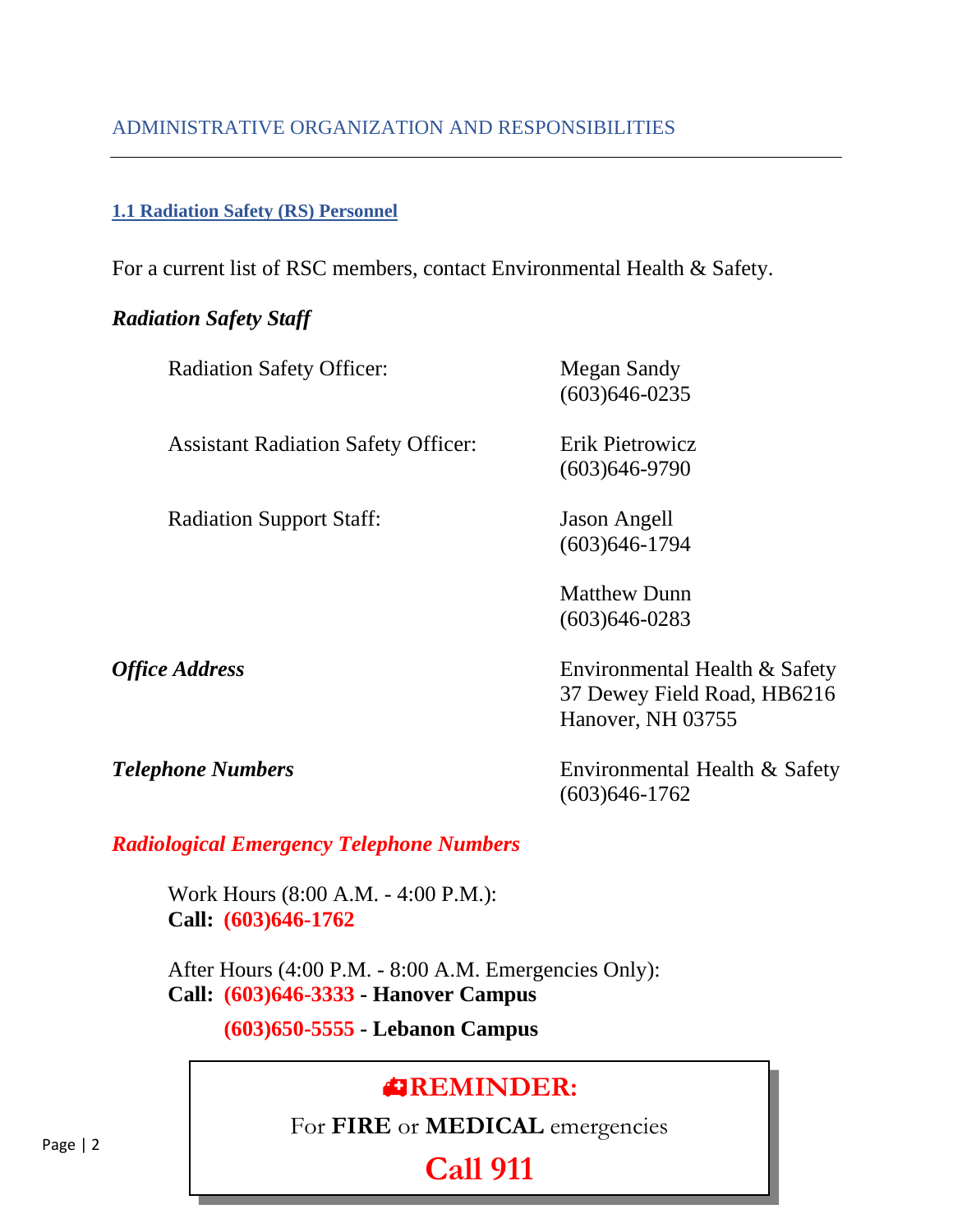#### <span id="page-3-0"></span>**1.2 Purpose**

The policies and procedures in this handbook have been established and are supported by the administration of Dartmouth College for the following purposes:

- To protect the Dartmouth College community, the general public and the environment from potential hazards associated with the use of ionizing and non-ionizing radiological materials in research procedures, research or diagnostic devices and equipment.
- To ensure compliance with applicable federal, state and local regulations; and
- To ensure that all ionizing radiation levels are maintained As Low As Reasonably Achievable (ALARA).

#### *What does ALARA*[1](#page-3-1) *mean at Dartmouth*?

ALARA ensures that all reasonable steps (training, experiment design and oversight) will be taken to provide the lowest possible potential exposure to ionizing and non-ionizing radiation.

Specifically:

- Radiation safety training is required for all employees using radionuclides, x-ray producing equipment and/or any device/equipment that produces ionizing radiation. Training will include the concept and implementation of ALARA and contamination control.
- Experiments must be designed to minimize, as much as practical, personnel exposure to ionizing and non-ionizing radiation. This includes using the least amount of radioactivity as possible and/or using a less hazardous radionuclide whenever possible.
- Radiation monitoring will be provided for any individuals who are likely to potentially be exposed to radiation. Exposure reports are reviewed to ensure that no unnecessary exposure has occurred.
- Waste minimization is a key concept that is incorporated in all EHS established waste management guidelines and procedures. All researchers are asked to find alternatives to the use of radionuclides if at all possible.

*Dartmouth College* ALARA *goals for restricted areas are: Dose rate survey results to be kept under 2mR/hour and contamination survey results to be kept under 100 cpm*

<span id="page-3-1"></span><sup>&</sup>lt;sup>1</sup> See also ALARA Program Policy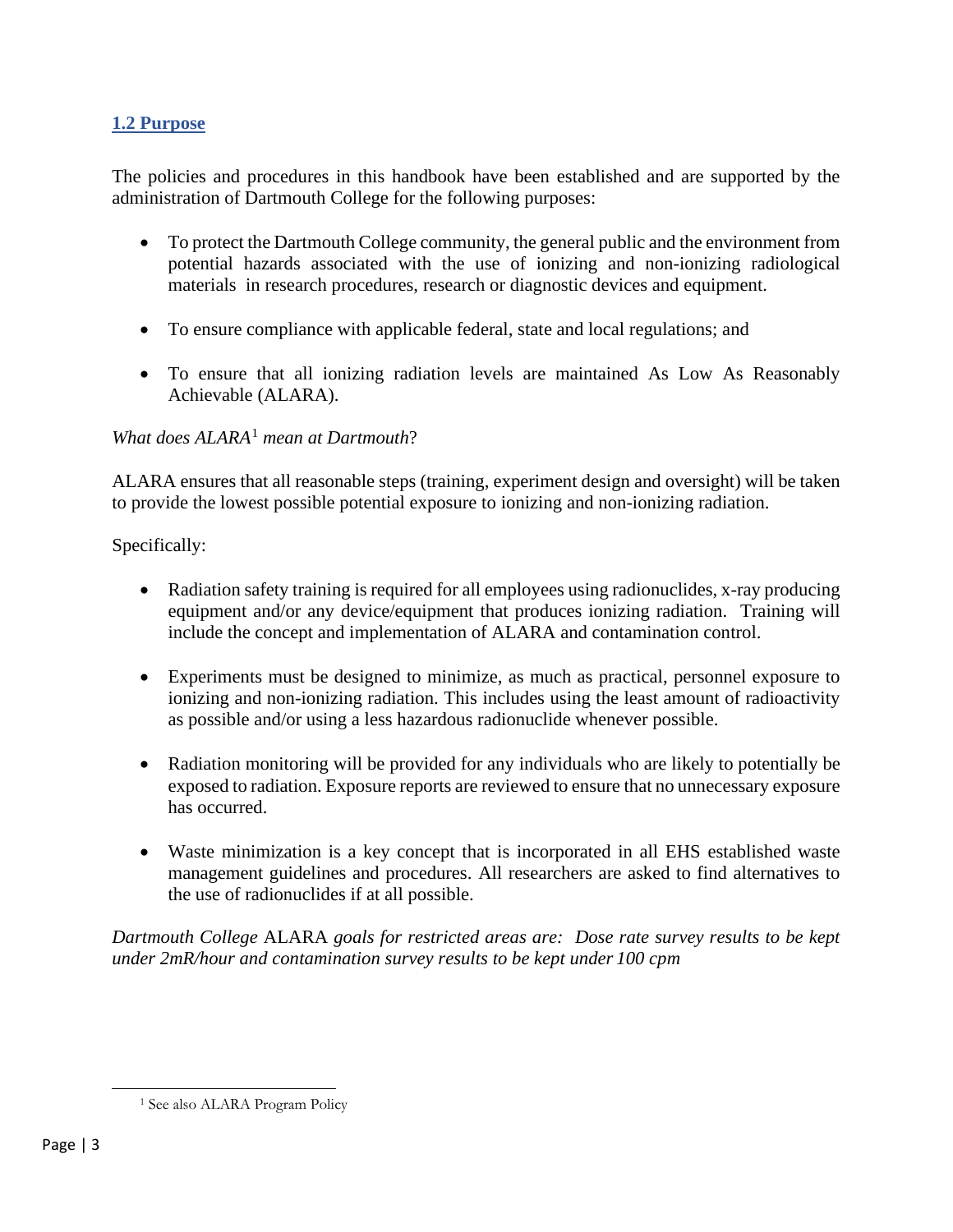#### <span id="page-4-0"></span>**1.3 Radiation Safety Committee (RSC)**

#### **Committee Organization and Function**

Radioactive sources, radio-labeled compounds and radiation producing devices are used in biomedical research and medical diagnosis. If not properly controlled, they can potentially represent a serious hazard to the researcher, the public and the environment. The possibility of harmful effects to the health of individual users and the general public make it imperative to control the use of these materials within the institution. Therefore, to minimize exposures to radiation, the RSC has established a radiation safety program.

The RSC is a standing committee that reports to the Provost (or designee) of Dartmouth College.

The RSC consists of nine members including: The RSO, Assistant RSO, an administrator, faculty members (one of which will serve as chairperson), a lab technician and the Irradiator Facility Director. The chairperson will be appointed by the Provost. The DHMC Chief Medical Physicist and the DHMC RSO will serve as ex officio members. The faculty members must have training and experience with ionizing and/or non-ionizing radiation. The committee will formulate policies and procedures for Dartmouth College. The committee will meet a minimum of four times a year (at least once per quarter) with additional meetings as necessary. A quorum consists of five voting members being present at meetings. Written records document all activities of the committee (meetings, recommendations, etc.). Records are retained for at least five years.

#### **RSC Responsibilities:**

- Establish policies and procedures for the use of radioactive material, laboratory inspections, area surveys, leak testing of sealed sources, radiation safety training, handling of radiological incidents, radioactive material purchases, radioactive waste disposal, and radiation monitoring.
- Provide overall guidance of the RSO including periodic review of the Radiation Safety Program to ensure compliance with State of New Hampshire Radiological Health Section (NHRHS) rules and regulations.
- Establish and maintain policies and guidelines for the authorization of PIs' use of ionizing radiation. Authorization for the use will be granted by the RSC upon the recommendation of the RSO provided that: the location, facilities, and equipment are adequate for the use of radionuclides and the procedures involved; the entire operation has been evaluated for safety; emergency procedures have been established; and the PI is adequately trained to handle the radioactive materials or x-ray equipment.
- Establish and maintain policies and guidelines for the authorization of PI's use of equipment that produces certain types of non-ionizing radiation.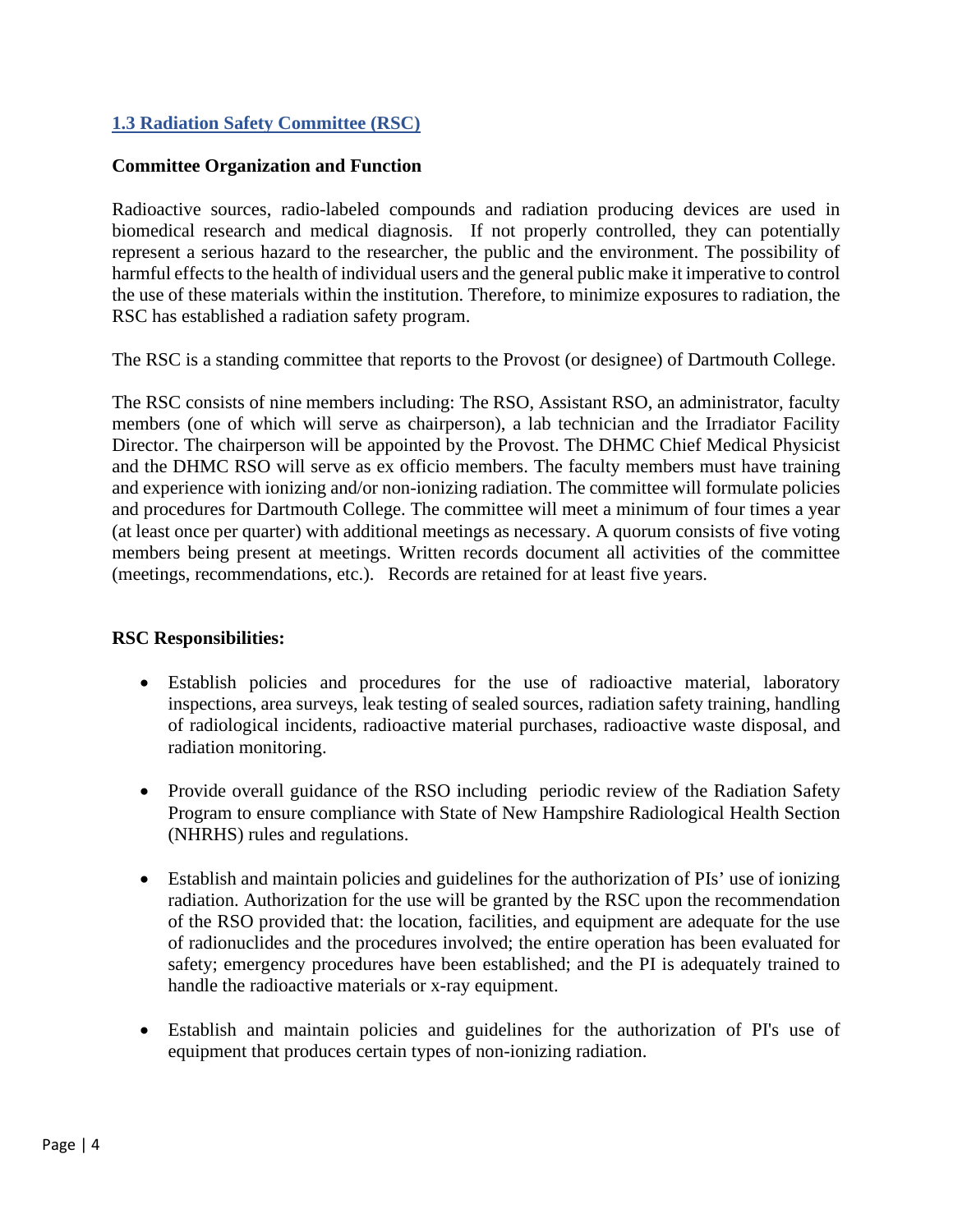- Ensure the research community is in compliance with the Radiation Safety Program. In the event of non-compliance with the Radiation Safety Program and upon the recommendation of the RSO, the RSC will notify the PI of non-compliance in writing indicating steps required to rectify the situation. If the PI still does not comply with the regulations, the RSO will be granted the authority to suspend all activities involving radionuclides/x-ray producing equipment in his/her laboratory and the PI must surrender all radionuclides to the RSO for storage. X-ray producing equipment will be locked down by the RSO. Upon request, the PI will be granted a hearing before the RSC, decision of the RSC is final.
- Audit the Radiation Safety Program annually to determine that activities are conducted safely and in accordance with New Hampshire Radiological Health Section rules and regulations, and any conditions of the Dartmouth College Radioactive Material Broad Scope license.

#### <span id="page-5-0"></span>**1.4 Radiation Safety Officer (RSO) Responsibilities**

The RSO is charged with the implementation, maintenance, oversight, and periodic modification of the Radiation Safety Program. The RSO is responsible for overseeing radiological safety operations and ensuring program compliance with State of New Hampshire, Nuclear Regulatory Commission (NRC), Department of Transportation (DOT) regulations and the conditions of the Dartmouth College Radioactive Material License. In support of these requirements the RSO will:

- Ensure that licensed materials possessed by Dartmouth College are limited to the types and quantities of byproduct materials as listed on the license;
- Maintain documentation that demonstrates the doses to members of the public do not exceed the limits specified in New Hampshire Rules for the Control of Radiation;
- Confirm security of radioactive materials;
- Post documents as required by New Hampshire Rules for the Control of Radiation;
- Ensure that licensed material is transported in accordance with applicable State of New Hampshire, NRC, and DOT requirements;
- Continually institute the ALARA principal;
- Oversee all activities involving radioactive material, including monitor and survey of all areas in which radioactive material is used;
- Ensure that all areas are surveyed prior to returning the space to a non-RAM use area. Depending on what the space will be used for and if renovations are required, a third-party audit may be required. (See *Standard Operating Procedure #14 for Deactivation/Decommissioning Radioactive Material Use Laboratories With or Without Renovation)*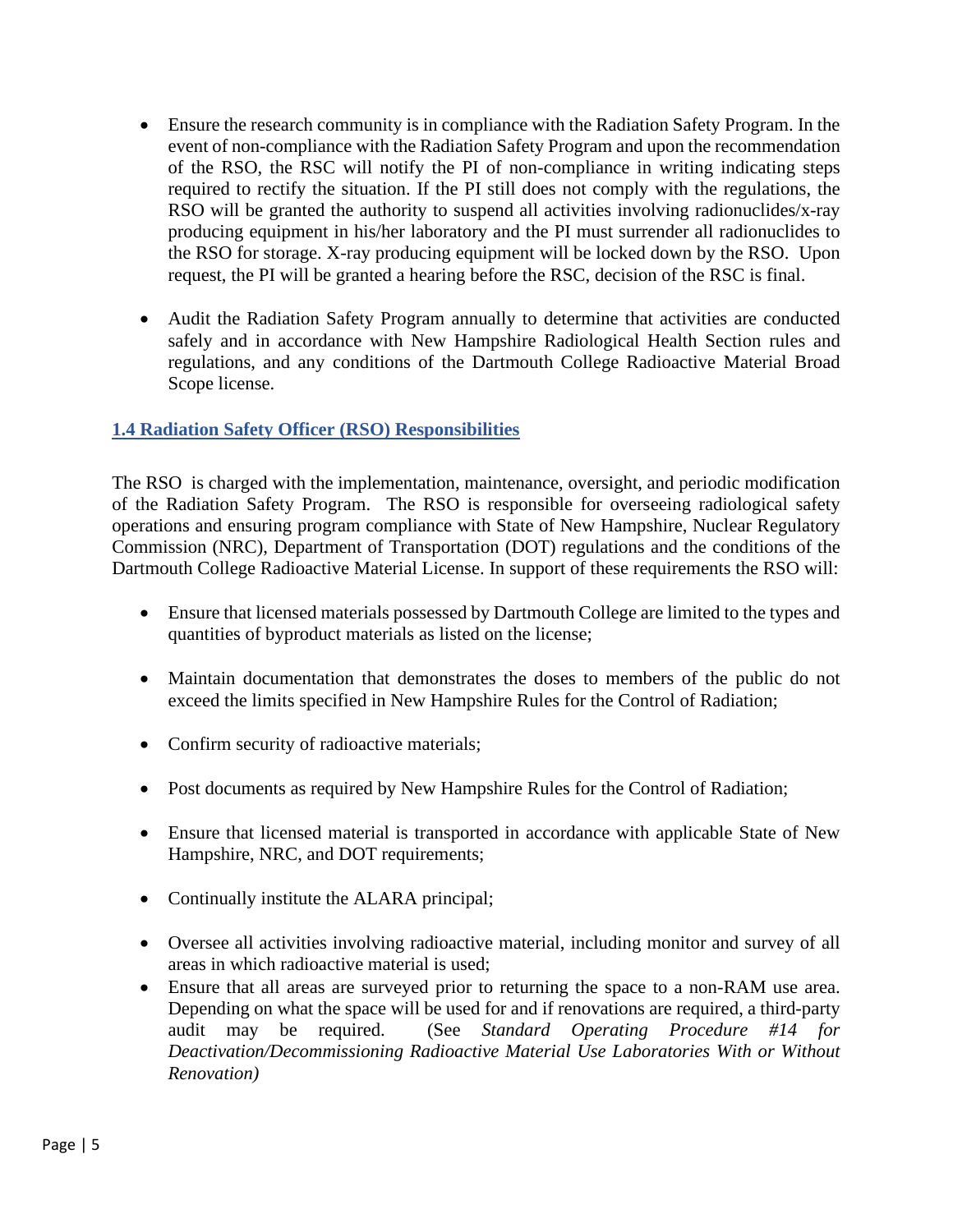- Act as liaison with the State of New Hampshire, the NRC, and other regulatory authorities;
- Provide necessary information on all aspects of radiation protection to personnel at all levels of responsibility;
- Oversee proper delivery, receipt and radiation surveys for all shipments of radioactive material arriving at or leaving from the institution, as well as packaging and labeling all radioactive material leaving the institution;
- Determine the need for personnel monitoring; distribute and collect personnel radiation monitoring devices; evaluate bioassays, personnel radiation exposure records for trends and high exposures; notify individuals and their supervisors of radiation exposures that approach the threshold limits; and recommend appropriate remedial action;
- Conduct or arrange for training programs and instruct personnel in the proper procedures for handling radioactive material or ionizing x-ray equipment prior to use; provide refresher training at periodic intervals and whenever there are changes in experimental procedures, equipment usage, regulations, etc.;
- Supervise and coordinate the radioactive waste disposal program, including effluent monitoring and record-keeping on waste storage and disposal records;
- Oversee the storage of radioactive material not in current use, including waste;
- Perform or arrange for leak tests on sealed sources and for calibration of radiation survey instruments;
- Maintain inventory records of all radionuclides possessed under the license and their limits authorized by the license;
- Immediately mitigate any unsafe condition or suspend activity that is found to be a threat to public health and safety, or property;
- Supervise decontamination and recovery operations;
- Maintain other records not specifically designated herein (e.g., records of receipts, transfers, and surveys as required by the New Hampshire Rules for the Control of Radiation);
- Hold periodic meetings with, and provide reports to, the RSC and senior administration;
- Ensure that all radiation workers are properly trained;
- Perform or arrange for periodic audits of the Radiation Safety Program to ensure that the licensee is complying with all applicable State of New Hampshire and the NRC regulations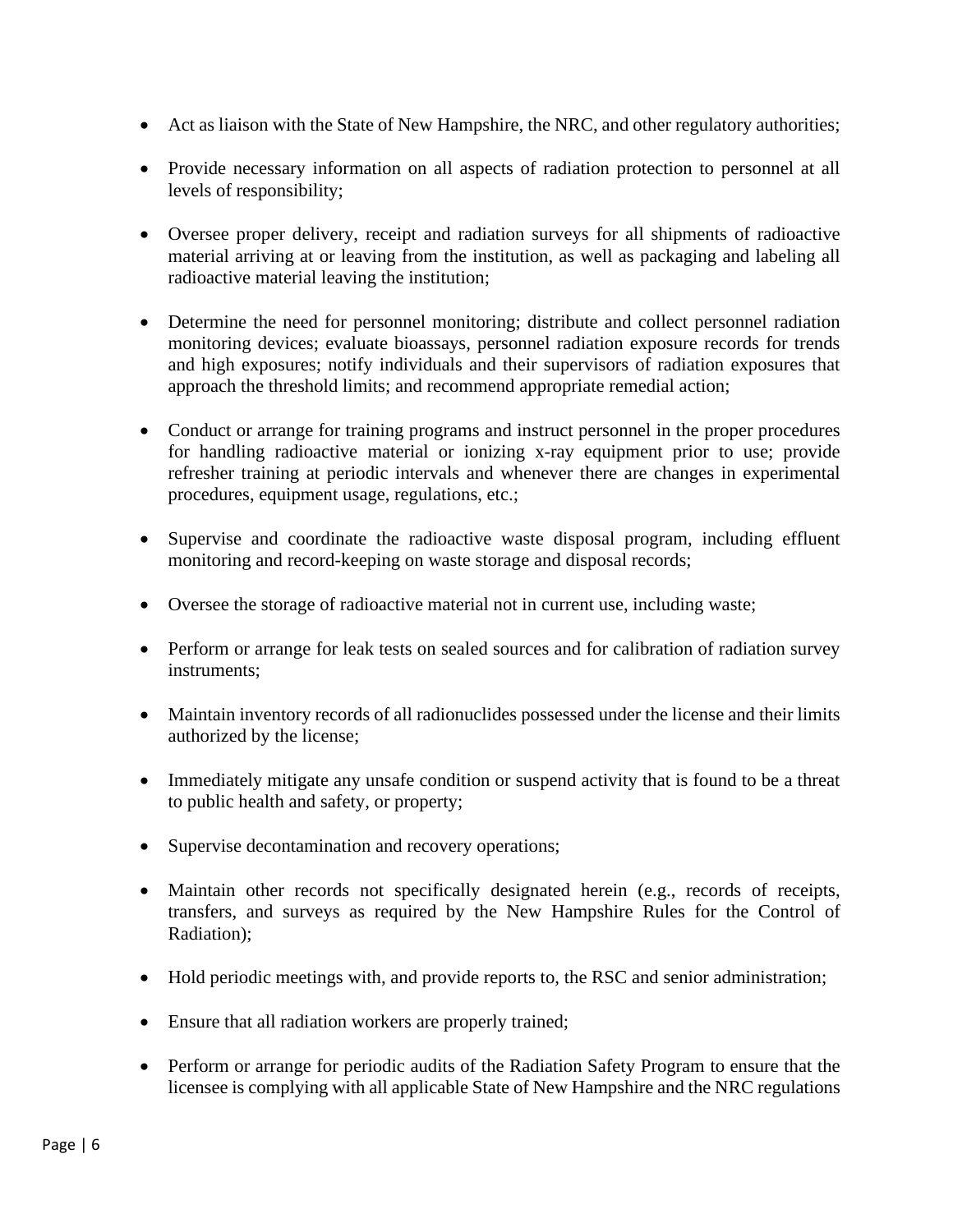and the terms and conditions of the license. Implement the Radiation Safety Program to confirm occupational doses and doses to members of the public that are ALARA in accordance with the New Hampshire Rules for the Control of Radiation;

- Ensure that the results of audits, identification of deficiencies, and recommendations for change are documented (and maintained for at least 3 years) and provided to management for review;
- Ensure that prompt action is taken to correct deficiencies;
- Ensure that audit results and corrective actions are communicated to all personnel who use licensed material;
- Ensure that all incidents, accidents, and personnel exposure to radiation in excess of ALARA or regulated limits are investigated and, if necessary, report to the State of New Hampshire and other appropriate authorities within the required time limits;
- Maintain access to up-to-date copies of New Hampshire Rules for the Control of Radiation, NRC regulations, DOT regulations, the license, revised procedures, and ensure that the license is amended whenever there are changes in licensed activities, responsible individuals, or information or commitments.

**The Assistant RSO (ARSO) and/or Radiation Staff** will assist the RSO in implementing the policies of the Dartmouth College Radiation Safety Program under the direction of the RSO and the Chair of the RSC. In the absence of the RSO, the Assistant RSO will perform all the duties and responsibilities of the RSO under the direction of the Chair of the RSC.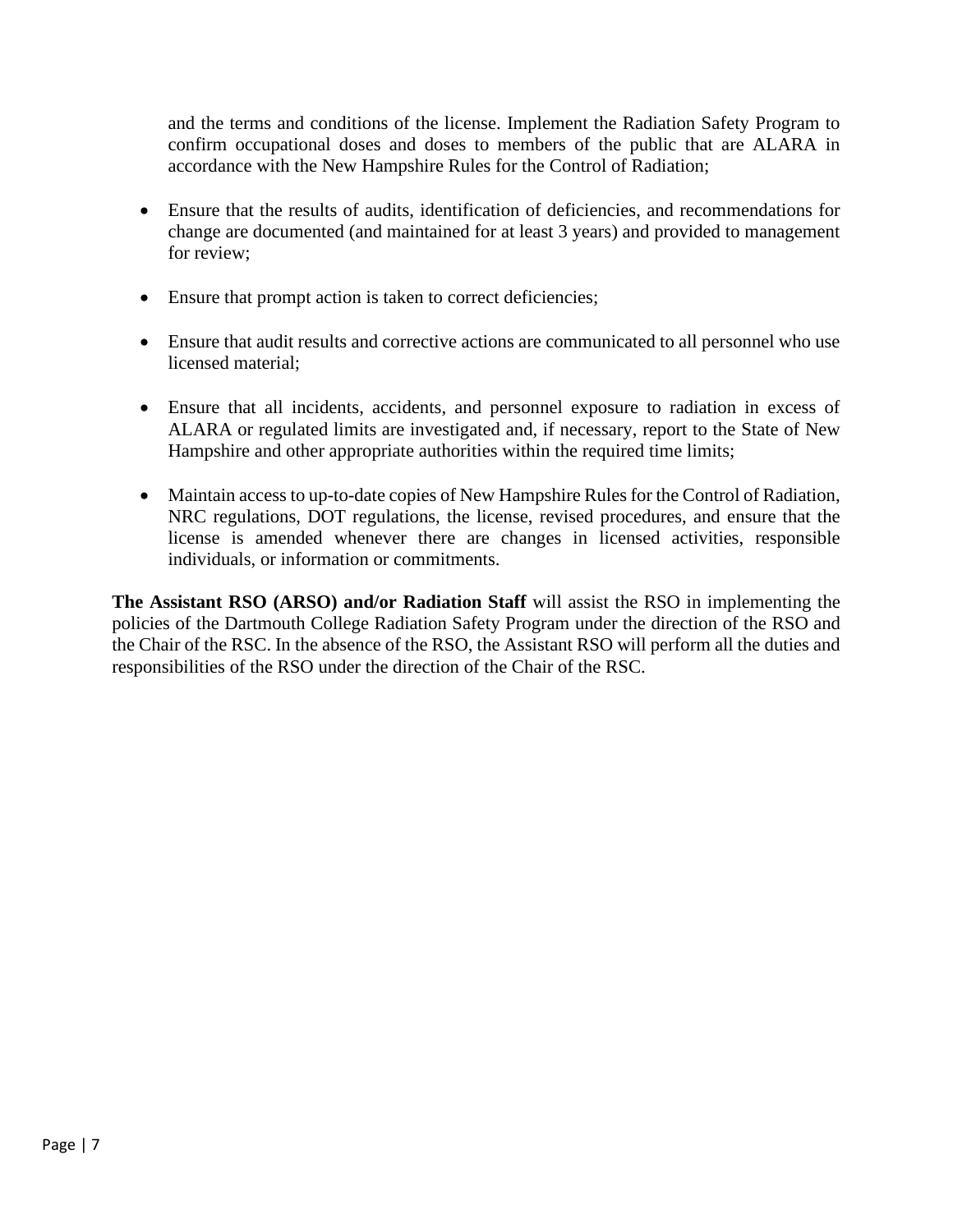#### <span id="page-8-0"></span>AUTHORIZATION FOR USE OF RADIOACTIVE MATERIALS

#### <span id="page-8-1"></span>**2.1 Principal Investigator (PI) Responsibilities**

PIs are researchers whose training and experience qualify them to directly or indirectly oversee the usage of radioactive materials or ionizing x-ray equipment. The PI shall adhere to all procedural guidelines and requirements for program maintenance found in the Radiation Safety Program. The responsibilities of a PI include:

- File an application for the use of radioactive materials. Each application is to be reauthorized by the RSC every 3 years;
- Request authorization in writing from the RSO for each new radionuclide to be used;
- Inform the RSO of all the rooms in which radioactive material is stored, or handled, or where ionizing radiation emitting equipment is located (e.g. - Laboratories, LSC counting location, equipment room, cold room, etc.);
- Inform the RSO by email or updating your lab members on BioRaft of all personnel who may be handling sources of ionizing radiation;
- Designate a specific "contact" person to be responsible for radioactive materials use in each lab, and for maintaining up-to-date inventory, waste and swipe test logs for that lab;
- Allow only those persons, e.g. staff, students and visiting scientists, who have received radiation safety training to handle sources of ionizing radiation. No one under the age of 18 is allowed to work in an area where radioactive material is used without the written permission from the RSO, see *"4.13 Policy for Minors in Radioactive Material use Areas"*;
- Inform female employees under his/her supervision of their rights when they suspect pregnancy and to contact the RSO should they decide to "declare" their pregnancy. The purpose of this notification is to evaluate controls that may be implemented to reduce radiation exposure to the unborn; See *"4.17 Exposure to Radiation During Pregnancy Policy".*
- Obtain RSO approval before any ionizing radiation sources are transported on or off campus. Transportation of radioactive materials is strictly prohibited in personal vehicles, university shuttles and public transportation;
- Inform all employees using ionizing radiation of the established procedures for storage, use and disposal of the radioactive material;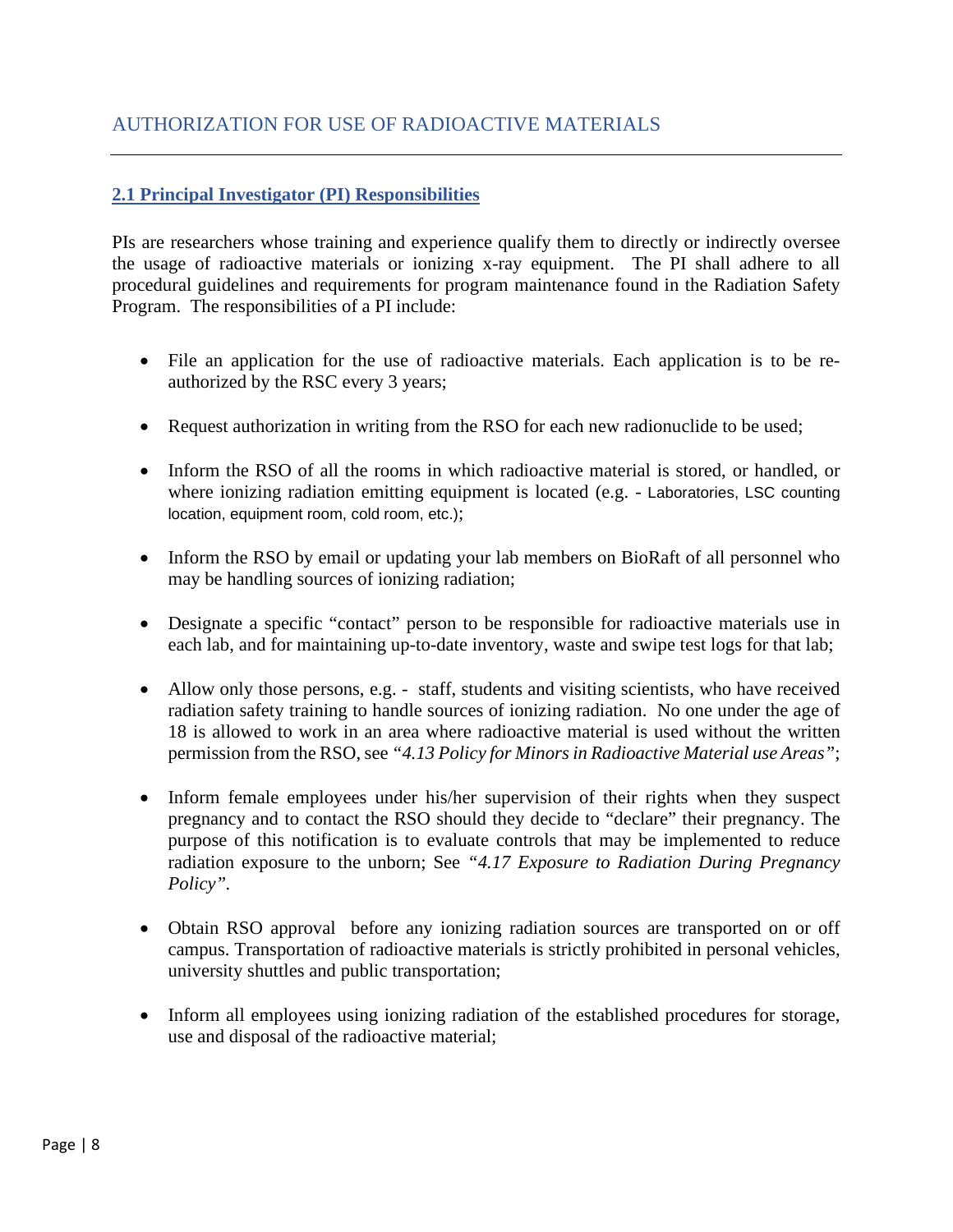- Keep adequate records (a log book) of the receipt, use and disposal of all radioactive materials and submit required Environmental Health & Safety Office reports. The log book serves as the in-lab record;
- Ensure that inventory and waste logs are as accurate as possible. All inventories require a visual inspection of all radioactive materials present in the laboratory;
- Consult with the RSO when changes in the existing use of radionuclides may result in an increase in radiation exposure;
- Require radiation workers under his/her supervision to wear personnel protective equipment and assigned radiation dosimetry badges (if required) during periods of possible external radiation exposure, and assign designated storage locations for all dosimeters when they are not in use;
- Ensure required radiation safety postings are in place and maintained;
- Require all lab personnel under your supervision to complete required safety training as mandated by Environmental Health  $\&$  Safety through the online training management system in BioRAFT;
- Purchase and maintain a functional radiation survey instrument. All hand held instruments for the detection of higher energy beta and gamma emitters must be Ludlum Model 3 countrate meters with a 44-9 "pancake probe". When handling low energy gamma emitters (e.g.  $125$ I) a Na Iodide scintillation probe (Ludlum Model 44-3) is required.
- Establish laboratory procedures to ensure that radioactive materials are properly labeled and securely locked when not in use; each laboratory is secured against unauthorized access when unoccupied; radiation surveys and/or swipe tests are performed to establish that radiation levels and/or contamination levels are within permissible limits; "Time of use" surveys are conducted whenever radioactive material is used; swipe tests are performed in accordance with the schedule established by the RSO.
- Ensure radioactive materials that have not been used within six months are properly removed for disposal and from the Dartmouth College inventory, in keeping with the established ALARA policy.
- Inform the RSO when there is a spill of radioactive material;
- Contact the RS Officer when radionuclides will not be used for a period of six months or more. See Procedure, "4.19 Moving PI to Annual Survey Frequency Procedure".
- Inform the RSO if the lab is relocating to another Dartmouth College lab space or relocating off-site. If there are no plans to use radioactive material, the lab(s) will be deposted and/or decommissioned for RAM use depending on future use of the lab space. If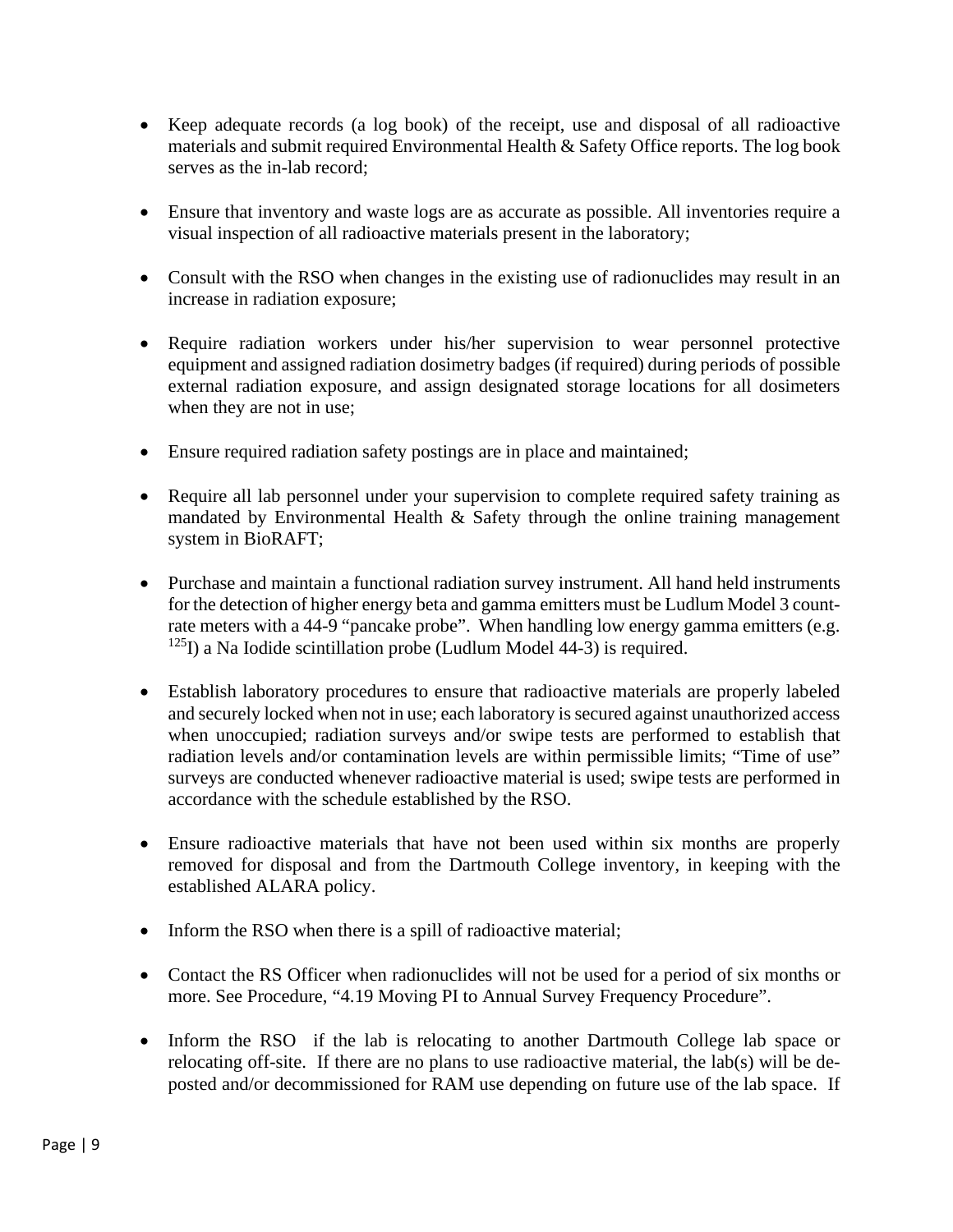the lab is to be renovated, a third- party survey may be required. (See *Standard Operating Procedure #14 for Deactivation/Decommissioning Radioactive Material Use Laboratories With or Without Renovation)*

#### <span id="page-10-0"></span>**2.2 Radiation Worker's Responsibilities**

**Radiation Workers** are individuals who are qualified to work with radioactive materials or with ionizing radiation producing equipment by completing the requirements for such work set by the RSC. These radiation workers or equipment users will work under the direction of a PI. The Radiological Worker shall adhere to all procedural guidelines and requirements for program maintenance found in the Radiation Safety Program. The responsibilities of a Radiation Worker are as follows:

- Keep exposures to ionizing radiation As Low As Reasonably Achievable (ALARA);
- Complete the required safety trainings as mandated by Environmental Health & Safety;
- Never work alone in the laboratory when using radioactive materials.
- Wear the proper personal protective equipment (PPE), e.g., lab coats and disposal gloves, when working with or handling radioactive materials. PPE should not be worn outside of controlled areas;
- Eating, drinking, smoking, chewing gum, or applying cosmetics in areas under radiological control **is not permitted**. No evidence of the aforementioned activities will be discarded into trash receptacles in controlled areas;
- Maintain good personal hygiene. Wash hands and wrists thoroughly before exiting an area under radiological control;
- Use double gloves when working with radioactive materials if there is an abrasion of the skin below the wrist;
- Survey the work area for radioactive contamination upon completion of work involving radioactive material ("Time of Use" survey). Contaminated areas must be decontaminated immediately; Report all findings during contamination surveys in units of (CPM);
- Put "Caution Radioactive Material" warning tags on radioactive samples, contaminated equipment and waste containers;
- Notify the RSO or the designee if there is a personnel contamination, internal exposure or a major spill involving radioactive materials;
- Report all evidence of non-compliance to the RSO.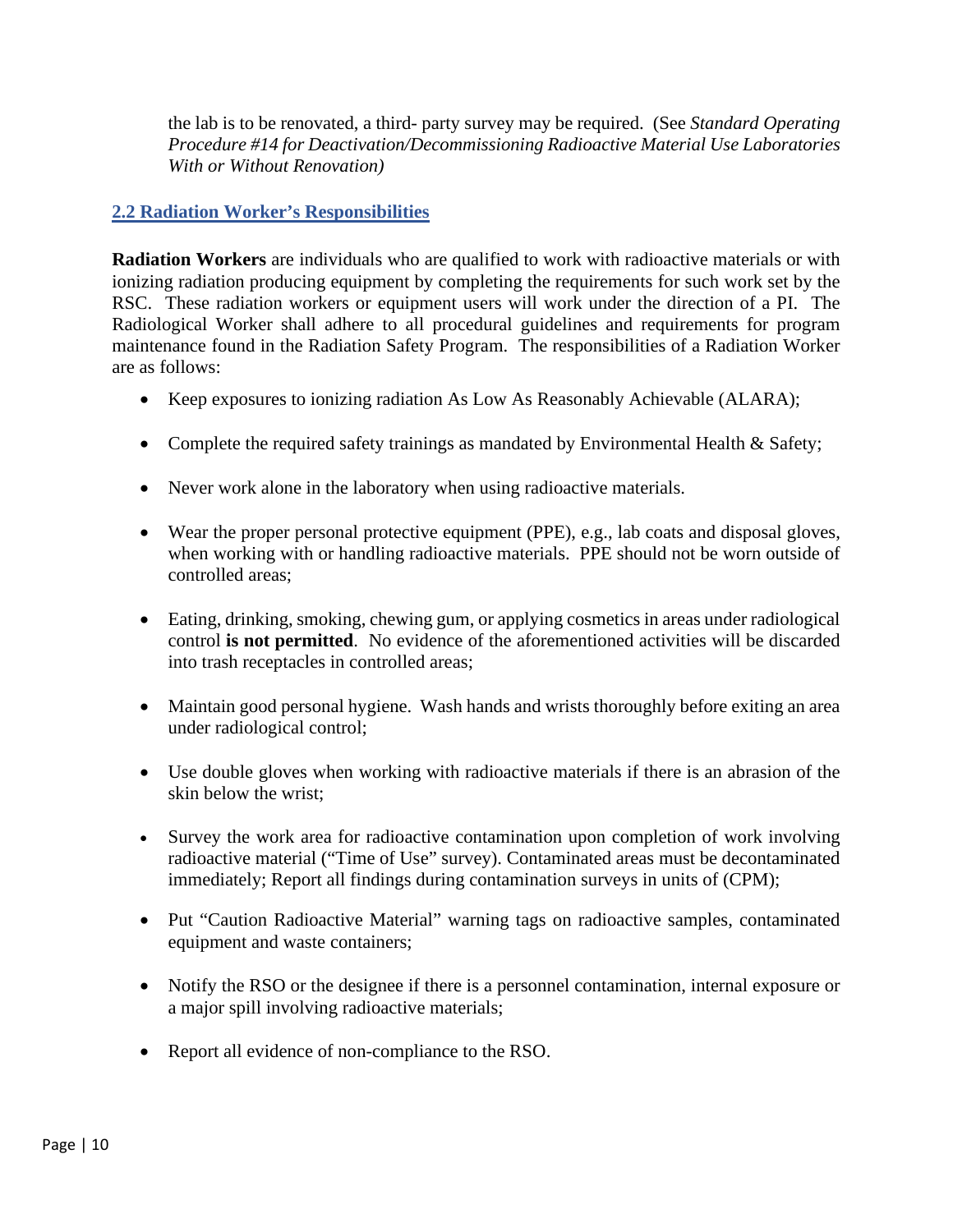#### <span id="page-11-0"></span>**2.3 Radionuclide Authorization Criteria for a New PI**

- A. All PIs who wish to be authorized for the use of radioactive materials must do so through the RSC via the RSO. The following information must be submitted to the RSO at least two weeks prior to the date of the next RSC meeting:
	- A completed application for use of radioactive materials.
	- A current curriculum vitae for the PI;
	- A diagram of the laboratory indicating areas designated for radioactive material use including location of storage areas, freezers and refrigerators, workbenches, sinks and radioactive waste disposal containers;
	- A list of safety and monitoring equipment available, if applicable. All labs requiring radiation survey monitors must have a Ludlum Model 3 with a model 44-9 "pancake" probe. If using low energy gamma emitters (e.g. 125I), a Model 44-3 Na Iodide detector is required.
- B. Upon receipt of this information, the RSO will arrange a time for inspection of the facilities. All the following must be in place prior to final approval:
	- The PI must have completed all laboratory safety training including radiation safety training, and must provide documentation of previous radioactive material experience;
	- All lab personnel who will be working in a radioactive use lab must complete all Dartmouth College required lab safety training including radiation safety prior to full authorization.
	- All lab personnel must be enrolled in the radiation monitoring program unless this requirement is waived by the RSO in accordance with the radiation safety program;
	- An area must be designated for storage of personnel dosimeters when not in use;
	- Laboratory space must be designated for radionuclide use only. This includes storage areas, freezers and refrigerators, workbenches, and radioactive waste disposal containers. Criteria for adequate facilities are described in Section 2.4 "*Criteria for Approval of Laboratories using Radionuclides*" of this Handbook;
	- The lab must be posted with a "Caution Radioactive Materials" (CRM) Sign, current Form BRH-5 "Notice to Employees" and an EHS Essential Information poster. These signs must be posted where they are prominently observable;
	- Volatile and/or aerosol generating operations must be done in a fume hood;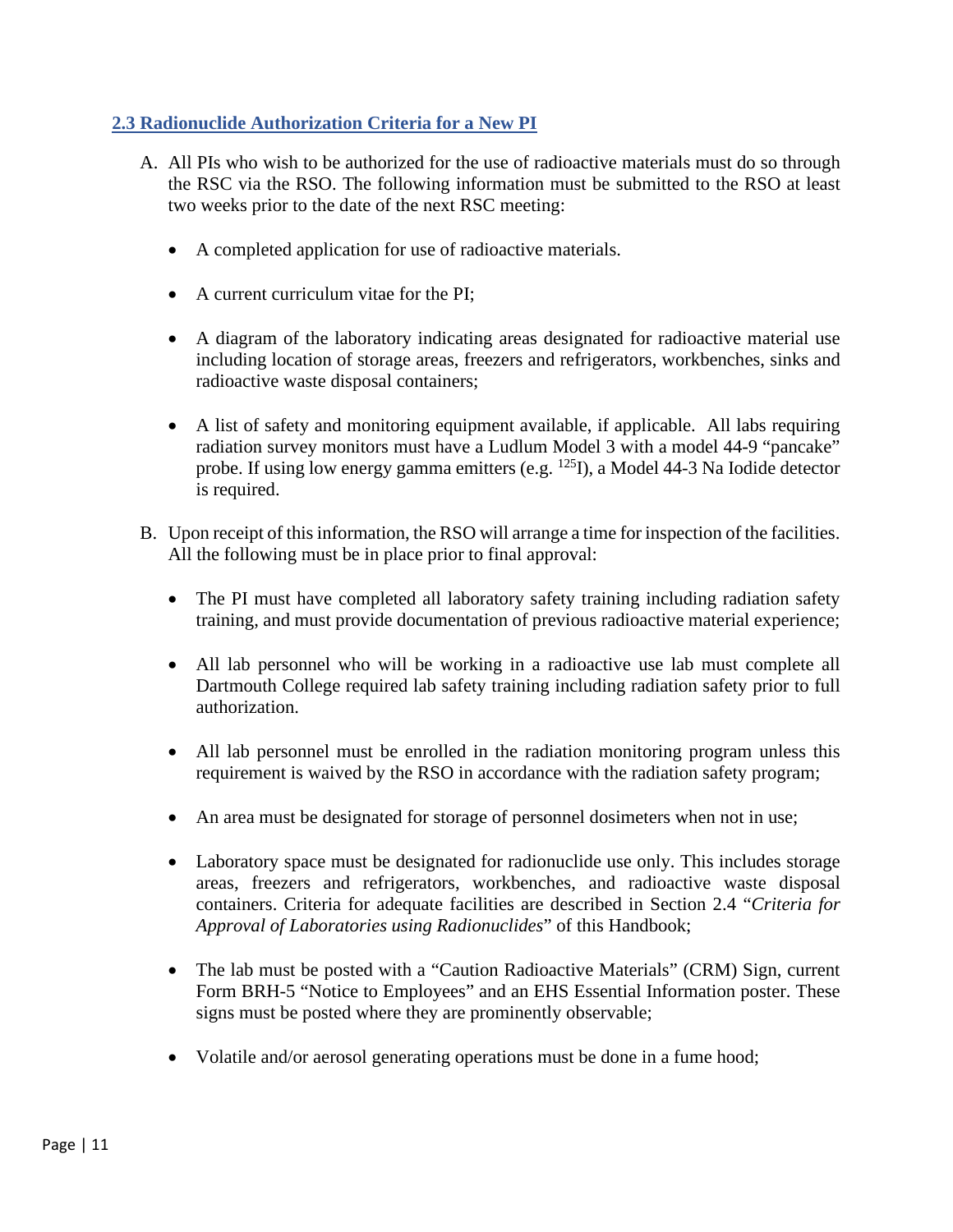- Radionuclide receiving, waste disposal and swipe test logs must be established and maintained;
- Radiation detection equipment and adequate shielding must be available in the lab and appropriate for the radionuclides requested, as specified in Section 2.4 "Criteria for Approval of Laboratories using Radionuclides" of this Handbook;
- Radionuclide work involving animals must be approved by the Institutional Animal Care and Use Committee (IACUC), the RSO, and the RSC;
- Details must be provided for any procedures that are new or unusual to the RSO.
- C. Final approval is granted by the RSC contingent upon the recommendations of the RSO. The RSC will refuse authorization if it determines that the facilities are inadequate, personnel training or experience is lacking or operational and handling procedures are substandard. The RSC will record its review, approval or disapproval in the minutes of the RSC meeting regarding authorization of investigators for use of radionuclides.
- D. Following approval, possession and use will be limited to the specified radionuclides, chemical forms, amounts, and location(s) of use as designated in the approval. Any changes to the materials, amounts or areas designated in the approval will require prior authorization by the RSC following an application for amendment by the PI.

#### <span id="page-12-0"></span>**2.4 Criteria for Approval of Laboratories Using Radionuclides**

#### *Basic Criteria for All Radionuclide Use Laboratories:*

- In most cases, acceptable lab space when working with radioactive materials will be an enclosed room- four walls with a lockable door. This is important for shielding purposes when working with highly energetic isotopes as well as controlling the spread of any contamination. Any other RAM work space must be approved by the RSC.
- The laboratory must be adequately ventilated.
- Adequate work bench space shall be designated and marked for radionuclide use. Work surfaces must be of impervious material that can be easily decontaminated and also include lab matting.
- Adequate storage space must be designated and marked for radionuclides. This includes refrigerators and freezers. All storage equipment must have a secure lock.
- Adequate space must be designated and marked for radioactive waste storage. For liquids, secondary spill containment such as trays or tubs must be used.
- Adequate shielding must be available for use in order to maintain exposures ALARA. Operations and storage areas must be shielded so that exposure levels are maintained at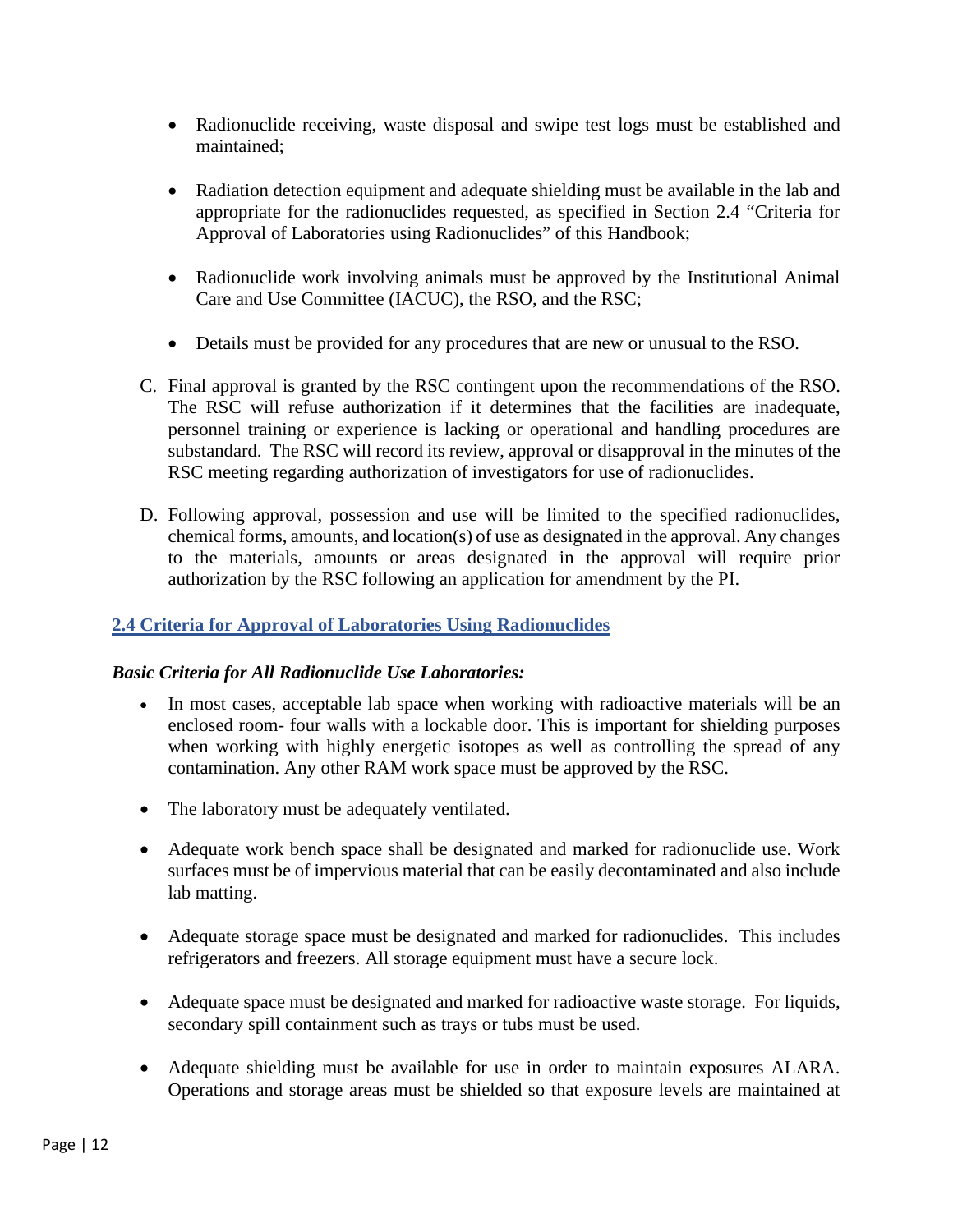less than 2 mR/hr. The shielding material and its thickness will depend on the radionuclides and activities used.

- Volatile or aerosol-generating radionuclides must be used within a fume hood tested and certified annually for proper function and adequate airflow. The face velocity of the fume hood should average 100 lineal feet per minute (LFM air speed). The hood must be uncluttered and have adequate workspace.
- Flooring must be of impervious material that can easily be decontaminated.
- All additional criteria as listed in Section 2.3, "Criteria for Authorization of New Investigators" of this Handbook must be satisfied.
- All laboratories are required to conduct surveys as detailed in Section 4.7, "Survey Procedure for Contamination" of this Handbook.
- Hand washing, eyewash and safety shower facilities must be readily available and properly functioning.

#### *Criteria for Specific Groups of Radionuclides:*

- For weak beta emitters  $(< 200 \text{ keV}, e.g., \, ^3H, \, ^{14}C, \, ^{35}S)$ , a GM with a 44-9 probe and a liquid scintillation counter, swipes, vials, and scintillation fluid must be readily available.
- For Strong beta emitters  $(> 200 \text{ keV}, e.g., <sup>32</sup>P)$ :
	- a) Shielding of at least 3/8" inch plexiglass or equivalent material must be present in the laboratory and employed. For amounts greater than 250 µCi, denser shielding may be required.
	- b) Contact the RSO if using quantities >10 mCi for Bremsstrahlung.
	- c) Waste containers should be shielded with a minimum of 3/8" plexiglass or equivalent material.
	- d) The lab must have its own properly functioning portable radiation detector (Ludlum 3 survey meter with appropriate probe). A properly licensed service provider must calibrate all such instruments annually.
	- e) All laboratory personnel who work with radionuclides must wear their assigned whole - body radiation dosimeters (see Section 4.3, "Procedures for Radiation Monitors" of this Handbook) when working with  $^{32}P$ .
	- f) Personnel performing experiments involving greater than 10 mCi, may be required to additionally wear an extremity dosimeter (ring badge, see Section 4.3, "Procedures for Radiation Monitors" of this Handbook).
- For gamma or x-ray emitters (e.g.,  $^{125}I$ ,  $^{51}Cr$ ,  $^{59}Fe$ .):
	- a) Lead shielding must be used for storage of stocks, liquid and solid waste to reduce radiation levels to less than 2 mR/hr at the outside of the shielding.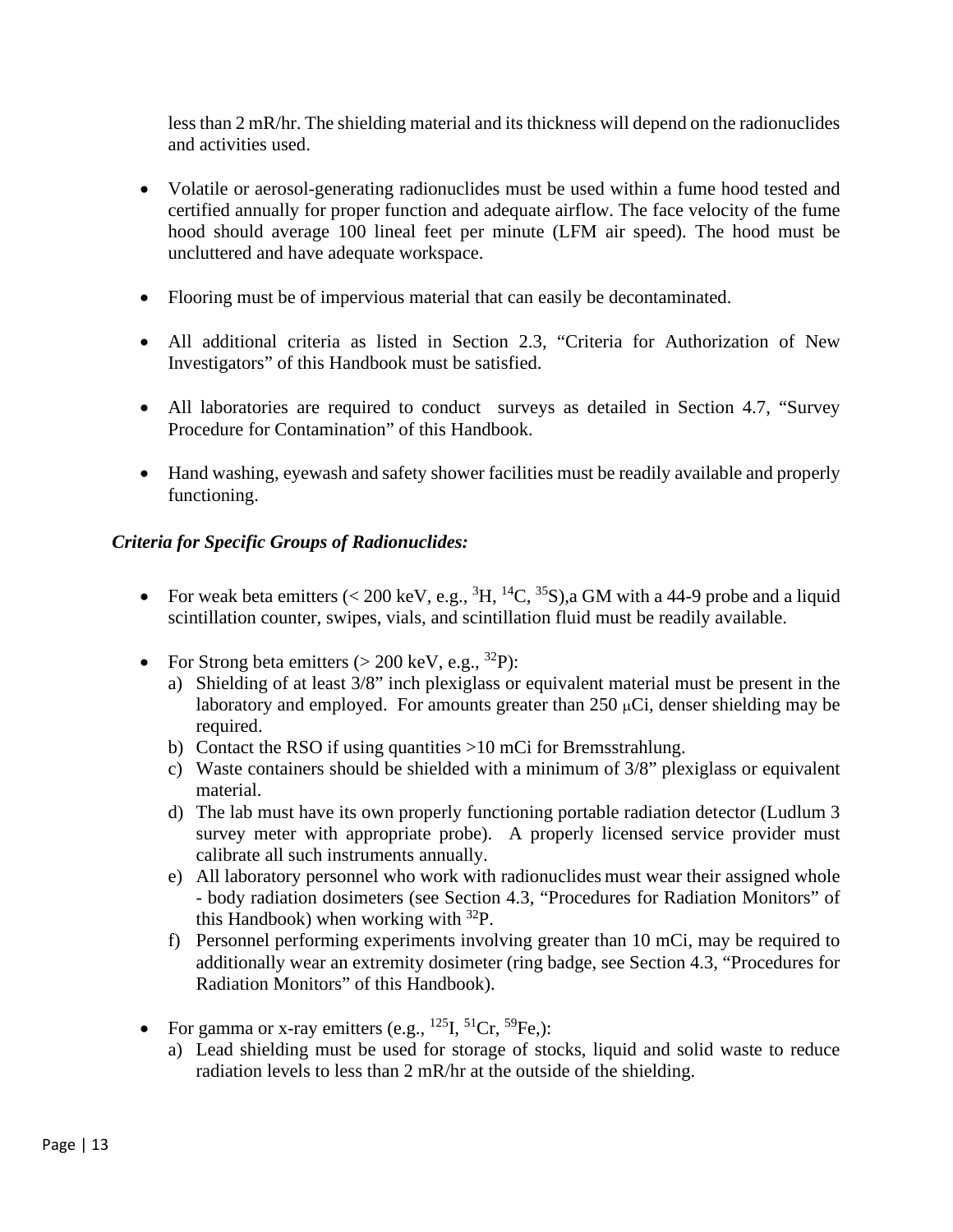- b) The laboratory must have its own properly functioning Ludlum 3 survey meter equipped with Model 44-3 low energy gamma for I-125 or a 44-38 energy compensated GM probe for use with all other gamma emitting isotopes.
- c) If using unbound  $^{125}I$  or  $^{131}I$ , these experiments must be performed in the radioiodination laboratory (see section 4.6 and 4.7 of this Handbook).
- For sealed sources (e.g.,  $^{125}I$  seeds and other radioactive implants):
	- a) Sources must be properly shielded and kept in a secure location.
	- b) Sink and floor drains must have a fine mesh catch basket to prevent loss of sources into the drainage system.
	- c) Solid waste containers must be transparent to gamma radiation to permit effective detection of sources in case of a suspected misplacement or loss.
	- d) Sources with an activity greater than 100 microcuries must be tested for leakage by the RSO at least every six months, and immediately if leakage of radioactive material is suspected. Leaking sources  $(> 0.005 \,\mu\text{C})$  must be removed from service and contained.
	- e) A "Caution Radioactive Material" sign must be visibly posted in the entryway, so that a person entering the RAM area will see the posting.
	- f) The laboratory must have its own properly functioning and calibrated Ludlum 3 survey meter with appropriate probes.

#### <span id="page-14-0"></span>**2.5 Criteria for Changes in Radionuclide Usage**

Any anticipated changes in radionuclide, chemical form, amount or location of radionuclide use by an established PI from those currently authorized by the RSC will require temporary approval by the RSO, with the RSC having final approval decided at the next quarterly meeting. The criteria for changes in radionuclide use are as follows:

- Changes in the *location* of radionuclide use will require final authorization by the RSC following inspection of the new laboratory space and a recommendation by the RSO;
- Authorization of additional radionuclides or changes in the authorized chemical form or maximum amount of a specific radionuclide will require approval of the RSC. An application for the use of radioactive materials must be submitted to RSO and include the following information:
	- a) In the case of an amended activity limit or chemical form for a currently approved radionuclide, give a justification for the needed change.
	- b) In the case of adding a new radionuclide, provide evidence that the PI is thoroughly familiar with the radiological properties of the new radionuclide and its safety requirements, give a justification for its need, and provide a brief description of the type of experiments to be performed. If the new radionuclide has special requirements, e.g. shielding and/or monitoring equipment, the RSO must inspect and approve the facilities prior to authorization by the Committee.
- No temporary or "ad hoc" arrangements will be permitted without the RSO approval in consultation with the RSC chair.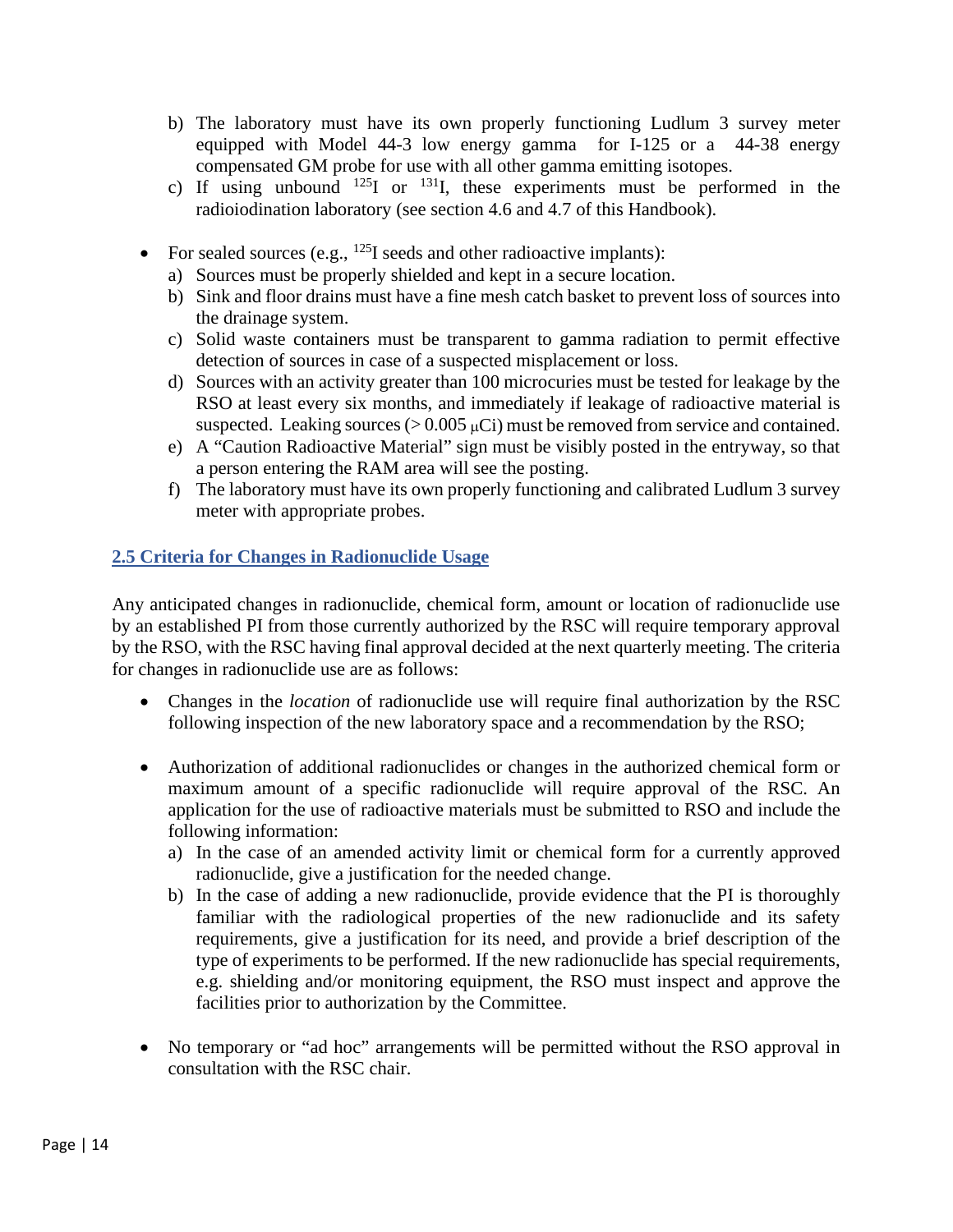#### <span id="page-15-0"></span>**2.6 Criteria for Temporary Authorization of Established PIs**

Since the RSC meets quarterly, the RSO has the authority to grant temporary authorization if the PI meets certain criteria. Temporary approval by the RSO may not be used as a mechanism to allow new investigators to begin working with radionuclides. Temporary approval can only be given to currently approved investigators and only under restricted circumstances. A written request for the specific radionuclide must be submitted to the RSO. The criteria for temporary radioactive material use authorization by an established PI are as follows:

- The PI is currently authorized to use radionuclides and has an adequately equipped research laboratory;
- The PI is fully informed regarding the radiological characteristics of the sources and has adequate facilities and equipment available;
- The PI must update their radioactive material use authorization;
- The RSO may impose further conditions as appropriate.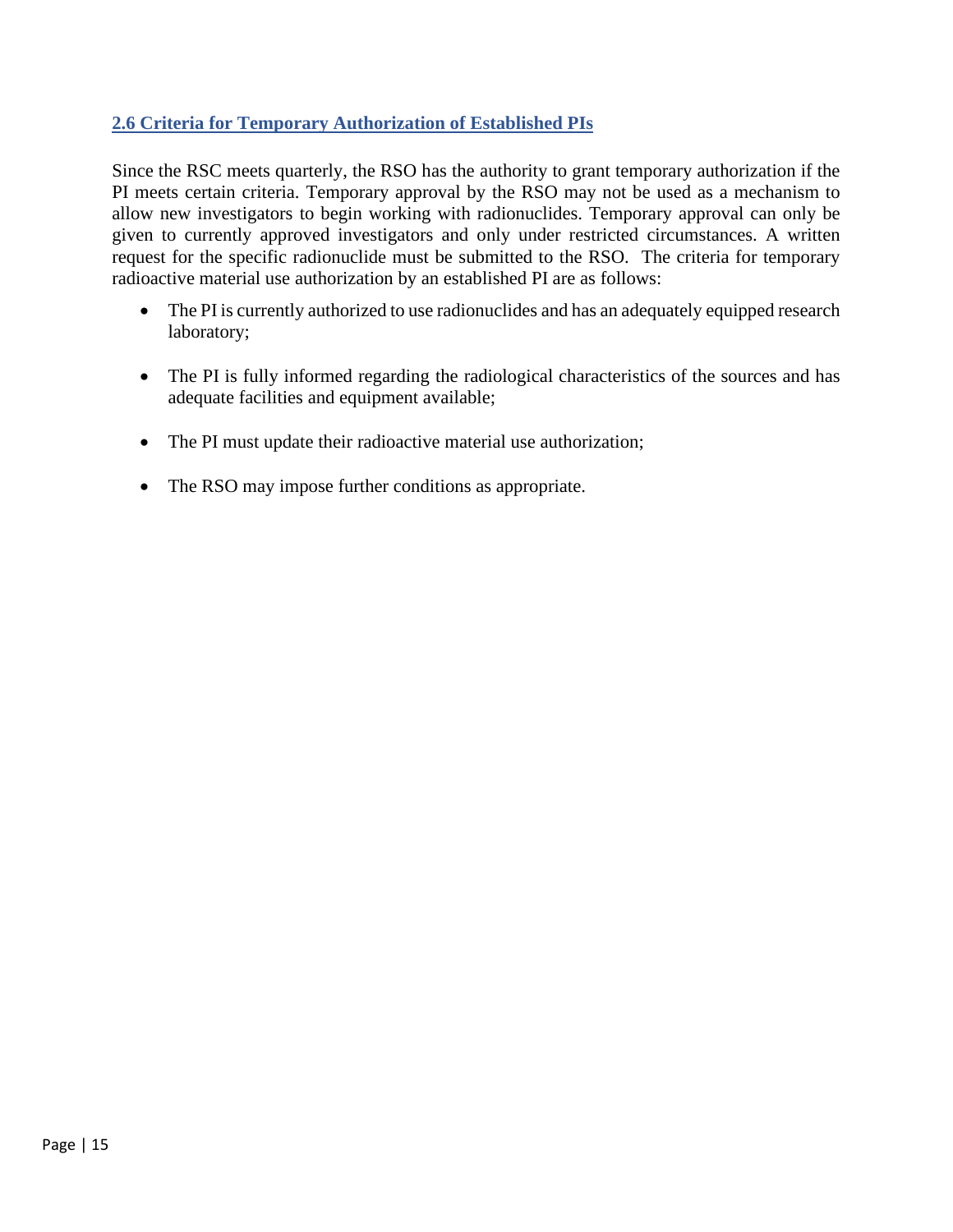#### <span id="page-16-1"></span><span id="page-16-0"></span>**3.1 Guidelines for the Safe Use of Radioactive Materials**

Each laboratory or area where radioactive material is used or stored must establish protocols for use or storage of radioactive materials to prevent or reduce the likelihood of spills and/or contamination to the extent practicable. Within these protocols, specific instructions are to be provided to Radiation Workers regarding the safe completion of those protocols to eliminate or reduce the potential for a minor or major spill or contamination. Below are some general instructions that should be applied at all times when working with radioactive materials.

- Wear a fully buttoned laboratory coat at all times in areas where radioactive materials are used;
- Wear disposable gloves at all times when handling radioactive materials or handling items with radioactive material warning labels; in addition, wear safety glasses when handling all radioisotopes;
- Monitor hands, shoes, and clothing for contamination after each procedure or before leaving the area;
- No eating, drinking, smoking or applying cosmetics in any area where radioactive material is stored or used;
- No storing food, drink or personal effects in areas where radioactive material is stored or used;
- Wear assigned personnel monitoring badges, if required, at all times while in areas where radioactive materials are used or stored;
- Never work alone in the laboratory;
- Dispose of radioactive waste only in designated, labeled, and properly shielded receptacles;
- No pipetting by mouth;
- Store radioactive solutions in clearly labeled with isotope, activity and reference date containers;
- Secure radioactive material when it is not under the constant surveillance and immediate control of the user(s).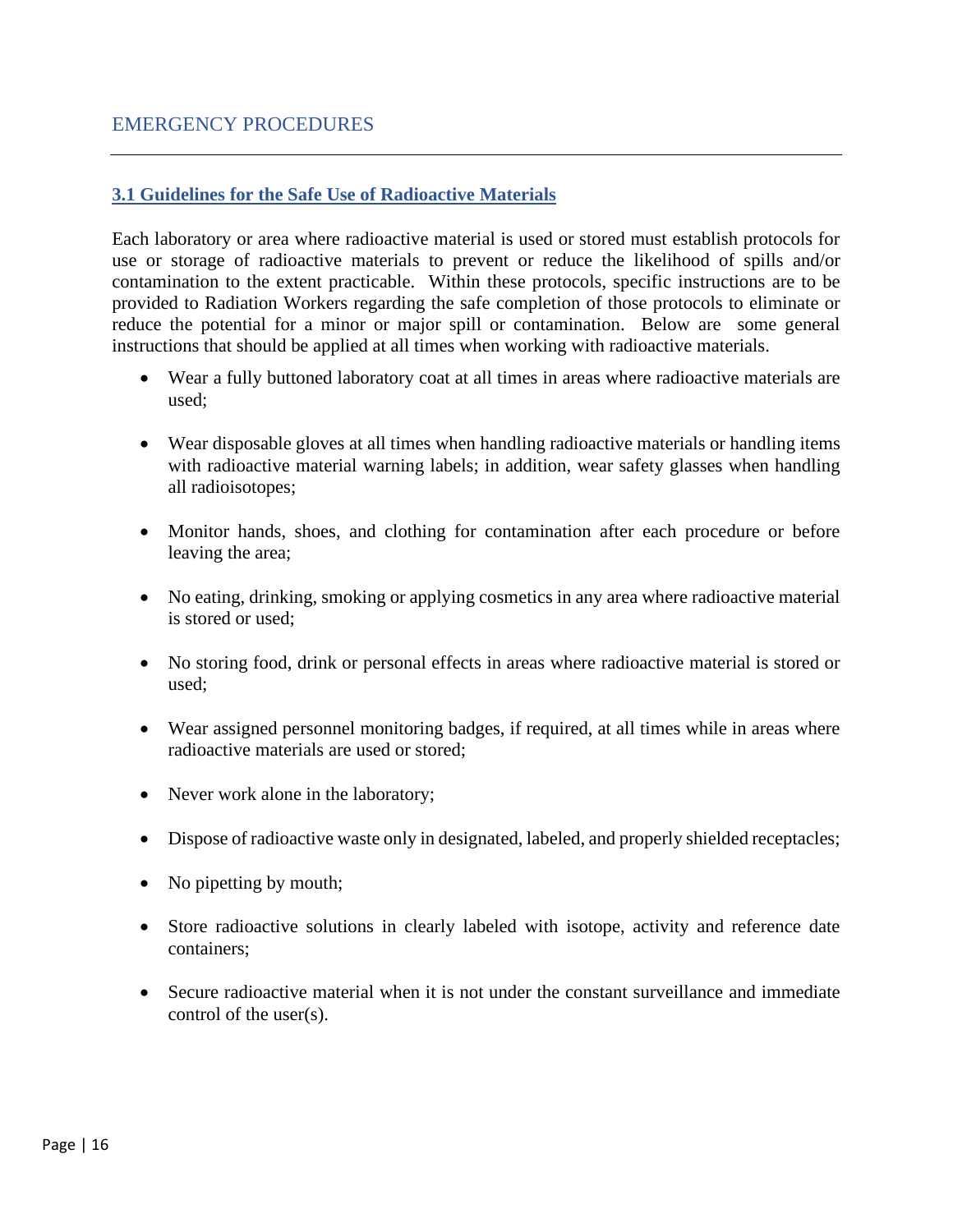#### <span id="page-17-0"></span>**3.2 Emergency Procedures for Handling Spills**

Prior to beginning ANY experiment that includes radioactive material, all personnel involved with that experiment shall be familiar with the emergency response plan for the lab. Emergency phone numbers for RS staff shall be posted conspicuously in areas of use, so that they are readily available to workers in case of emergencies.

#### *Minor Spills of Radioactive Liquids and Solids*

#### *The SPILL acronym is used to aid in the actions for spill response:*

| $(S)$ top     | what you are doing and assess the situation.                         |
|---------------|----------------------------------------------------------------------|
| $(P)$ resume  | that you are contaminated until you can perform a personal survey.   |
| $(I)$ nform   | others about the spill and contact EHS as soon as practical.         |
| $(L)$ ocalize | the spilled material with absorbent materials, such as paper towels. |
| (L)abel       | the impacted area as contaminated and until it can be cleaned.       |

#### Instructions to Radiation Workers:

- Notify persons in the area that a spill has occurred.
- Promptly report the incident to the RSO.
- Prevent the spread of contamination by covering the spill with absorbent paper. (Paper should be dampened if solids are spilled).
- Clean up the spill, wearing disposable gloves and using absorbent paper.
- Carefully fold the absorbent paper with the clean side out and place it in a plastic bag for transfer to a radioactive waste container. Put contaminated gloves and any other contaminated disposable material in the bag.
- Survey the area with an appropriate low-range radiation detector survey meter. Check the area around the spill for contamination. Also check hands, clothing and shoes for contamination.
- Allow no one to return to work in the area unless approved by the RSO.
- Be available to the RSO/RS staff for further inquiry (i.e., investigation of root cause, provide requested bioassay samples).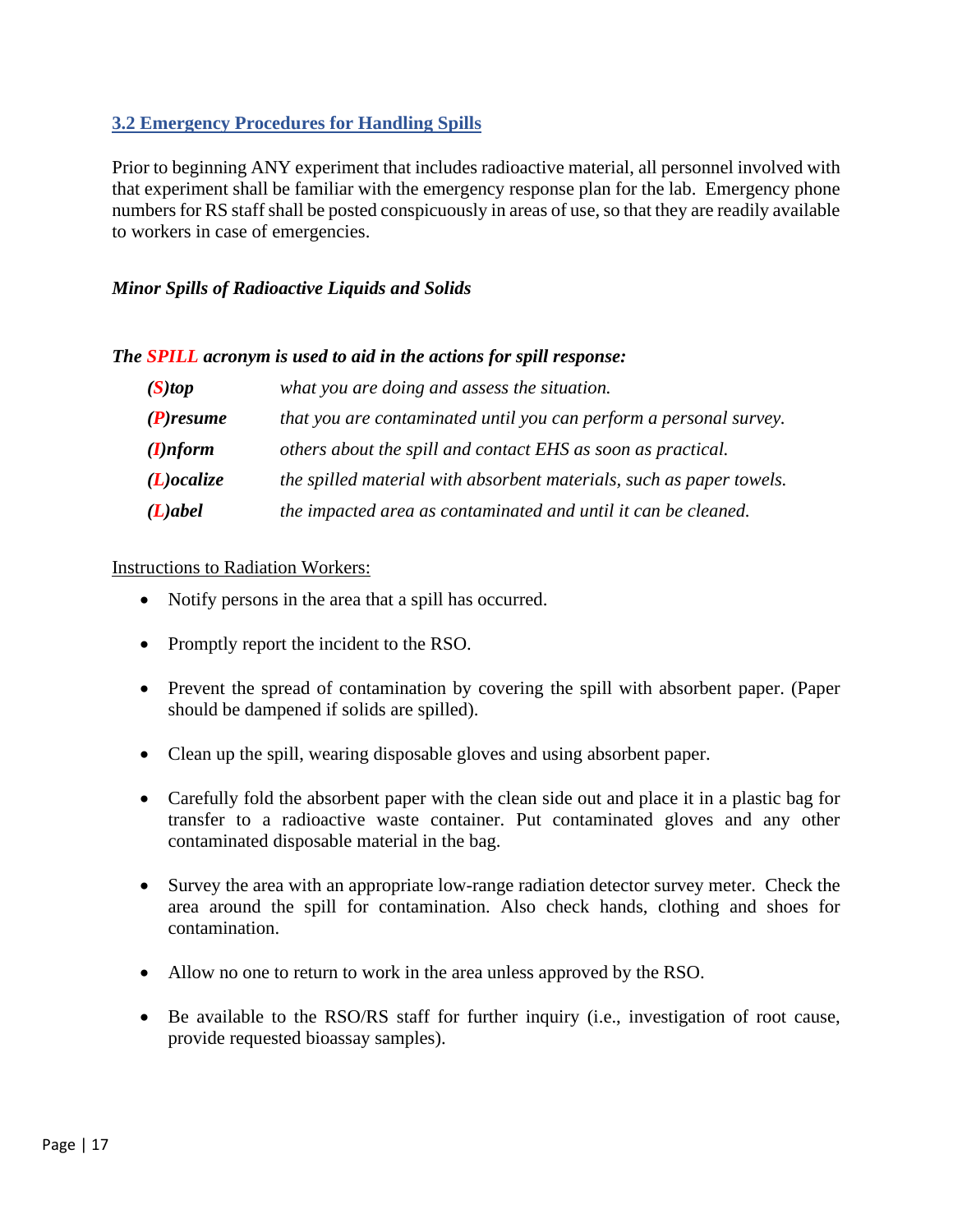#### Reminders to PIs:

- Follow up on the decontamination activities and documentation of results.
- As appropriate, determine the cause and take corrective action as needed.

#### *In the Event of a Major Spill of Liquids and Solids*

Major spills are defined as any accident involving radioactive materials resulting in one or more of the following situations:

- Radioactive material **greater than or equal to one millicurie** is involved;
- Radioactive liquids **greater than one liter** are involved;
- Any personal contamination;
- Any contamination in unrestricted areas;
- Multiple findings of contamination within a restricted area.

#### Instructions to Radiation Workers:

- Clear the area. If appropriate, survey all persons not involved in the spill and vacate the room.
- Prevent the spread of contamination by covering the spill with absorbent paper (paper should be dampened if solids are spilled), but do not attempt to clean it up. To prevent the spread of contamination, limit the movement of all personnel who may be contaminated.
- Shield the source only if it can be done without further contamination or significant increase in radiation exposure.
- Close the room and lock or otherwise secure the area to prevent entry. Post the room with a sign to warn anyone trying to enter that a spill of radioactive material has occurred.
- Notify the RSO immediately.
- Survey all personnel who could possibly have been contaminated. Decontaminate personnel by removing contaminated clothing and flushing contaminated skin with lukewarm water and then wash with a mild soap.
- Allow no one to return to work in the area unless approved by the RSO.
- Cooperate with RSO/Radiation Safety staff (e.g., investigation of root cause, provide requested bioassay samples).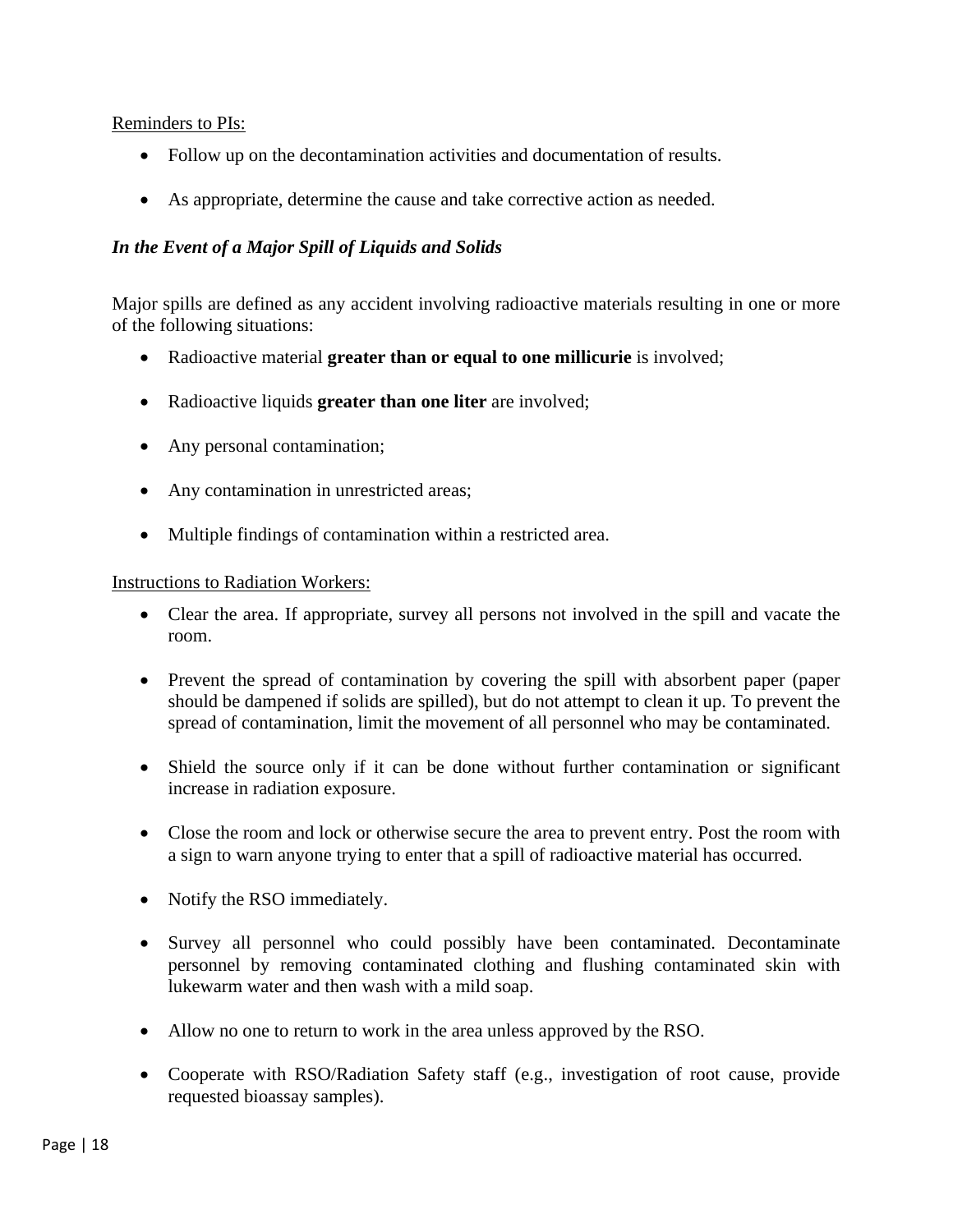• Follow the instructions of the RSO/RS staff (e.g., decontamination techniques, surveys, provide bioassay samples, submit requested documentation).

#### Reminders to PIs:

- Confirm the decontamination of personnel. If decontamination of personnel was not fully successful confer with the RSO for additional strategies that may reduce contamination levels. For instance, when absorption of radioactive material through intact skin has occurred and continued washing of the area has proven ineffective; consider inducing perspiration by covering the area with plastic. Then wash the affected area again to remove any contamination that was released by the perspiration.
- Supervise the decontamination activities and document the results. Documentation should include location of surveys and decontamination results.
- Determine the cause and take corrective action; consider the need for bioassays if radioactive material may have been ingested, inhaled, injected and/or absorbed through the skin.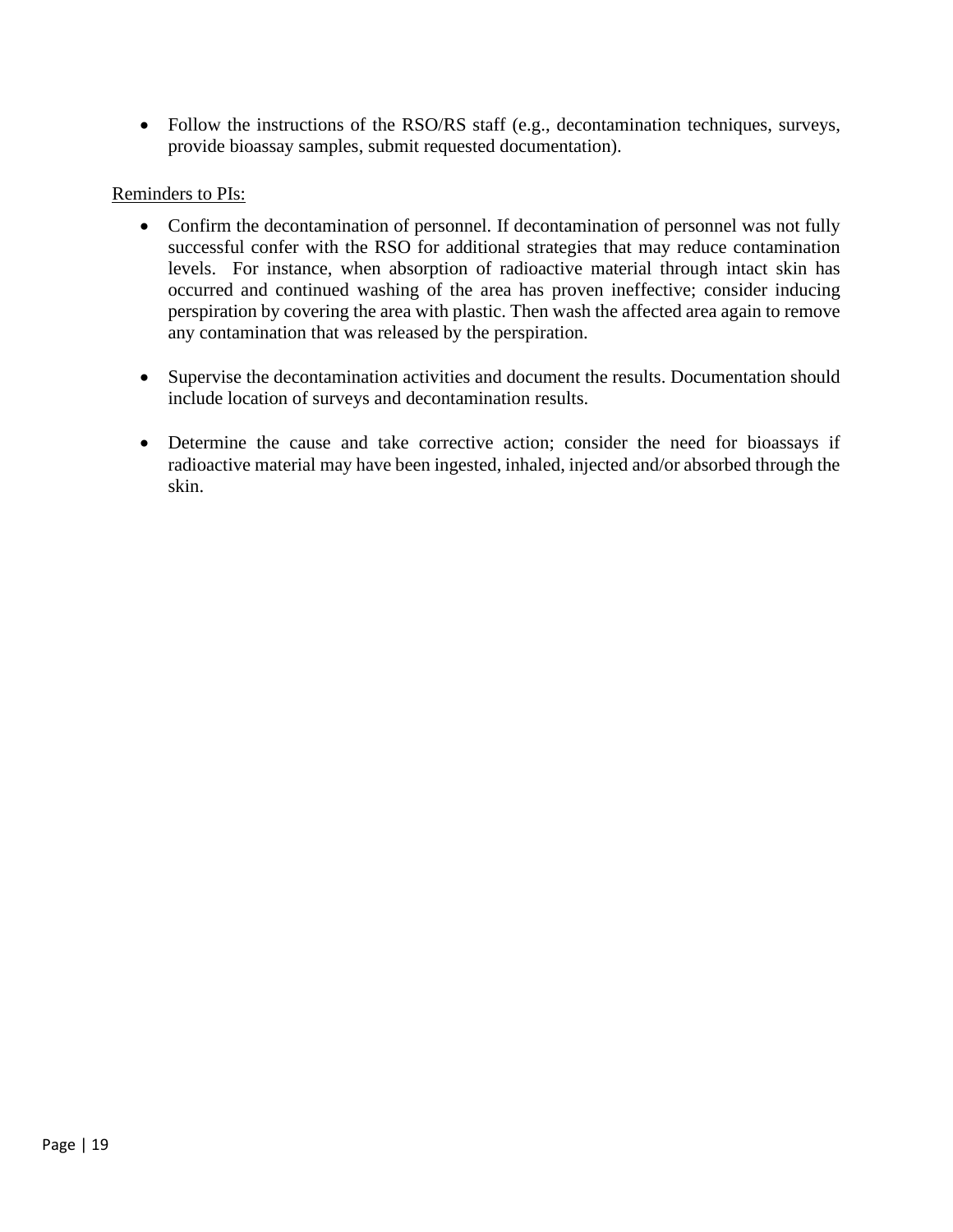#### <span id="page-20-0"></span>POLICIES FOR USE OF RADIOACTIVE MATERIALS

#### <span id="page-20-1"></span>**4.1 Radioactive Material Purchasing Procedure**

The procedure for purchasing radionuclides is as follows:

- The purchase of radioactive materials is controlled by the Radioisotope Inventory Management System sponsored by BIORAFT which can be found at: [https://dartmouth.bioraft.com](https://dartmouth.bioraft.com/)*.*
- The system has been designed to allow the approval of your radioisotope order such that you will not exceed your lab limit for a specific radioisotope or place an order for a radioisotope your lab is not authorized to use. It gives you permission for the order and gives you the specific "R" acquisition number. This "R" number becomes the tracking number for the radioactive material from delivery to final disposal.
- To become authorized to use this system, you must complete all necessary training. Once training is complete, EHS can then enable users to access the system. The training requirements are: (1) Introduction to Lab Safety training-*web-based*: one time only, (2) Radiation Safety training-*web-based*: annually, (3) Laboratory Safety and Hazardous Waste Training -*web-based*: every 3 years.
- Once you have become "rad enabled" and receive your "R" acquisition number from BioRAFT, you may place your order with the chosen supplier. Please make sure you use the "R" acquisition number when placing the order with an outside vendor and ensure the vendor places that "R" number on the shipping documents. (NOTE: The BioRAFT system does NOT place your order, you must do this.)
- Radionuclides cannot be purchased using the College credit card or p-card. All purchases shall be processed through the e-procurement system.
- There are 2 approved receiving locations: All orders must be received at either: *Site 1: Hanover* (includes all Hanover labs and any remote locations) or *Site 2: Lebanon* (includes all Borwell labs excluding Level 4 and all Rubin labs). Site 1 must be addressed to the Vail Loading Dock. Site 2 must be addressed to the Borwell Loading Dock. Packages will be checked in by EHS at each site in accordance with the procedures and delivered only if all the conditions listed in the procedure have been met.
- Radioactive packages are received and processed Monday through Friday during regular business hours, 8:00AM– 4:00 PM or by prior arrangement with EHS.
- Standing orders are not allowed.
- For replacement orders: EHS must be notified when a shipment is unusable and when a replacement order will be delivered. Submit a waste pick up request through BioRAFT and await approval by EHS to submit a replacement order.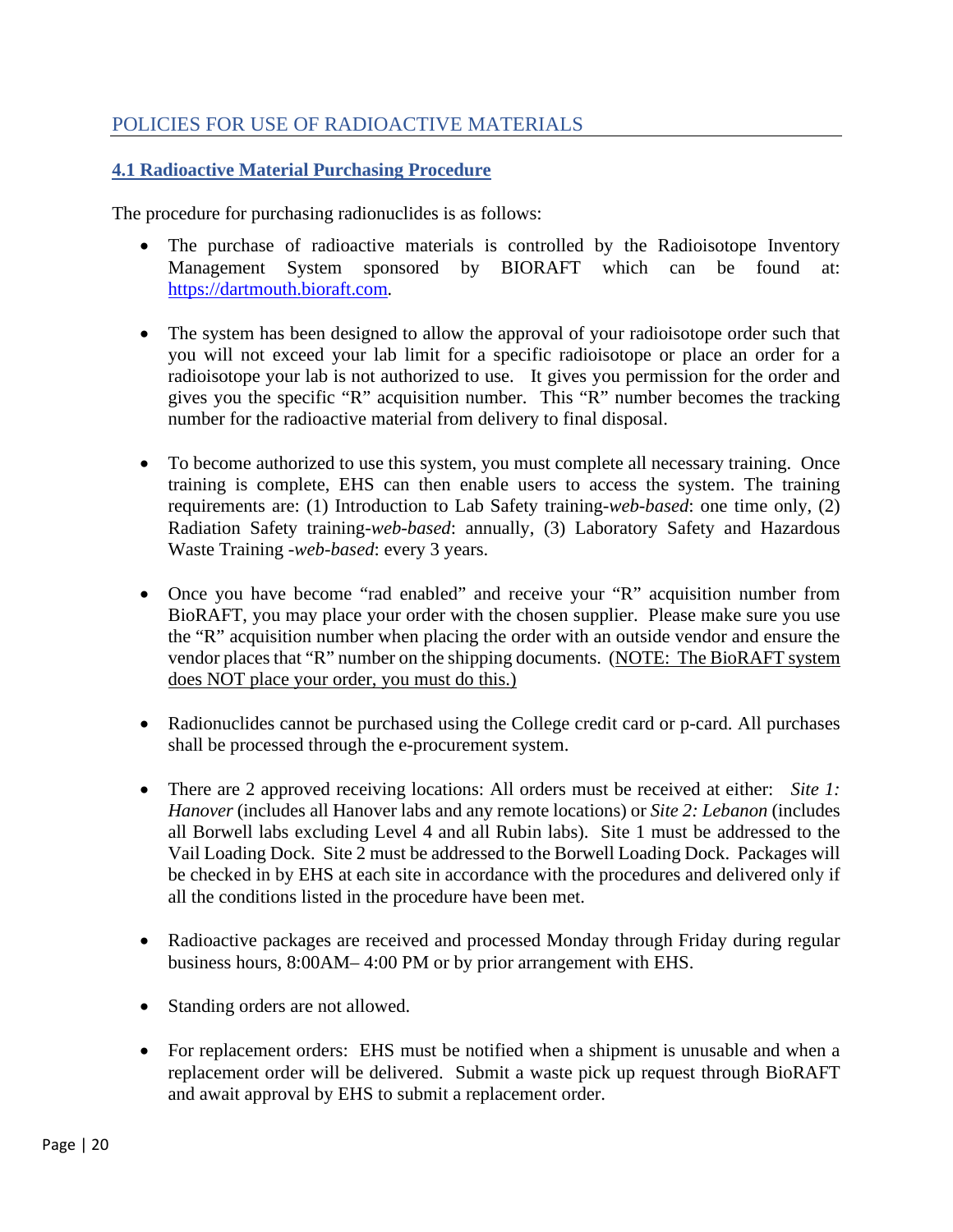• Authorization and notification are mandatory for shipments which are acquired without a purchase order, e.g., compounds from other institutions, trial kits, etc. All such shipments must be addressed to the Environmental Health & Safety Office, in care of: (name of PI) and must clearly state that they contain radioactive materials. A tracking number will be assigned by EHS once the package has been received.

#### <span id="page-21-0"></span>**4.2 Radioactive Material Receiving Procedure**

The procedure for receiving radionuclides is as follows:

- All orders will be received at *Site 1- Hanover Vail loading dock* or *Site 2 - Lebanon Borwell loading dock*. The Environmental Health & Safety Office will receive all orders and then deliver them if all the conditions listed in the purchasing procedure have been met.
- The EHS staff will inspect all packages for visible damage or leaks. If the package is damaged or leaking, it will be immediately set aside for further investigation by the RSO. All radioactive packages will be monitored and swipe tested for external contamination within 3 hours of receipt. The package will be delivered to the laboratory by EHS staff. A signature is required from a lab authorized user to ensure the security and safe storage of the radionuclide package. You will receive a "Tracking Sheet" with the package. Each stock vial is given a "tracking number" by EHS so that the stock vial can be tracked from its receipt to its final disposal. If you receive a radioactive package without a "Tracking Sheet", contact EHS immediately.

Only individuals who have completed all of the required training will be permitted to unpack radioactive packages. The following steps are necessary for safe opening of these packages:

- Verify that the purchase orders agree with the outer package label;
- Wearing a fully buttoned lab coat and disposable gloves, place the package on a bench covered with absorbent paper or a yellow spill tray.
- Carefully open the package and remove the radionuclide. Use a Geiger counter to determine radiation levels along with a wipe test. 100 CPM is considered contaminated.
- If a package or the internal container is damaged or leaking, contact EHS for assistance. The EHS staff will conduct swipe tests of the package material and the contents. The PI will be notified of the action and results.
- Monitor all packaging material. If not contaminated via wipe test survey results, then deface or obliterate any radioactive markings and dispose of packing material as nonradioactive waste. If contaminated, then treat it as radioactive waste and dispose accordingly.
- Verify that the innermost label agrees with the purchase order. Notify EHS of any discrepancies.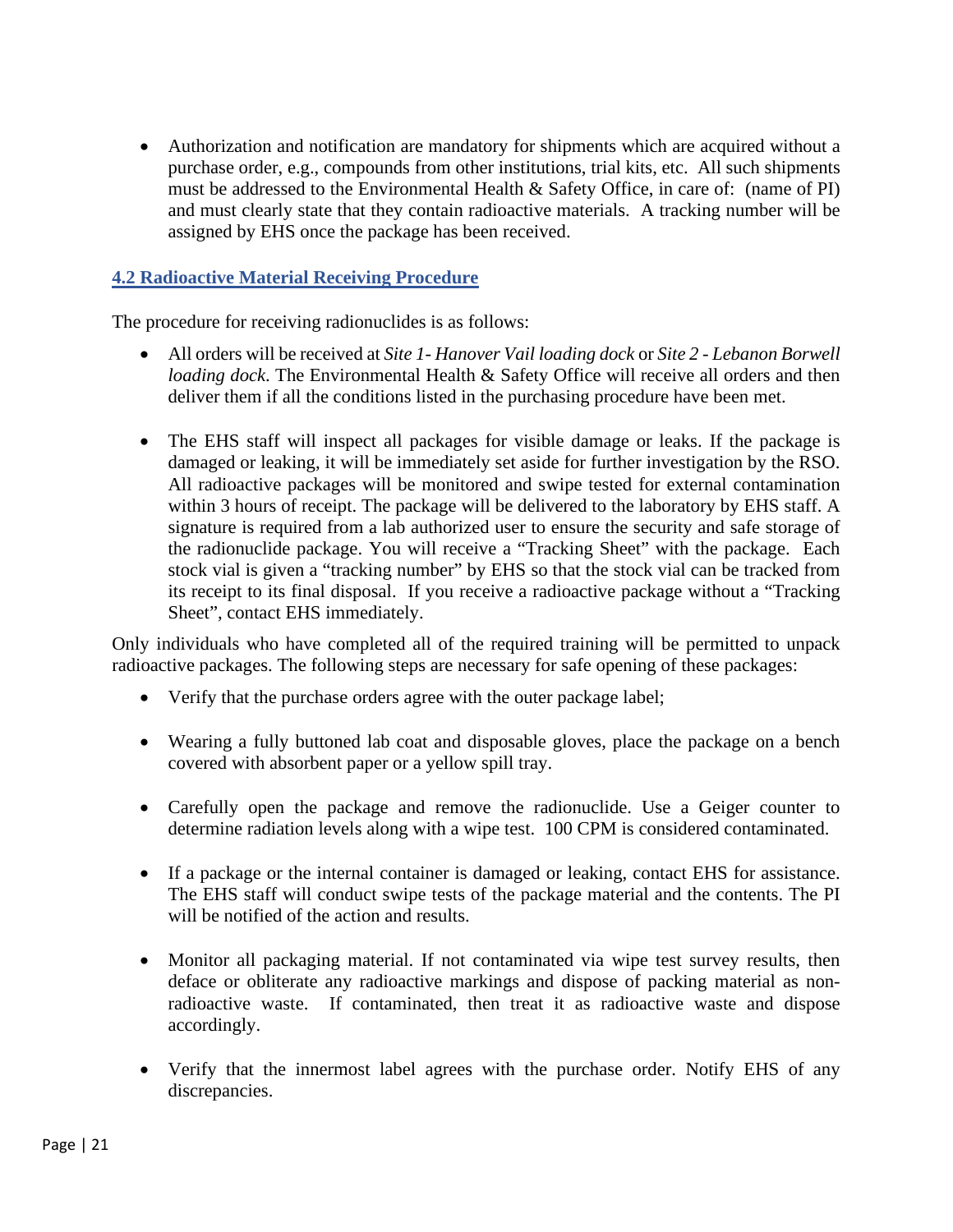- Measure the radiation level of the innermost container using a suitable survey meter and document the results. If the radiation level is not consistent with the listed radionuclide, notify the Environmental Health & Safety Office immediately.
- Affix the tracking number to the vial before it is placed into storage. Record the receipt of the radionuclide in the laboratory receiving log. This includes date of receipt, tracking number, radionuclide, amount, lot number and final disposal date. Place the "Tracking Sheet" in the logbook behind the receiving log. When you dispose of the stock vial via the EHS waste pickup service, make sure the tracking sheet accompanies the vial. The date disposed to EHS must be registered on this tracking sheet. On receipt of this vial and tracking sheet, EHS will update your lab inventory using the Radioisotope Ordering and Inventory Management System sponsored by BioRaft.

#### <span id="page-22-0"></span>**4.3 External Radiation Monitoring Procedure**

New Hampshire Radiological Health Section requires those individuals working with certain radioactive substances and/or ionizing radiation producing equipment to be monitored for occupational ionizing radiation exposure. Assigned personal monitors (dosimeters) must be worn at all times while working with ionizing radiation except when under diagnostic or therapeutic treatment. When not in use, they are to be stored in a location that has a low background radiation and is not subjected to excessive heat or moisture. A monitor is worn clipped on the belt, collar or pocket. Persons under the age of eighteen years are not permitted to work with radionuclides. The list of radiation workers and their exposure records will be maintained by the Environmental Health & Safety Office. Any reading greater than 50 mRem per quarter will be investigated by the RSO.

All requests for monitoring must be done by completing a *Radiation Monitor Request Form.* The form is available from the Environmental Health & Safety Office or on the EHS Web site. The RSO will evaluate the need for monitoring. The following guidelines will be used:

- Persons in laboratories not working with radionuclides will not be assigned radiation monitors.
- $\bullet$  <sup>3</sup>H, <sup>14</sup>C and <sup>35</sup>S emit such weak radiation that external exposure monitoring is not feasible. Individuals working with only these radionuclides will not be issued dosimeters.
- Individuals working with  $^{32}P$  used require quarterly whole- body dosimeters, with ring badges to be required based on frequency of use and activity level per manipulation.
- Strong beta and gamma emitters such as  ${}^{32}P$  and  ${}^{51}Cr$  respectively in amounts greater than 100 microcuries require quarterly whole- body dosimeters. At the present time, users of such radionuclides with activity greater than 200 microcuries per experiment are also required to wear ring badges.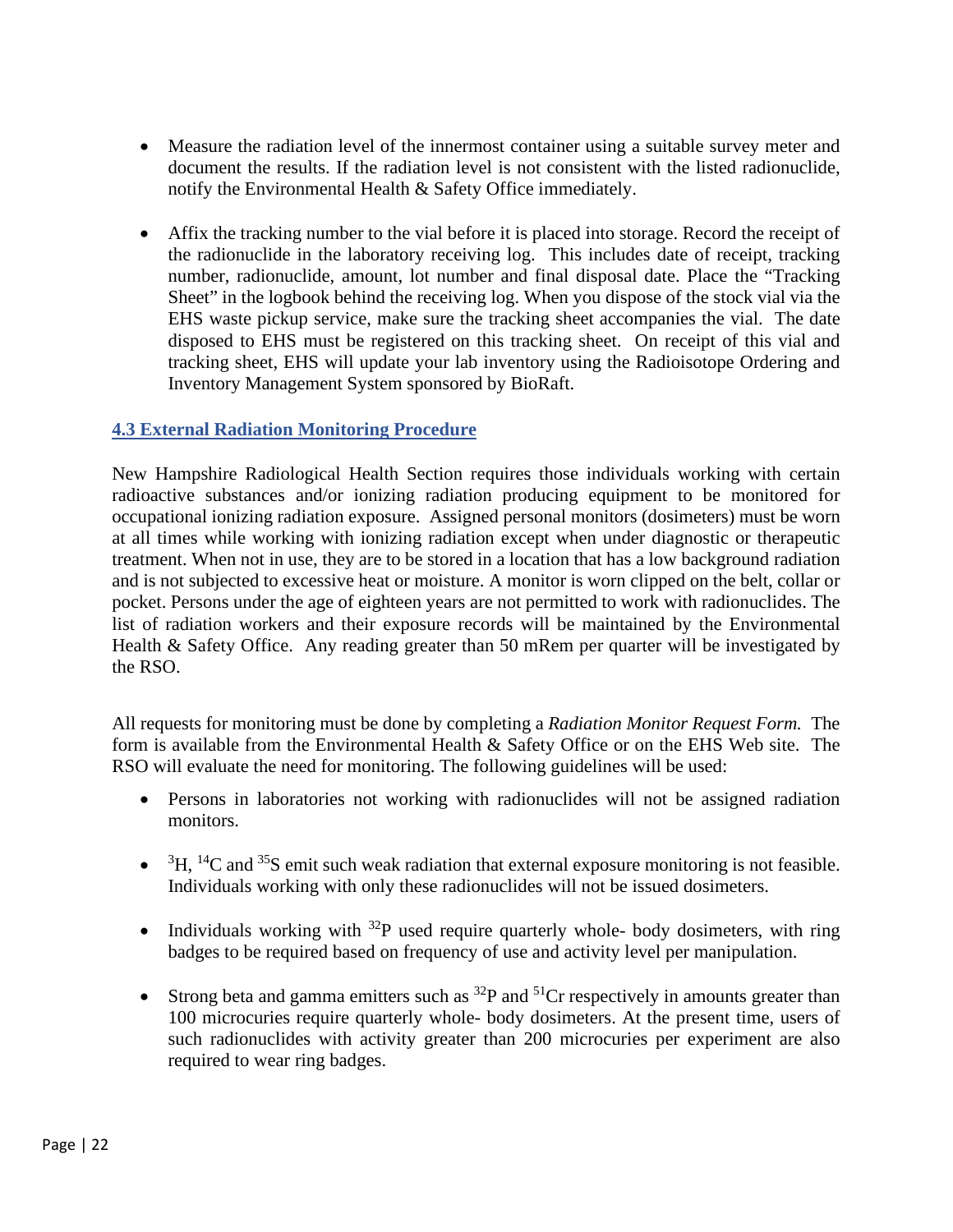- $\bullet$  <sup>125</sup>I requires quarterly whole- body dosimeters.
- All personnel working with X-ray equipment require quarterly radiation monitoring. A whole- body dosimeter will be issued.
- All personnel working with neutron-emitting or photon-emitting sealed sources ) require monthly radiation monitoring. A monthly dosimeter will be issued.
- All routine repeated elevated exposures (more than 50 mrem per quarter) will be investigated by the RSO. At the discretion of the RSO, monitoring frequency may be altered from quarterly to monthly.
- A declared pregnant worker will receive both a whole-body dosimeter and a fetal monitor for the duration of her pregnancy.
- Dosimeters will be sent to the appropriate departments and distributed by each department. When new monitors are issued to the departments, the old monitors must be returned promptly within at least five working days.
- Special situations that may require radiation exposure monitoring will be evaluated on a case-by-case basis.
- All badges must be returned to the Environmental Health & Safety Office within 5 working days after new badges are issued. Any radiation-monitoring device that cannot be returned within the five working days. Failure to meet this return time requirement may result in the suspension of radioactive materials use privileges for the both the individual and the associated PI Contact the RSO immediately if dosimeter returns will be delayed for any reason.

#### **Radiation Exposure Must Be Kept As Low As Reasonably Achievable (ALARA)**

#### <span id="page-23-0"></span>**4.4 Thyroid Monitoring Procedure**

Special consideration must be given to unbound forms of iodine-125  $(^{125}I)$ . Individuals performing an iodination with unbound  $^{125}I$  must adhere to the following monitoring requirements:

- Individuals performing radioiodination using 0.5 millicuries or more of iodine per experiment must be monitored for  $125$  $125$  $125$ I uptake<sup>2</sup>. Monitoring is done in two parts:
	- a. A pre-count must be done within 24 hours prior to the iodination.
	- b. A post-count must be done within 24 hours after iodination. If the experiment is performed on a Friday, then Monday morning would be the earliest time to do this.

<span id="page-23-1"></span><sup>2</sup> Contact EHS for the current procedure for thyroid monitoring.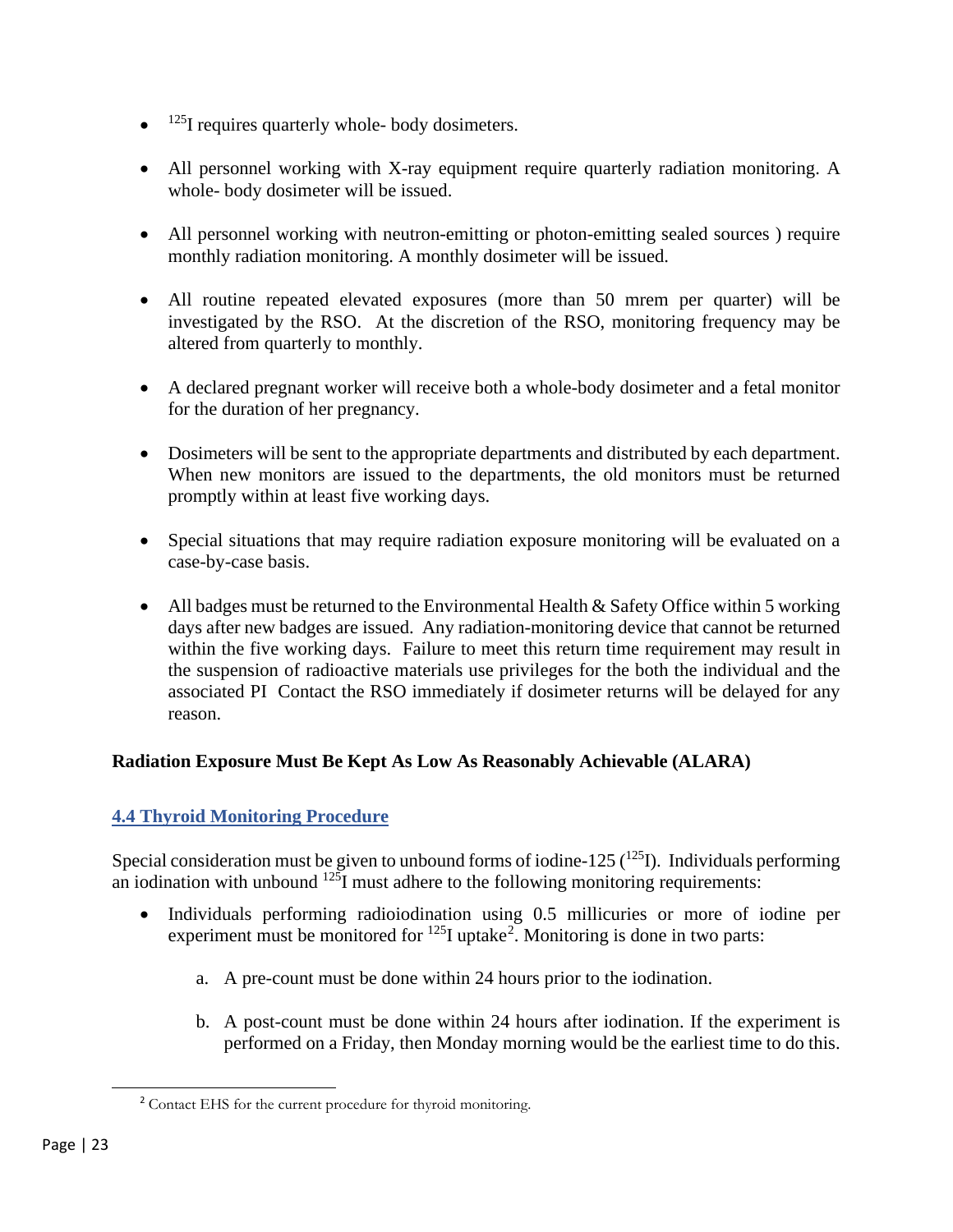- Whenever the thyroid burden at the time of measurement exceeds 0.12 microcuries of  $^{125}I$ , or 0.02 microcuries of 131I, (adhering to NRC Regulatory Guide 8.20: Application of Bioassays for  $^{125}I$  and  $^{131}I$ , Subparagraph 5: Action Points and Corresponding Actions), the following actions will be taken:
	- a) An investigation of the operations involved, including air and laboratory surveys, should be carried out to determine the causes of exposure and to evaluate the potential for further exposures.
	- b) If the investigation indicates that further work in the area might result in exposure of a worker to concentrations that would cause the limiting intakes established in Section 20.1202 of 10 CFR Part 20 (or corresponding State of New Hampshire limits) to be exceeded, the RSO could take action to restrict the worker from further exposure until the source of exposure is discovered and corrected.
- At all times, the ALARA principle will be adhered to.

#### **Pregnant Radiation Workers are restricted from performing radioiodinations.**

#### <span id="page-24-0"></span>**4.5 Urine Monitoring Procedure**

Individuals using more than 1 millicurie of  ${}^{3}H$ ,  ${}^{35}S$  or  ${}^{14}C$  (in unstable forms or where unstable forms may be produced) per experiment must notify the RSO before the experiment is done. Urine monitoring is mandatory for experiments using 10 millicuries or greater. Bioassay monitoring may be requested at the discretion of the RSO for experiments of 1 millicurie or greater.

- Individuals must be monitored for  ${}^{3}H$ ,  ${}^{35}S$  or  ${}^{14}C$  accumulation by collection of urine specimens. Monitoring is done in two part:
	- a) A pre-experiment urine sample must be collected as well as a post-experiment sample. The pre-experiment urine sample must be submitted to the Radiation Safety Office within 48 hours before the experiment is to begin.
	- b) A post-experiment specimen must also be collected and submitted to the Radiation Safety Office within 72 hours (keeping in mind that tritiated water is eliminated with a 10-day biological half-life) after the experiment.
- Whenever the body burden at the time of urine analysis exceeds 10 microcuries of <sup>3</sup>H per liter or 0.25 microcuries of <sup>35</sup>S or <sup>14</sup>C per liter (adhering to 10 CFR Part 20 or applicable State of New Hampshire limit), the following actions will be taken:
	- a) An investigation of the operations involved, including air and laboratory surveys, should be carried out to determine the causes of exposure and to evaluate the potential for further exposures;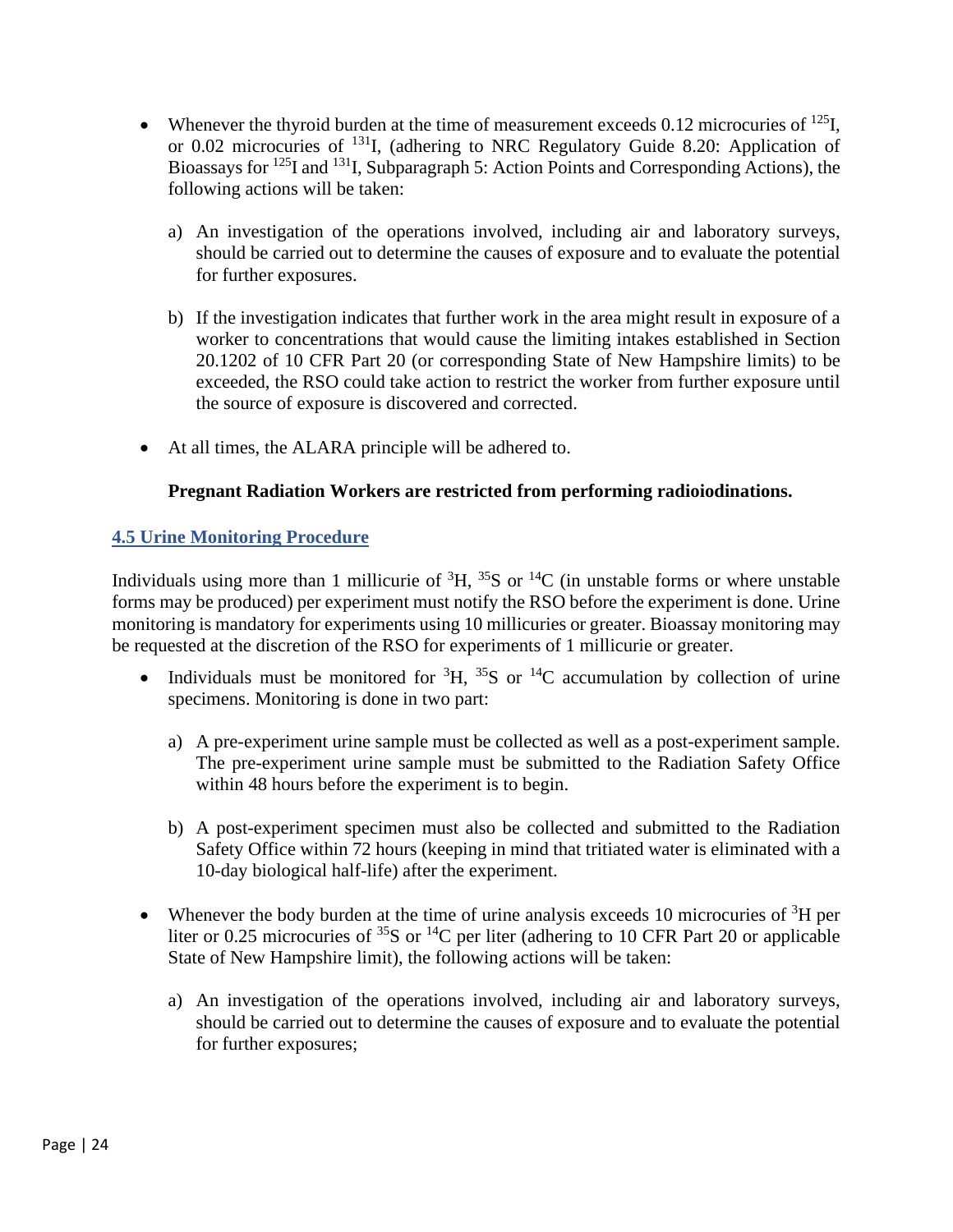- b) If the investigation indicates that further work in the area might result in exposure of a worker to concentrations that would cause the limiting intakes established in Section 20.1202 of 10 CFR Part 20 (of applicable State of New Hampshire limits) to be exceeded, the RSO could take action to restrict the worker from further exposure until the cause for the excess exposure is discovered and corrected.
- At all times, ALARA principles will be adhered to.

#### <span id="page-25-0"></span>**4.6 Radioiodination Policy**

The radioiodination policy is as follows:

- All radioiodinations using greater than 0.5 millicuries of radioiodine are to be performed in the EHS Radionuclide Laboratory located in the Borwell Research Building, Room 582 West);
- An appointment to use the EHS Radionuclide Laboratory must be made through the Environmental Health & Safety Office prior to use and should be made for the estimated duration of the procedure. The EHS Radionuclide Laboratory is available for appointments Monday through Friday 8:00 AM to 4:30 PM;
- Anyone performing radioiodinations in the EHS Radionuclide Laboratory will be instructed in the use of the facility by the RSO;
- A low-energy gamma survey meter must be on hand and remain "on" throughout the iodination procedure;
- Within 24 hours prior to iodination (greater than 0.5 millicuries), a thyroid survey must be performed. A second survey must also be performed within 24 to 72 hours after the iodination. Please contact EHS to arrange these surveys.
- All solid radioactive waste must be sealed in clear bags, with an attached, completed radioactive waste tag (please include the account number) and deposited in the waste pail. For liquid radioactive waste, place in a plastic carboy located in the fume hood and attach a completed radioactive waste tag. For stock vial disposal, leave a copy of the tracking sheet with the vial. E-mail Environmental Health  $&$  Safety that there is radioactive waste for pick-up;
- Upon completion of the iodination, the user is responsible for cleanup of the area. All equipment brought to the lab must be taken out by the user;
- Swipe tests are required after each radioiodination. These are to be done in accordance with the forms provided by EHS. Please follow the standard operating procedure for performing the required swipe testing. If the room has become contaminated, EHS will notify the user and he/she will be responsible for cleanup of the area. The laboratory will not be available for further use until swipe tests show counts of less than 100 cpm.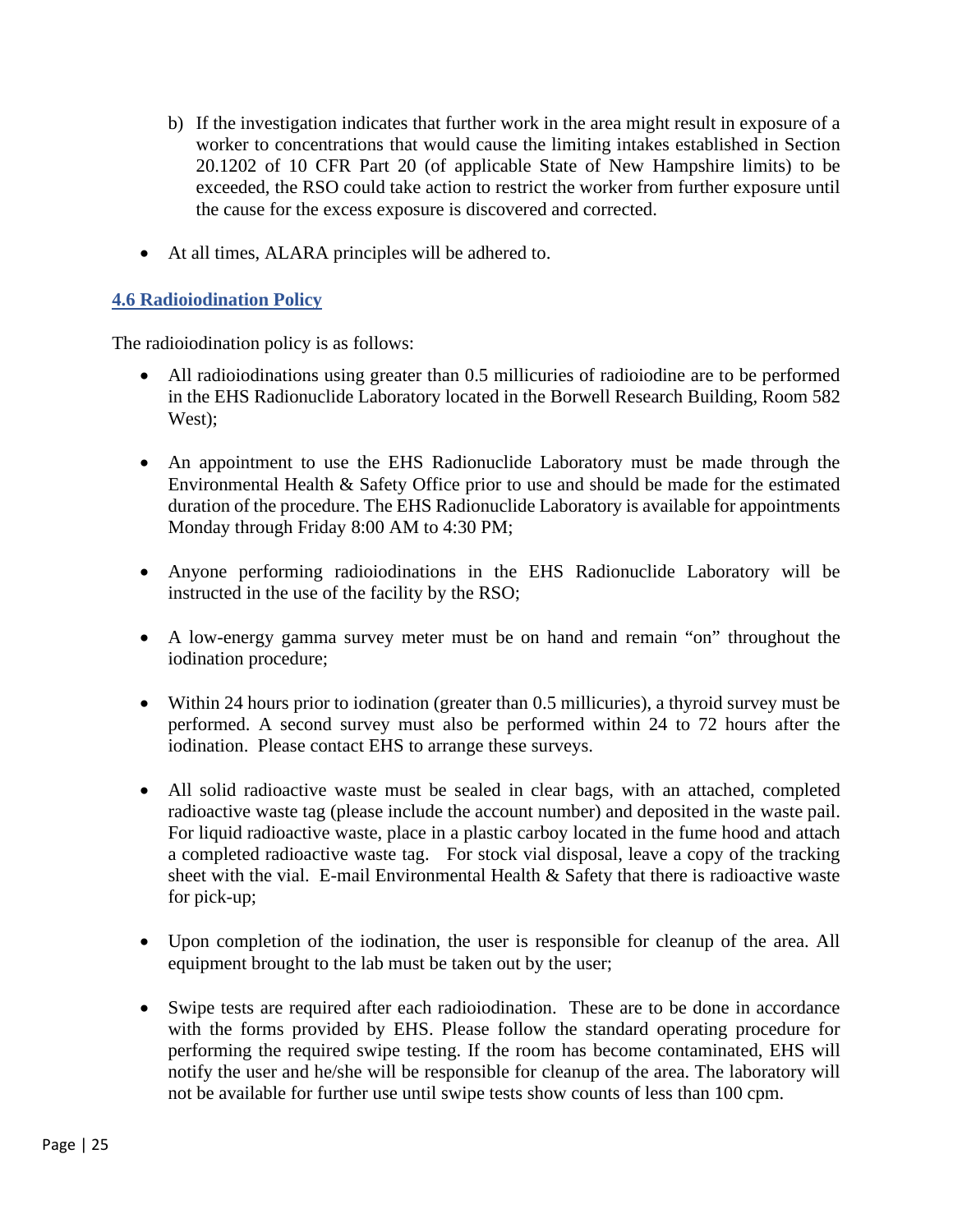• A general cleanup will be performed as needed by the Environmental Health & Safety Office. A lead shield, clear plastic bags for solid waste and trays to work on will be provided. Users must provide any protective equipment needed for the experiment such as disposable gloves.

Standard Operating Procedure for Radionuclide Lab Swipe Tests:

- $\checkmark$  All users of the iodination lab are required to swipe test the area at the completion of each experiment. EHS will provide the necessary supplies;
- $\checkmark$  Wear lab coat, safety glasses radiation monitor and disposable gloves;
- $\checkmark$  Verify the locations to be swiped on the worksheet and map provided;
- $\checkmark$  Use the liquid scintillation vials;
- $\checkmark$  Using the test paper provided, swipe an area of 100 square centimeters (approximately a 4" x 4" area) at each identified location. Handle swipes in such a manner as to avoid crosscontaminating the swipe samples. Areas to be swiped are indicated on the iodination lab map provided by EHS.
- $\checkmark$  Place the test paper in the appropriate vial for counting. Secure caps on vials;
- $\checkmark$  Contact EHS when you have completed the swipe testing. EHS will count the vials and report the results to the user;
- $\checkmark$  If no contamination is found, the EHS Radionuclide Lab will be made available for the next user;
- $\checkmark$  If contamination is found (counts greater than 100 cpm), the user will be required to clean the item or area until counts are under 100 cpm. Other locations should also be swipe tested to ensure contamination hasn't spread outside of the lab area;
- <span id="page-26-0"></span> $\checkmark$  Please be aware that gross, serious contamination of the lab may result in a citation by the RSO. All personnel using the facility are to keep it clean and orderly. No equipment, materials or supplies are to be removed. Report all problems with this room to the RSO.

#### **4.7 Contamination Survey Procedure**

All areas where radionuclides are stored, used, and disposed must be surveyed and documented for contamination at the time of use before a meal break or end of the work shift, with a meter and wipe test surveys (except for tritium which is a wipe test survey only). "Time of Use" surveys must be conducted after each use of radioactive materials, before a lunch/dinner break or before leaving for the day. For low energy radionuclides, such a survey involves swipe testing. For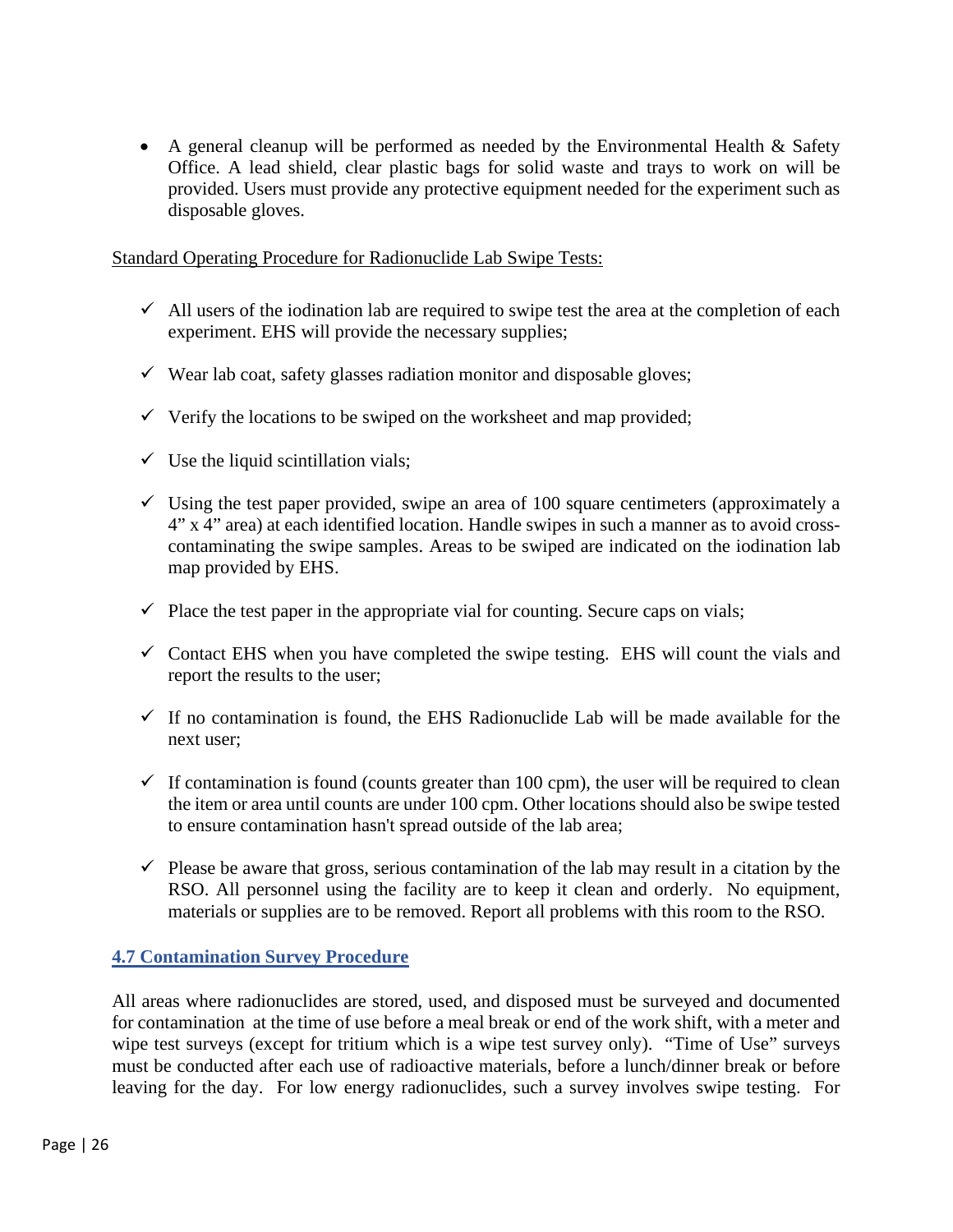higher energy radionuclides such as  ${}^{32}P$ , a direct monitoring survey may be used. It is performed using a Geiger counter such as the Ludlum 3 with pancake probe.

Fixed contamination is that which has become bound by chemical or other means to the surface upon which it was deposited. This form of contamination can only be detected by a survey meter. Because it is fixed to the surface, a wipe test will indicate no activity. A meter survey may indicate that large quantities are indeed present on the surface.

Removable contamination is that which may be wiped off a surface or object, similar to dust on a piece of furniture. The presence of removable contamination is determined by wipe tests, and in some situations by the use of a survey meter. If contamination is present in large enough quantities and is removable, it may also be detected by a survey meter when a wipe test of the surface is placed near the probe.

#### **The general procedure for a** *contamination* **survey is outlined below:**

- Wear a fully buttoned lab coat, safety glasses, dosimeter (if applicable) and disposable gloves;
- Remove all radiation sources that could interfere with the survey;
- Identify the locations where radioactivity is used and/or stored and the equipment that is used for work involving radioactivity;

Key these locations to the lab's floor diagram with letters or numbers; e.g. – Work areas, waste containers, cold storage units, flooring in front of the above.

- Check the survey meter for the following functions:
	- a) Battery check. The indicator needle should be within the battery range as indicated on the dial. Meters must always be used in the audible mode for contamination surveys;
	- b) Function check. Using an external standard source, verify that the instrument works properly;
	- c) Background check. Determine approximate cpm of the ambient environment using the 0.1 X scale in a low background area;
- Use a thin, window GM Counter such as the Ludlum model 3 with Type 44-9 pancake probe and sweep the area slowly approximately 1/2 inch above the surface. Do not touch or brush the thin membrane window;
- As a general rule, survey results greater than 100 cpm that includes background or are considered suspect contamination. Clean with a decontamination solution and re-survey.
- If after cleaning counts are still present, perform a swipe test as described below: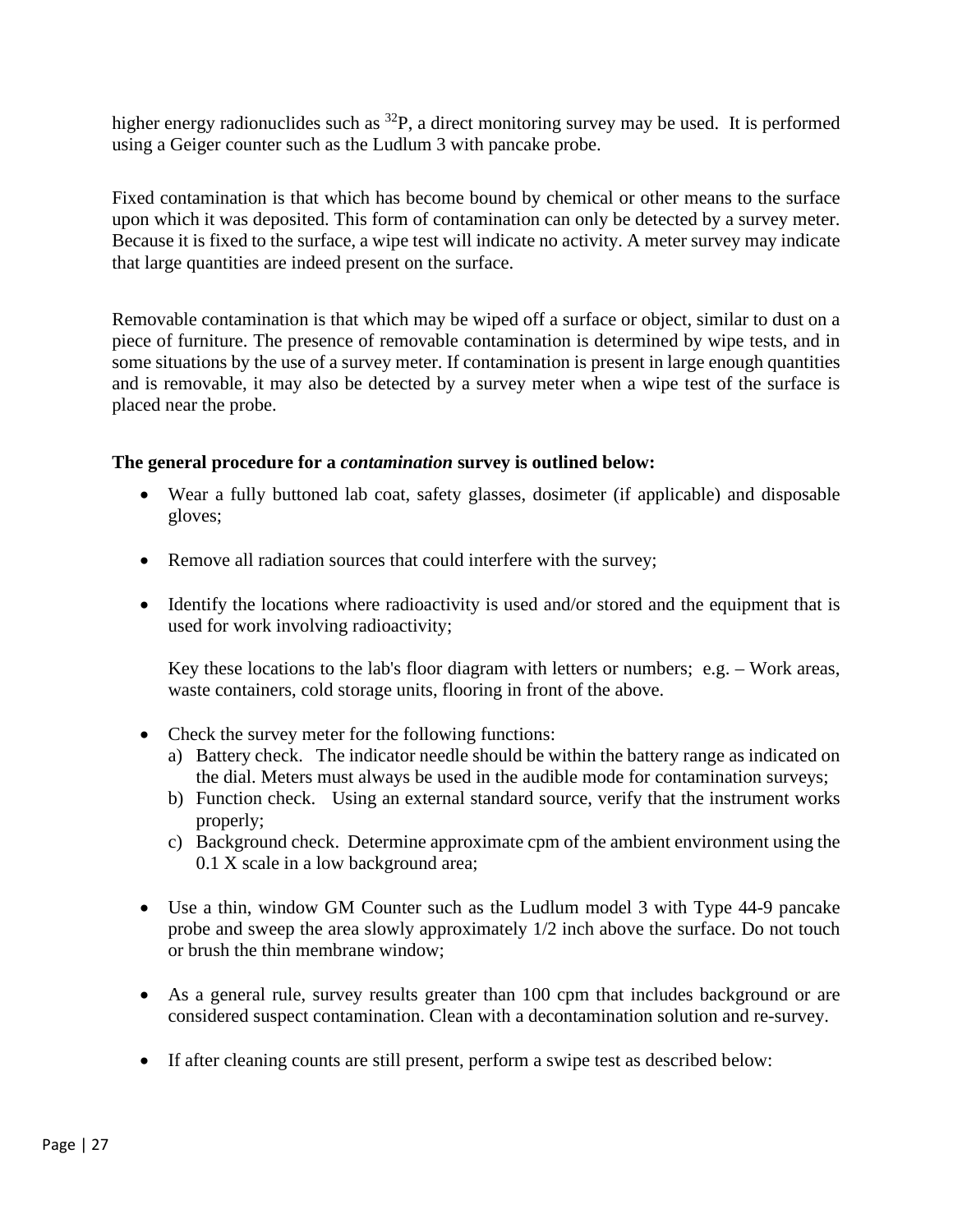- Label appropriate number of scintillation vials to include a machine standard, background (a non-radioisotope area), and all areas of radioisotope work;
- Use one-inch filter paper and swipe an area of 100 square centimeters (approximately 4" X 4" square area) at each identified location or piece of equipment. Handle wipes in such a manner such as to avoid cross-contaminating the wipe samples;
- Place the swipes in scintillation vials for counting. For liquid scintillation counting, add enough liquid scintillation cocktail into each vial to completely cover the wipe test sample. Ensure the caps on all LSC vials are secure to minimize leaks;

#### *Decontamination Procedure*

Swipe tests are done to verify that removable radioactive contamination is kept below 100 cpm

• If swipe test results are greater than 100 cpm, the area should be cleaned with a decontamination solution and then resurveyed. If counts still above 100 cpm, the area is considered contaminated and must be posted as such. The RSO must be notified to determine the corrective action. This may include abrasive cleaning, shielding or denying access to the contaminated areas.

#### *Controlled Areas vs Uncontrolled Areas*

A *controlled area* at Dartmouth College includes any area in which radionuclide use is authorized. Access to these locations is restricted to authorized personnel. When labs are unoccupied (e.g., nights, weekends), they must be locked. Survey results in these areas should be below 100 cpm. If the value is greater than 100 cpm, consider the area or item(s) to be contaminated. Clean up the contamination and repeat the swipe tests. (The Dartmouth College ALARA goals are that all rad work area surfaces should be below 100 cpm.)

An *uncontrolled area* at Dartmouth College includes all areas that are not restricted to the public. All surfaces in these areas should be below free of contamination. If contamination is found in an uncontrolled area above 100 cpm, contact EHS immediately to address the situation.

#### <span id="page-28-0"></span>**4.8 Sealed Sources**

- All radioactive sealed sources with activities above certain limits must be registered with the Radiation Safety Office.
- Sealed sources must be kept secured from unauthorized access when not in use.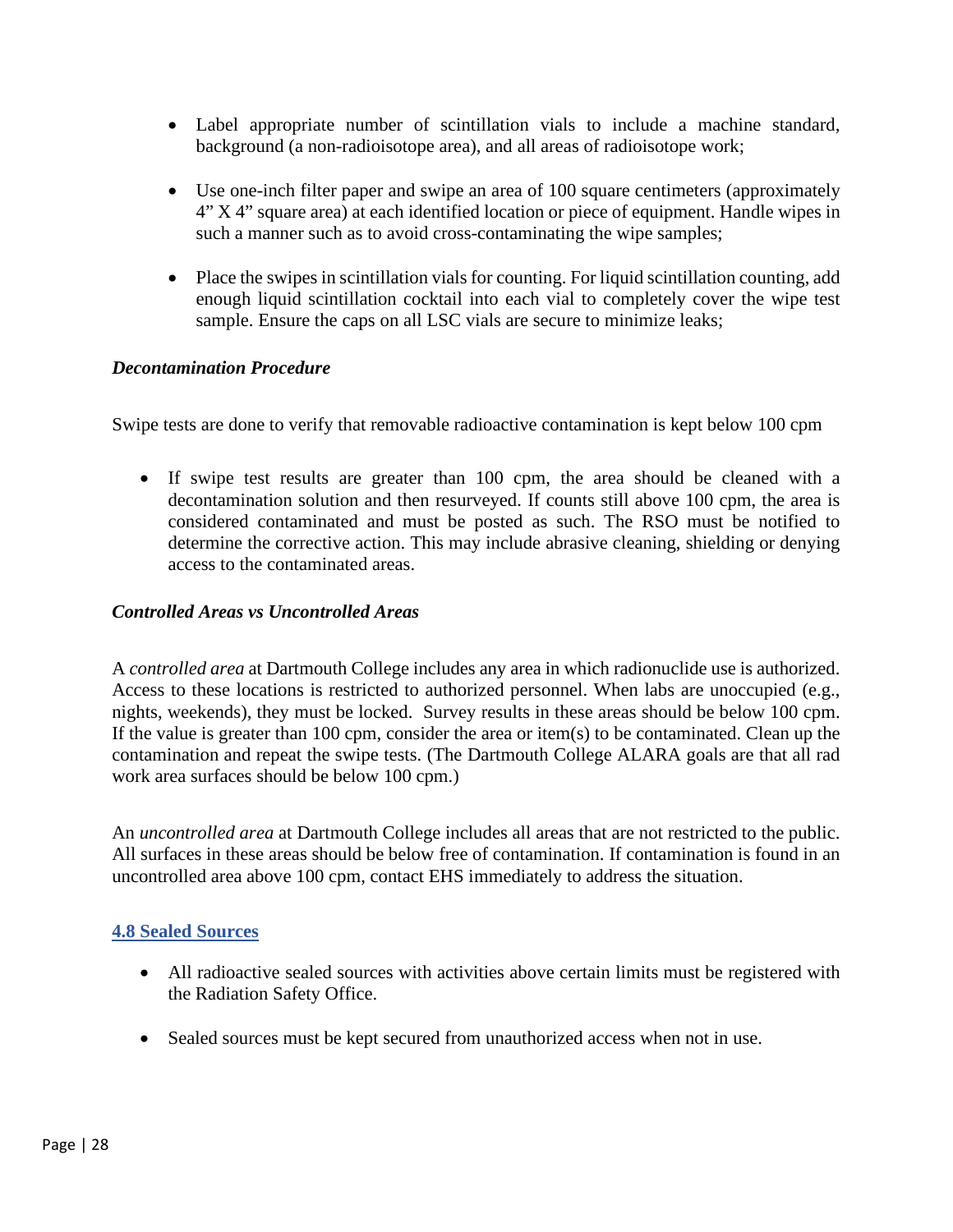- The area where sealed sources are used and stored must be posted with a "**Caution Radioactive Material**" sign, current **NHRHP Notice to Employees** and an **Essential Information on Radiation Safety** poster.
- All sealed sources are required to be leak tested within the timeframes designated in Dartmouth College Radioactive Materials Licenses 276R and 382R. (Please contact EHS for clarification of this process.)

#### <span id="page-29-0"></span>**4.9 X-ray Producing Equipment**

X-rays are electromagnetic energy traveling as waves. They are the same as gamma rays except that gamma rays are emitted from the nucleus of an atom while x-rays originate in the atom's electron cloud. Analytical x-rays are produced by accelerating electrons from a cathode into an anode (target), within an x-ray tube. X-rays can be very penetrating. The voltage of the system indicates how penetrating the x-rays will be---the higher the voltage of the generator, the more penetrating the radiation. Just like gamma rays, x-rays interact with molecules in the body to produce ion pairs. To protect personnel from these penetrating rays, thick, dense material (e.g., lead, steel, etc.) is used as shielding.

Certain analytical systems, (e.g., x-ray diffraction units), have sufficient voltage to produce low energy (e.g., 1- 50 keV) or soft x-rays. The soft x-rays with energies from 1 to 20 keV are absorbed in the first few millimeters of the skin, although for extremities, some of this radiation may also be absorbed to the bone. Excessive exposure to this type of radiation often produces skin reddening at approximately 300 Rem (300,000 mRem) while severe skin burns can result from exposures above 500 rem. Because some types of analytical x-ray systems can produce exposure rates between 1000 and 1,000,000 mRem/hr, even short exposures to the beam are capable of producing damage. For that reason, the primary radiation beam must always be contained in a shield.

All x-ray producing equipment must be registered with EHS prior to purchasing.

Contact EHS for the *"X-ray Producing Equipment Management SOP"* and the *"X-ray Producing Equipment Handbook".*

#### <span id="page-29-1"></span>**4.10 Radionuclide Use in Animals**

The New Hampshire Radiological Health Section regulates many activities involving the use of radionuclides. A policy for the use of radionuclides in animals at Dartmouth has been developed and approved by both the RSC (RSC) and the Institutional Animal Care and Use Committee (IACUC). The following procedures are designed to fulfill part of Dartmouth College's radioactive materials license requirements, to ensure proper use of animals in these experiments and to promote the safety of personnel involved in the handling and care of these animals. Investigators are encouraged to contact the Environmental Health and Safety Office (EHS) or the Center for Comparative Medicine and Research (CCMR) with any questions or for assistance in obtaining the required approval.

#### *The procedure for Radionuclide Use in Animals is outlined below:*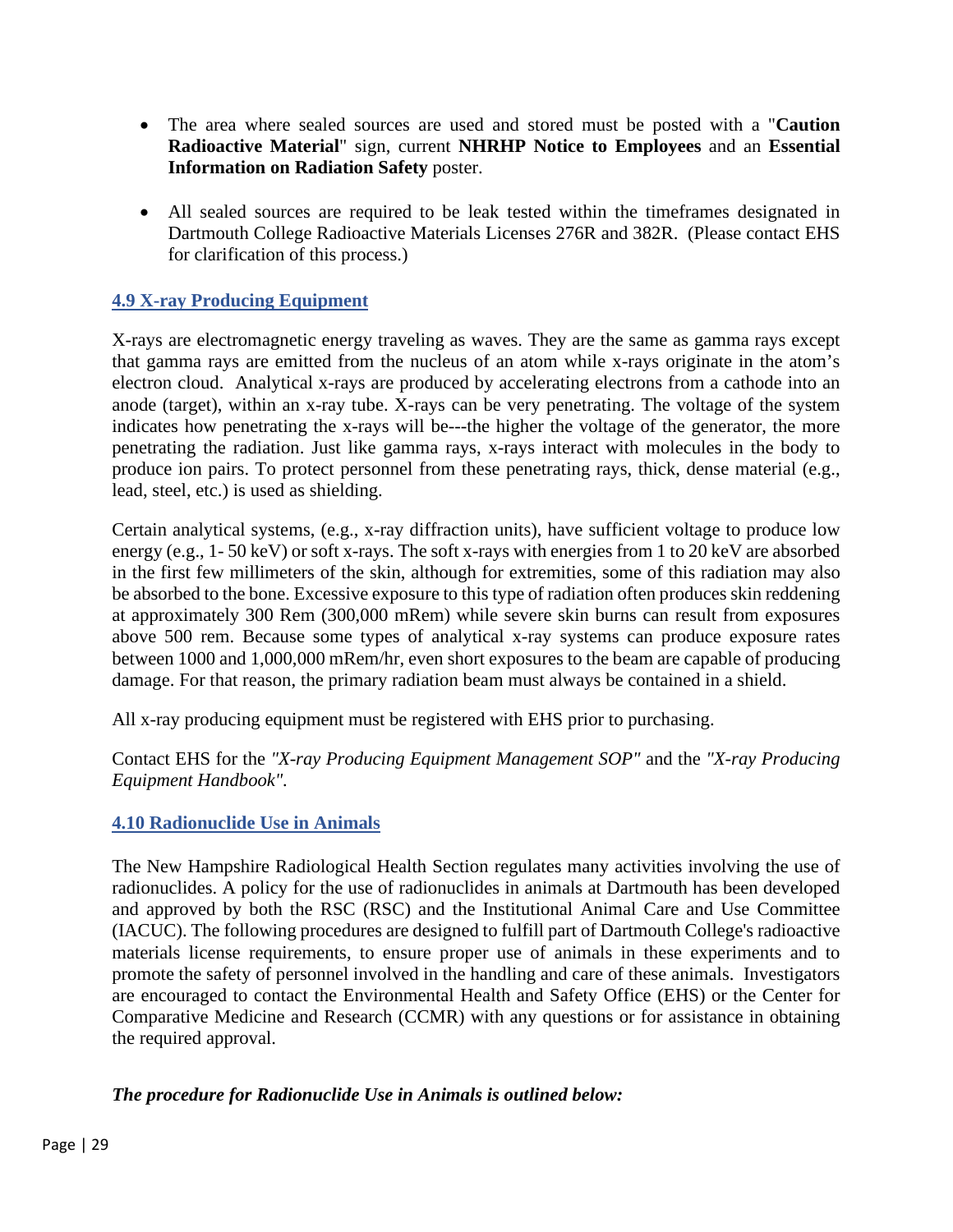To obtain approval for an experiment involving the use of radionuclides in animals at Dartmouth, an animal subjects review form must be submitted to the Center for Comparative Medicine and Research (CCMR). This form contains not only the necessary information on the use of animals for experimentation but also the additional information requested regarding the radioactive materials. The proposal will be reviewed by both a subcommittee of the IACUC and by the RSC. Approval of the proposal from both the IACUC and the RSC must be obtained prior to the start of work.

#### <span id="page-30-0"></span>**4.11 Transportation of Radioactive Materials**

Hazardous Materials Regulations as they apply to radioactive materials are described in 49 CFR 173, Subpart 1. The Hazardous Materials Regulations are designed to ensure that the general public is not at risk from hazardous cargoes being transported on the public transportation system. Material packaging requirements are to ensure (1) packaging material is of sufficient strength and quality to withstand normal transportation conditions; and (2) the selected packaging material must be compatible with the material to be shipped and must be suitable to the level of risk presented by the material.

The Department of Transportation (DOT) defines radioactive material as material having a specific activity greater than 0.002 microcuries/gram. Once identified as radioactive, its description and shipping name need to be identified to properly label the package for shipping and transporting. Therefore, any radioactive material that requires transportation from off-campus locations must follow specific DOT guidelines. For the purposes of this procedure, *off-Campus* refers to any space which is not owned, rented or leased by Dartmouth College. If radioactive material is to be transported (between Borwell /DRTC and DC) or shipped via a commercial carrier, the Radiation Safety Office must be notified in advance. No shipment or transport of radioactive material will be allowed without written the approval from the RSO.

The goal of hazard communication (e.g., shipping papers, labeling, placarding) is to prevent problems at the scene when responding to a transportation accident by providing hazard identification information to shippers, carriers and emergency responders. To this end, the RSO will assist you in preparing shipping papers, marking, labeling, and emergency response information.

#### *The procedure for off-campus transportation of radionuclides is as follows:*

- Notify the RSO that you have radioactive material you wish to ship off-campus.
- Package Identification--The types of packaging which are required for transporting radioactive material at or from Dartmouth College should usually be one of two types: (1) strong, tight packages for transporting limited quantities of radioactive materials; or (2) Type A packages for transporting material in amounts exceeding limited quantities. The package must be certified as being acceptable for transportation by the RSO.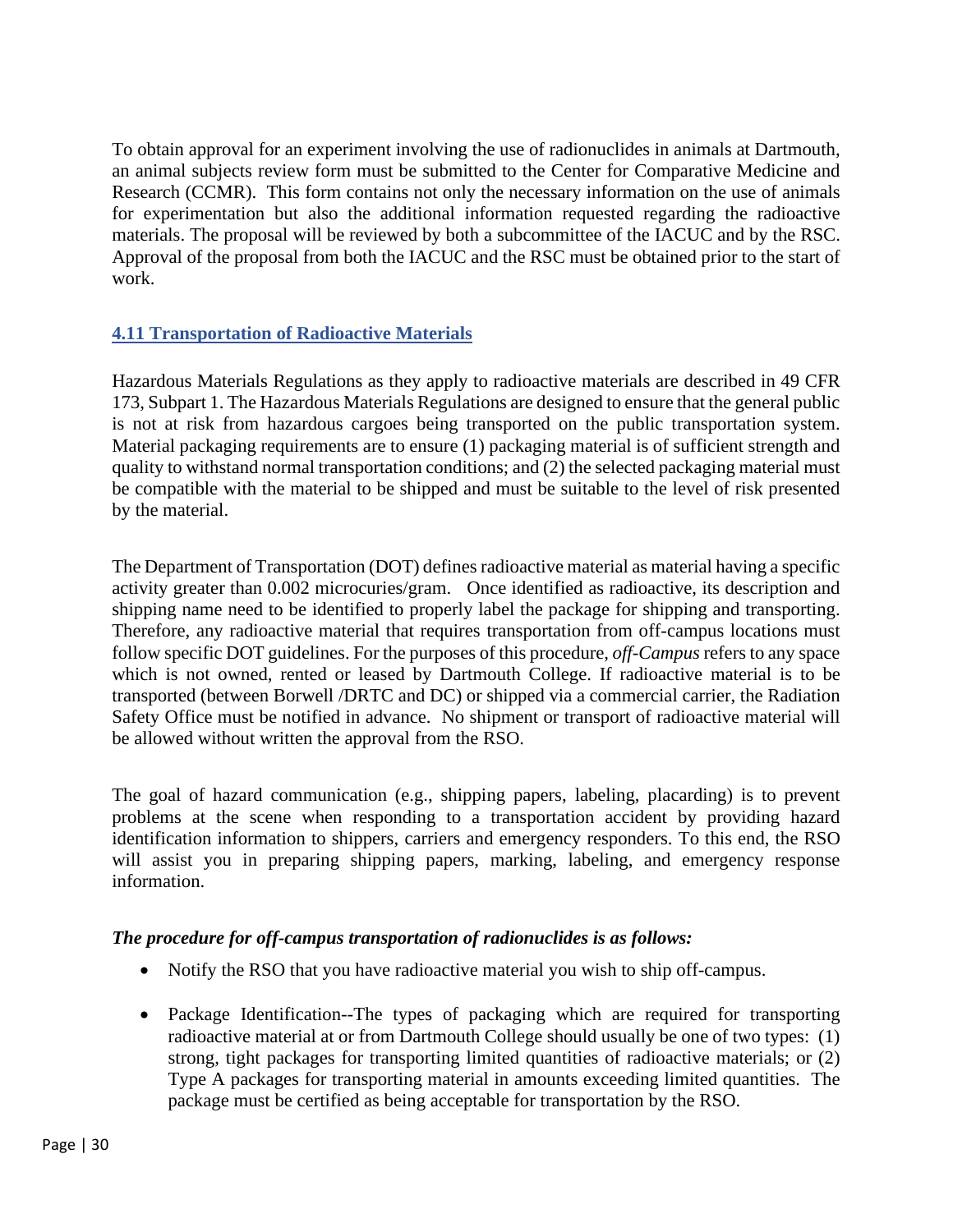- Radioactive materials that are to be shipped as limited quantity must meet the following requirements:
	- a) The material must be packaged in a strong, tight package that will not leak any of the radioactive material under conditions incidental to normal transport. The requirements for shipping containers of radioactive materials should be adequate to assure that in the event of an accident, undamaged packages will be safe.
	- b) The radiation level at any point on the external surface of the package must not exceed 0.5 mR/hour;
	- c) Removable contamination on the external surface of the package must not exceed 100 cpm;
	- d) The outside of the inner packaging, or if there is no inner packaging, the outside of the package itself bears the marking Radioactive;
	- e) If the radioactive material is to be shipped on dry ice via air, the package must be marked (on one side) with the DOT diamond label for miscellaneous dangerous goods;

#### <span id="page-31-0"></span>**4.12 Radionuclide Use by Visitors (non-Dartmouth College employees)**

It is the policy of Dartmouth College to help ensure the safety of all faculty, staff, students, visitors and guests. In the context of our radiation safety program, a visitor is defined as someone who is not a Dartmouth employee or student who is temporarily working on Dartmouth College property to conduct research which may involve the use of radioactive materials.

#### *The procedures for enrolling a visitor in the Dartmouth College Radiation Safety Program are outlined below:*

- The visitor must be sponsored by and work under the supervision of a currently authorized PI. It is the responsibility of the sponsoring PI to provide the documentation described below to the RSO within four weeks prior to the visitor's arrival so that the visitor can be approved, trained and be provided with a personal dosimeter, if required. If the information is not provided in sufficient time, the visitor will be prohibited from working with radioactive materials. It is the responsibility of the PI to ensure the visitor's safety and compliance with all relevant Dartmouth College policies.
- The PI, in conjunction with the visitor and the visitor's institution (if applicable), will provide a cover letter briefly describing the visitor's role, duration of visit and the anticipated type, amount, and expected exposure to radioactive materials; and will provide documentation of the visitor's previous training and experience with radioactive materials and an application for a personal dosimeter where appropriate.
- The visitor must complete all EHS mandated training which includes Laboratory Safety and Hazardous Waste Training (web-based), Radiation Safety Training (web-based). (A sponsored DND account must be established before the visitor can complete the web-based trainings). Once training is complete, a dosimeter will be issued, if required.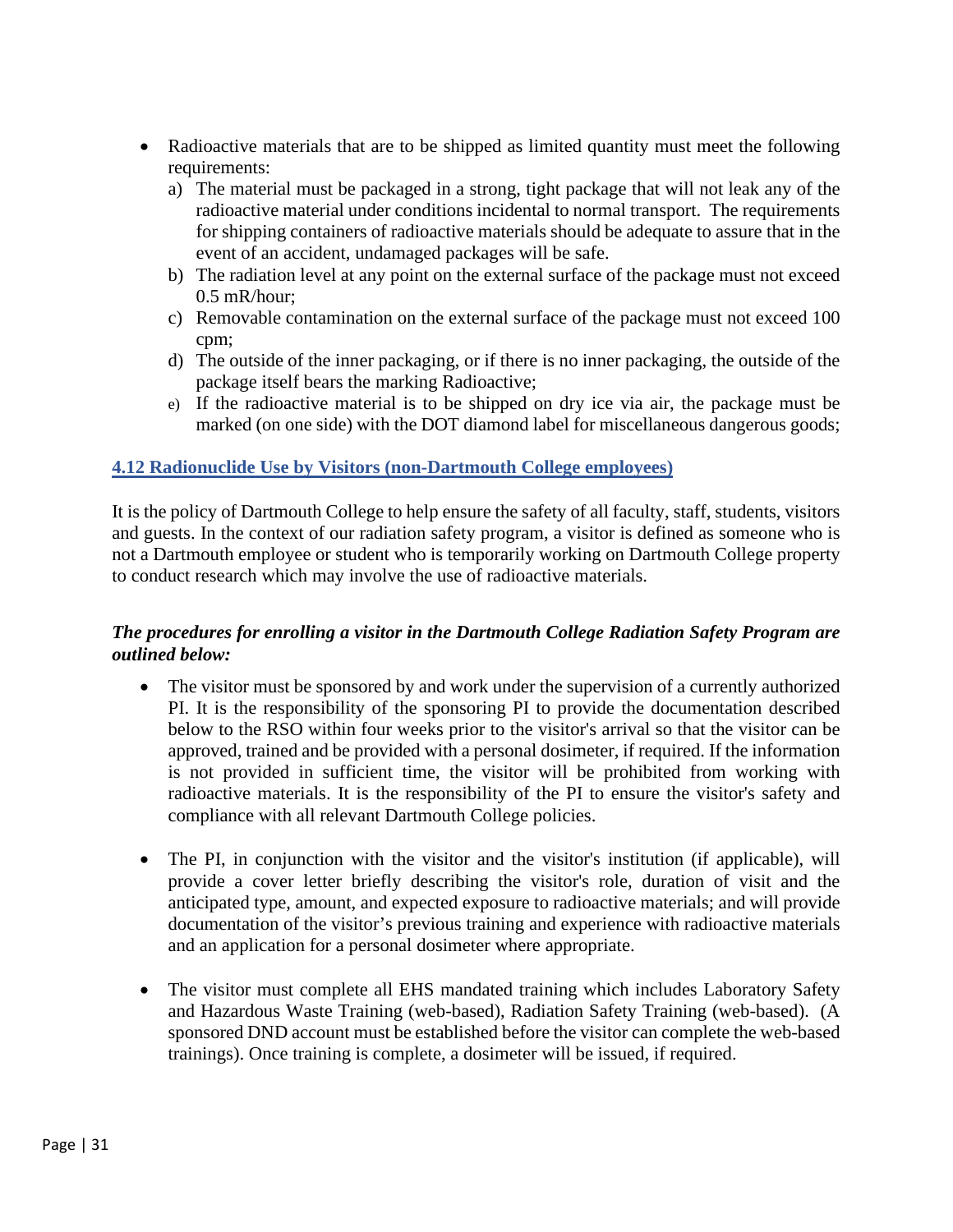- The visitor must be familiar with and adhere to the radiation safety policies of Dartmouth College (including this visitor policy) at all times while working with radioactive materials on Dartmouth property.
- <span id="page-32-0"></span>• At the conclusion of the visit, the PI must notify the RSO of the termination of the visit and must turn in the visitor's personal dosimeter if issued by Dartmouth College.

Failure of the PI to properly notify the RSO of visitors or to adhere to these policies will be considered a serious violation of Radiation Safety Policy and will result in review by the RSC and subsequent action as described in the Compliance Policy (section 4.18).

#### **4.13 Policy for Minors in Radioactive Material use Areas**

#### **I. Age Restrictions**

- 1. Persons under 12 years of age are prohibited from entering laboratories.
- 2. Persons aged 12-15 may not enter a Dartmouth laboratory or participate in educational research and/or clinical activities, unless the activity is approved by Environmental Health & Safety and is: (i) part of an organized laboratory tour conducted with permission of the faculty member responsible for the laboratory and the Department Chair or their designee, or (ii) a one-time educational or recruitment demonstration. The sponsoring faculty member will be responsible for proper supervision and for providing any appropriate personal protective equipment for all visitors. Tours must be supervised at all times while on Dartmouth premises, and tour participants may not participate in any research/clinical activities.
- 3. Persons who are 16 or 17 years of age may request an opportunity to participate in approved educational research and/or clinical activities under the individual mentorship and supervision of a sponsoring faculty member, as described below.

#### **II. Requirements for Working with Minors Aged 16 or 17 in Radioactive Material Use areas**

- 1. The sponsoring faculty member must obtain approval by EHS. All proposed educational research and/or clinical activities and a supervisory plan must be submitted to EHS for approval
- 2. The sponsoring faculty member must follow all relevant safety and compliance requirements, and adhere to the approved supervisory plan.
- 3. The sponsoring faculty member must act as the minor's direct supervisor or designate another faculty or staff member to serve in this role.
- 4. During the course of the educational experience, minors may not be (i) alone in Dartmouth research, clinical and/or office space; or (ii) present in Dartmouth research, clinical and/or office space on weekends or outside the normal Monday-Friday hours of the sponsoring faculty member's staff.
- 5. Healthcare services at Dartmouth are not a provision of this program. As such, minors must provide proof of medical coverage for the period that they will be participating in educational research and/or clinical activities at Dartmouth.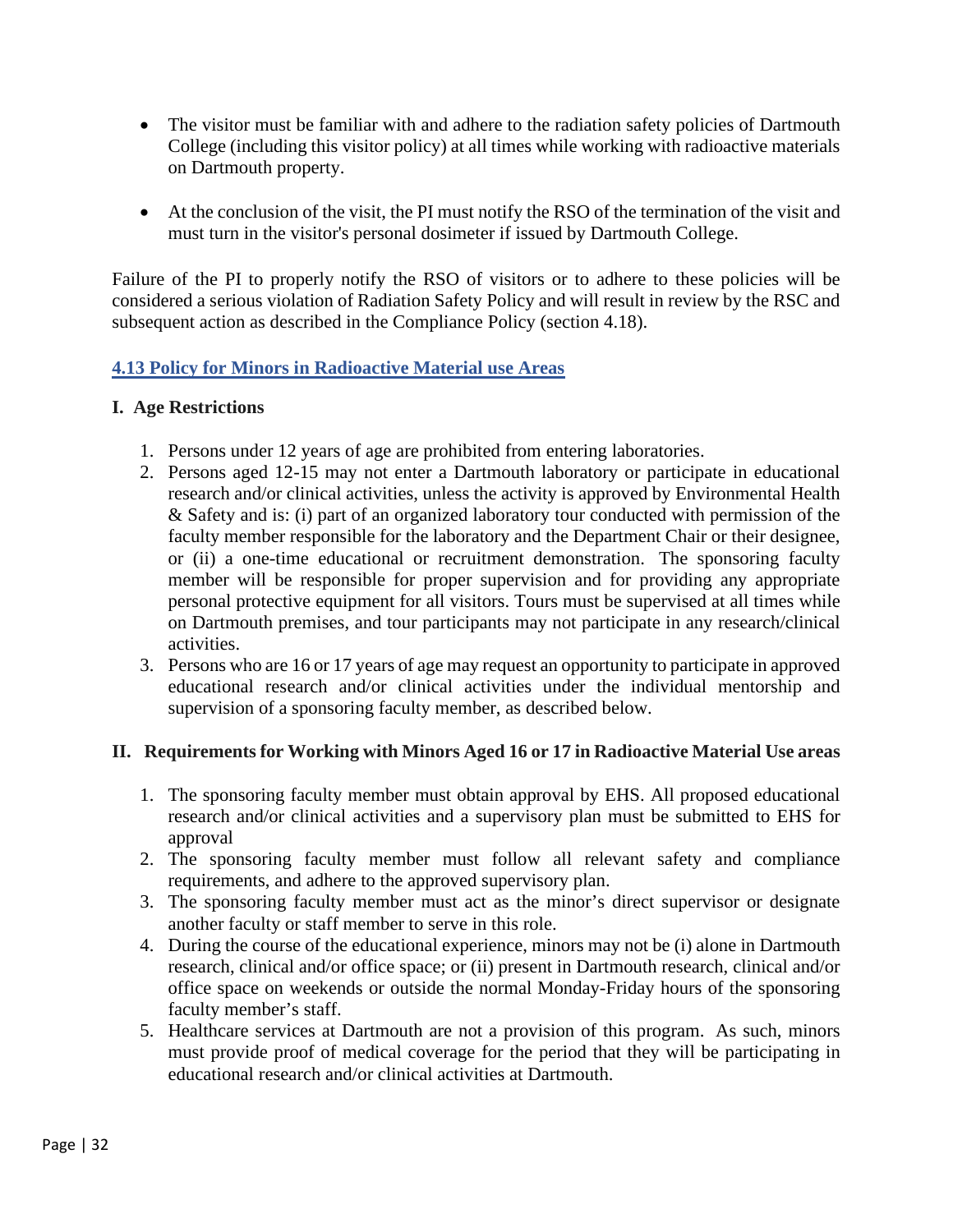- 6. The sponsoring faculty member must ensure that the minor does not enter the work area prior to completing ALL required training and ensure that the minor is appropriately supervised at all times by a qualified supervisor/staff member.
- 7. The sponsoring faculty member must obtain a signed parental consent form and liability waiver for all participants prior to allowing a minor to participate in any Dartmouth educational research and/or clinical activities. The sponsoring faculty member, program director or designee must ensure that these documents are maintained on file for at least 3 years.

#### **III. Prohibited Materials or Equipment Use for Minors Aged 16 or 17**

1. Minors Aged 16 or 17 who are engaged in Educational Activities may not work with any of the following materials and/or equipment:

#### *Radiation:*

- *Radioactive Materials – Sealed and Unsealed Sources*
- *x-Ray Producing Equipment*
- *Open Beam Lasers - Class 3b or Higher*
- *Magnetic Resonance Imaging (MRI)*
- *Nuclear magnetic resonance (NMR)*

#### <span id="page-33-0"></span>**4.14 Radioactive Waste Policy**

Minimization of waste is the most effective way in dealing with costs and liabilities of radioactive waste disposal. Apply all available methods to limit the waste to a minimum.

#### *Waste minimization includes:*

- Purchase only the amount of radioactive materials necessary to complete the experiments;
- Use short-lived radionuclides rather than long-lived radionuclides, if possible;
- Avoid unnecessary contamination of lab items and equipment;
- Do not mix short-lived with the long-lived waste. Otherwise all the waste will be treated as a long-lived waste;
- Distinguish between contaminated and non-contaminated items for proper segregation of waste.

#### *General instructions for radioactive waste management:*

- All waste must be in a properly labeled EHS provided container or a clear plastic bag;
- Avoid mixing radioactive waste with hazardous chemicals;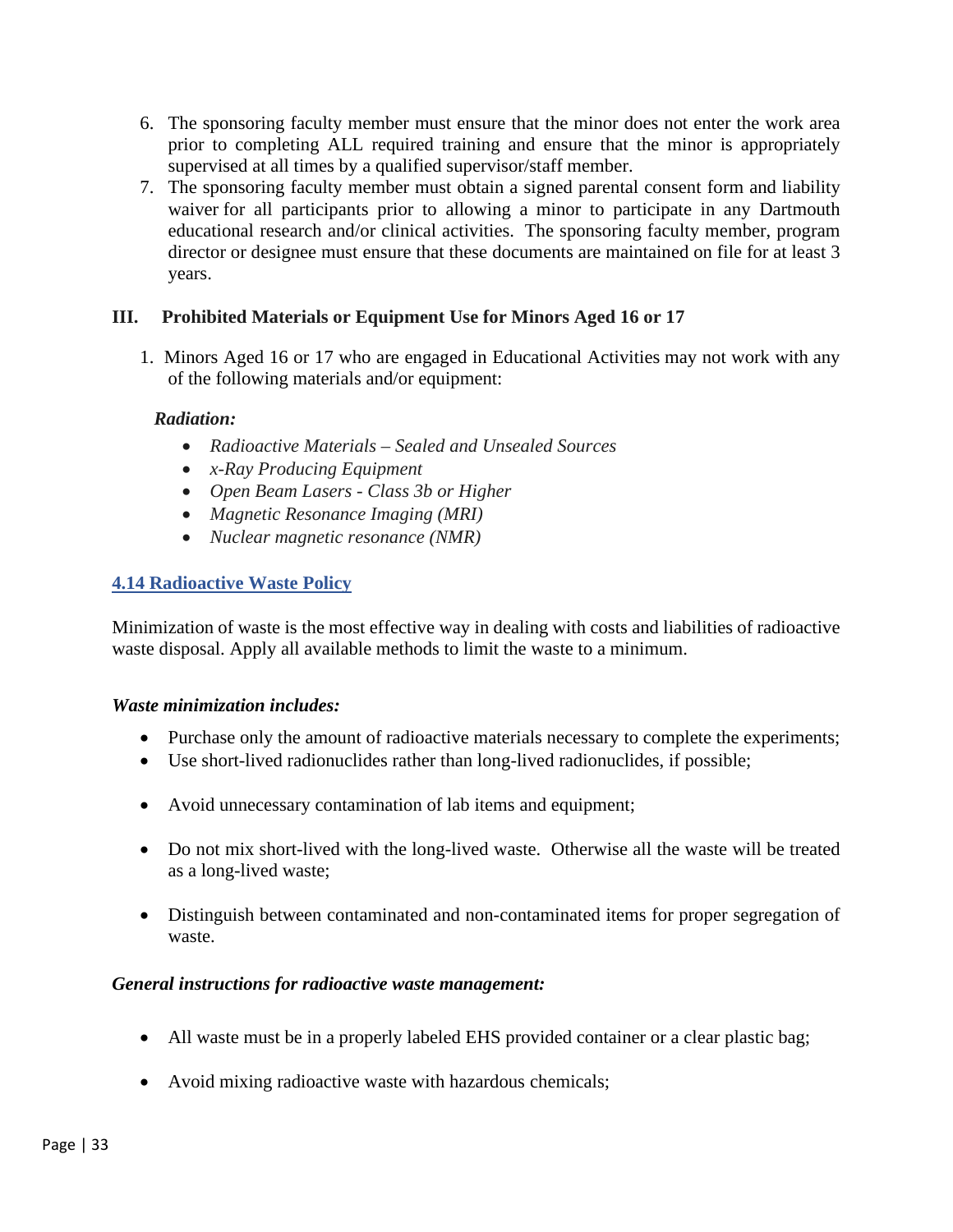- Segregate liquid scintillation vials from other radioactive solid waste.
- Needles and syringes contaminated with radioactivity must be placed in a red needle (SHARPS) container. Label the container with a "Radioactive" warning sticker.
- Disposal of lead pigs: Remove or obliterate all radioactive labels before calling EHS for a pick-up.
- Drain disposal of radioactive liquid waste is not allowed without prior EHS approval. Liquid waste must be placed in a 1-gallon or smaller plastic container.
- All waste bags and liquid containers must have the completed EHS Radioactive Waste Tag attached to them prior to EHS waste pick-up.
- Use the electronic radioactive waste pick-up form found on the Radioisotope Inventory Management System sponsored by BioRaft to request waste pick-ups.

For more detailed information on radioactive waste procedures, please refer to the "*Hazardous Waste Guide*" found on the EHS web-site.

#### <span id="page-34-0"></span>**4.15 Laboratory Inspections**

Lab inspections are designed to evaluate the use of radioactive materials and to ensure the laboratory is in compliance with existing regulations and accepted laboratory practice. It determines if radioactive materials are being received, used and stored properly. It also evaluates any potential problem of misusing and mishandling of radioactive materials and waste. If there are violations cited during an inspection, a researcher must take corrective action promptly. Inspections are performed by the RSO, or designee. After the inspection, each laboratory will receive a written report describing inspection results and any corrective actions that need to be followed.

#### *The following are some of the requirements that are checked during an inspection:*

- Posting of the current "Notice to Employees", Radioactive Material symbol and emergency procedures;
- Laboratory coats, radiation badges and disposable gloves are worn when working with radioactive materials;
- Shielding is available and is made of the proper material and adequate thickness;
- Waste areas are designated, labeled and properly shielded;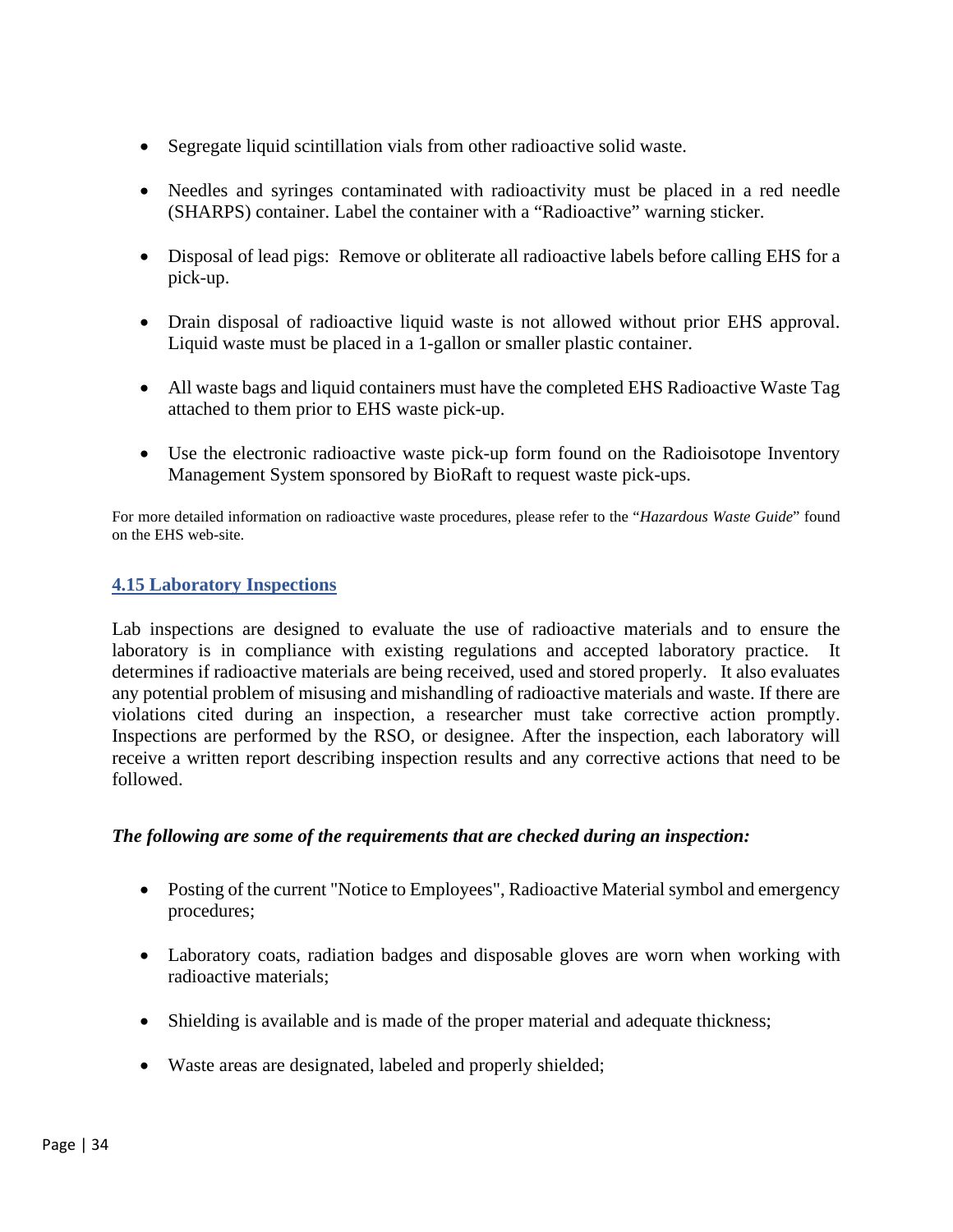- Radioactive material is properly secured.
- Records of inventory/usage/waste are up to date;
- Each laboratory has a working and calibrated survey instrument;
- No indication of food or drinks being consumed in laboratories;
- No storage of food or beverage in refrigerators where radioactive materials are stored;

All laboratory areas are reasonably free from radioactive contamination.

#### <span id="page-35-0"></span>**4.16 Compliance Policy**

Dartmouth College is committed to ensuring compliance with all relevant Federal, State and local regulations regarding the safe use of ionizing radiation through its Radiation Safety Program. In order to do this effectively, the RSC has developed a compliance policy that describes possible violations that can result in non-compliance with these regulations. Chronic non-compliance with any regulation can potentially jeopardize the radioactive materials license for Dartmouth College. The goal of the Radiation Safety Program is to ensure that all personnel are in compliance; in addition, this policy also describes the actions that will be taken by the RSO and/or the RSC in response to violations by individuals and laboratories should they occur. These offenses have been divided into three categories: Record-keeping offenses, Major Offenses and Radioiodination Lab Policy Offenses. It is important for all personnel to understand the consequences of such noncompliance and to avoid such violations to the best of their ability. It is the responsibility of the PI to ensure that all personnel under his or her supervision are familiar with these consequences and to be in compliance with all Radiation Safety Policies.

#### *Record-Keeping Offenses*

The following is a non-exclusive list of record-keeping offenses:

- Unacceptable practices for maintenance of individual lab logbooks: updated receipt and swipe test logs.
- Non-compliance with the radionuclide purchasing and receiving procedures.
- Non-compliance with established "time of use" survey documentation requirements.
- Improper or inadequate labeling of waste.
- Late return of dosimetry to the Environmental Health & Office or chronic loss of dosimeters.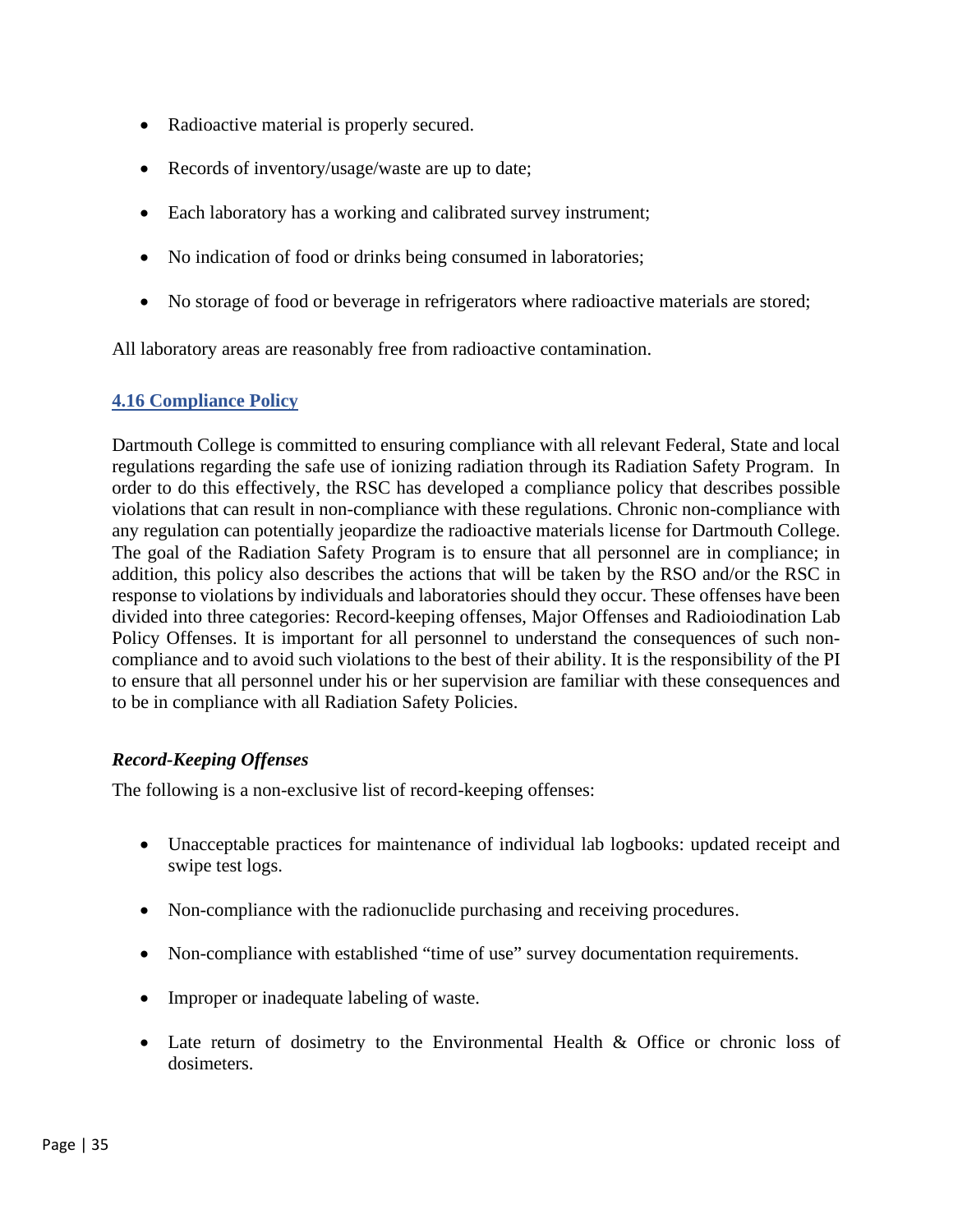These and similar offenses will result in the following:

*First Violation*: Memorandum from the RSO to the PI (and offender of policy if different) with a copy to the Chair of RSC and to the EHS files.

*Second Violation* (within 1 year of first violation): Memorandum from the RSO to the PI (and offender of policy, if different) with reference to the earlier Memorandum with a copy to the Chair of RSC and to the EHS files.

*Third Violation* (within 1 year of second violation): Memorandum from the RSC to the PI stating the recurring problem and dates by which the lab must come into compliance. If non-compliance continues, the PI will be requested by the RSO or the Chair to appear before the RSC to explain the non-compliance problem. The RSC may then take whatever other action it deems necessary to bring the laboratory into compliance with current policies.

#### *Major Offenses.*

The following is a non-exclusive list of major offenses against the Radiation Safety Policy. The RSO and/or RSC may deem other violations against current policies, not listed here, as also constituting a major offense leading to the actions described below:

- Evidence of food and/or drink in the laboratories:
- Lack of safe work practices with disregard for safety of others in the laboratory;
- Excessive accumulation of radioactive waste in the laboratory;
- Lack of labeling of radioactive materials and waste in the laboratory;
- Not reporting spills to the Environmental Health & Office immediately;
- Not performing radiation and contamination surveys;
- Loss of radioactive materials;
- Inadequate security of radionuclides;
- Uncontrolled access to laboratories that use and store radioactive materials above certain activities when no one is present;
- Gross contamination of work areas;
- Removable contamination in excess of established limits;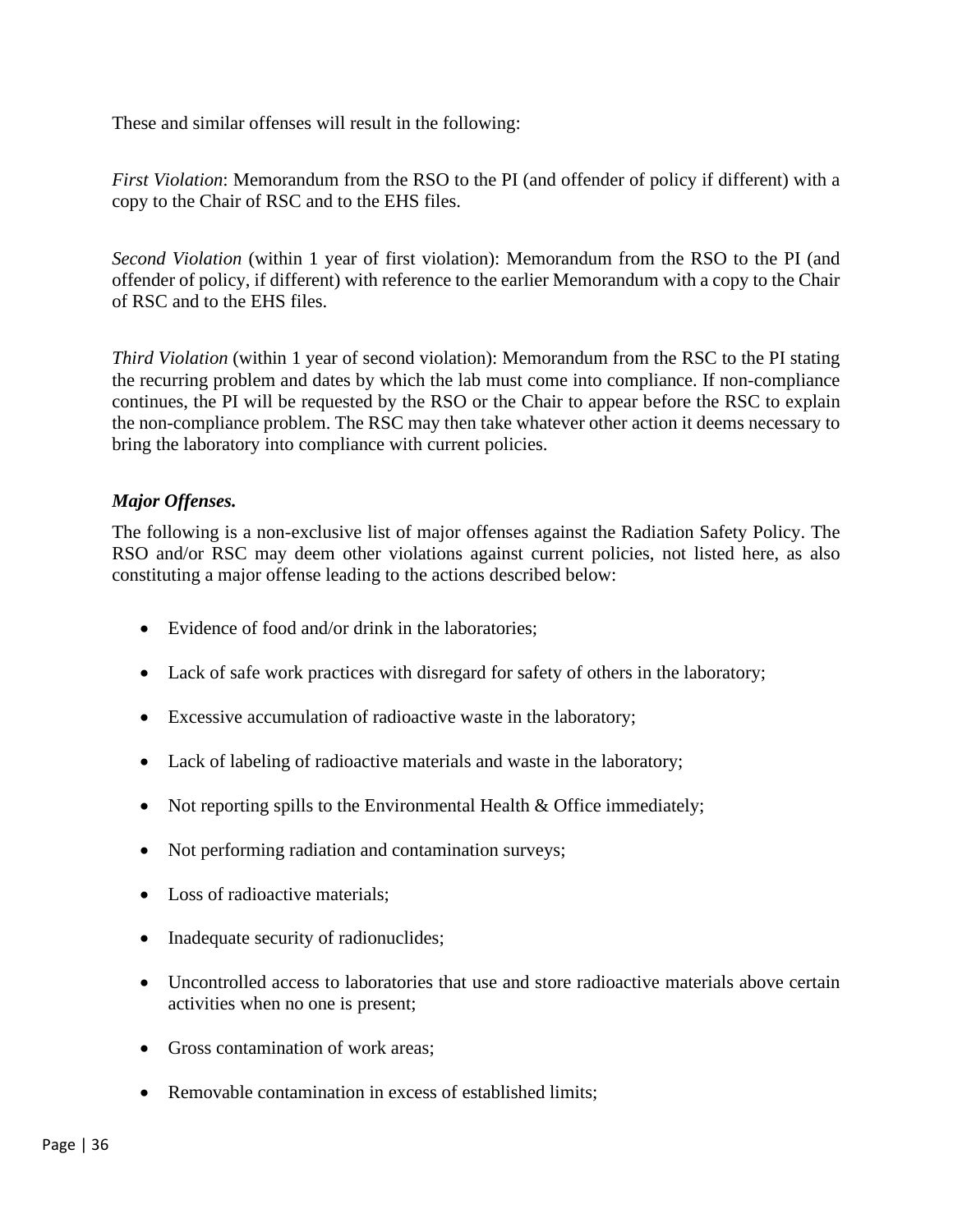• Non-conforming waste presented for disposal.

These and similar offenses will result in the following:

*First Violation*: Memorandum from the RSO to the PI (and offender of policy if different), with a copy to the Chair of RSC and to the EHS files.

*Second Violation* (within 1 year of first violation): Memorandum from the RSC to the PI (and offender of policy, if different) stating the problem and dates by which the lab must come into compliance. If non-compliance continues, the RSO may immediately revoke the radioactive material use authorization and remove all radionuclides from the laboratory. The PI must appear before the RSC to justify the non-compliance and propose a long-term solution for the laboratory's future compliance. The PI must re-apply to the RSC for radioactive material use authorization. The RSC may take whatever actions it deems necessary to ensure the laboratory's compliance, to include but imposing additional restrictions and/or denial of radioactive material use at Dartmouth College.

#### *Radioiodination Laboratory Policy Offenses*

The following is a non-exclusive list:

- Thyroid monitoring not performed;
- Lack of swipe testing and/or clean-up of the lab;
- Serious contamination of laboratory

These and similar offenses will result in the following:

*First Violation*: Memorandum from the RSO to the PI (and offender of policy if different) with a copy to the Chair of RSC and to the EHS files.

*Second Violation*: The user will be prohibited from using the Iodination Lab.

#### <span id="page-37-0"></span>**4.17 Exposure to Radiation During Pregnancy Policy**

Research has shown that a fetus is more sensitive to the damaging effects of radiation exposure, particularly during the first trimester of the pregnancy. In recognition of this increased radiation sensitivity, a more restrictive dose limit has been established for the embryo/fetus of a declared pregnant radiation worker. Guidance in conformance with the revised 10 CFR Part 20 is being

.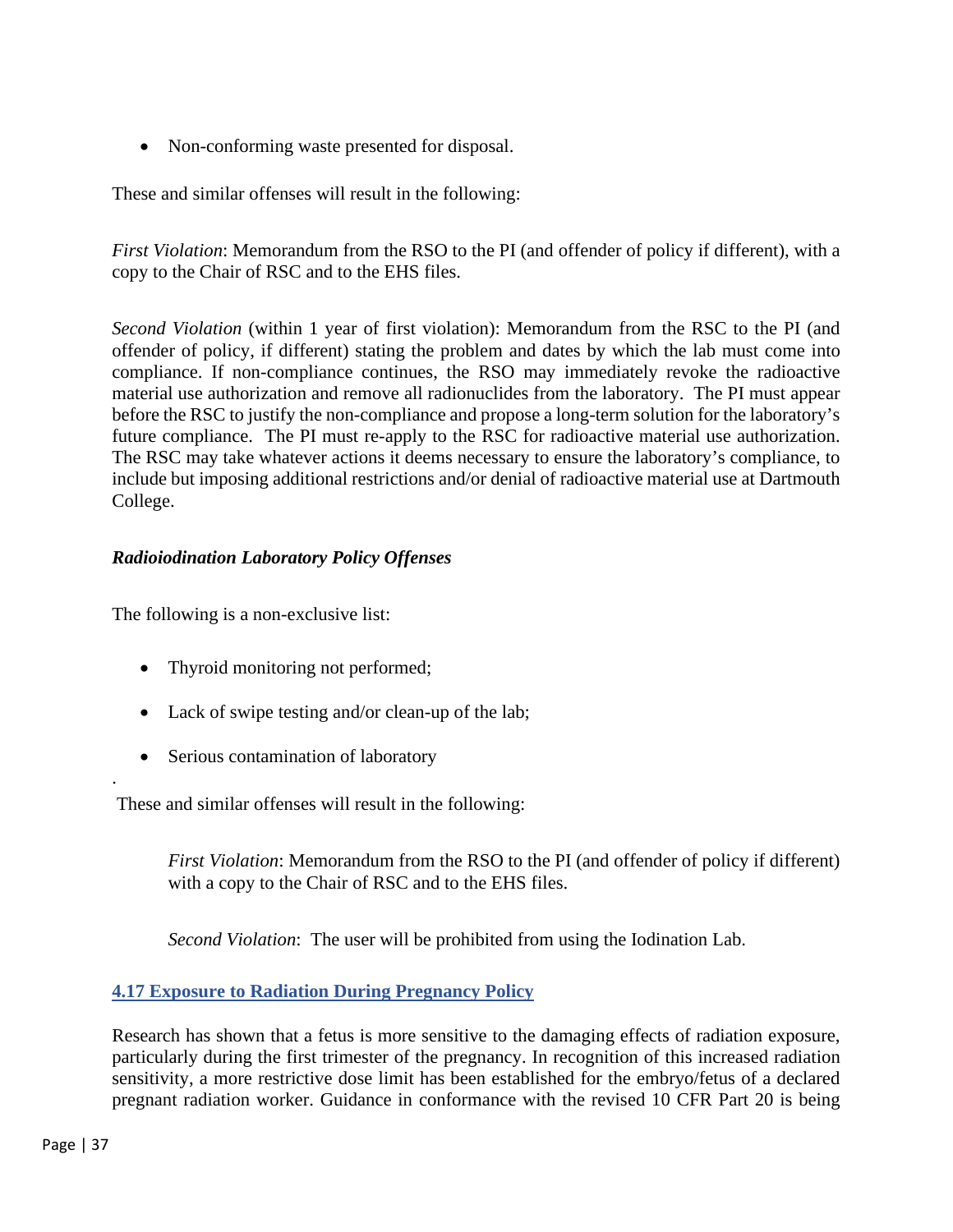developed as a proposed Revision 3 to Regulatory Guide 8.13. It has been published as Draft Regulatory Guide DG-8014 "Instruction Concerning Prenatal Radiation Exposure". Currently NRC regulations require that the radiation dose to the fetus of an occupationally exposed pregnant worker be held to 0.5 rem (5 mSv) or less during pregnancy. (see also Declared Pregnant Radiation Worker Policy Statement)

Radiation protection regulations allow a pregnant radiation worker to decide whether she wants to formally declare her pregnancy to her employer, thereby taking advantage of the special dose limits provided to protect the developing embryo/fetus. If an occupationally exposed woman declares her pregnancy to the RSO then she is subject to the more restrictive dose limits for the embryo/fetus during the remainder of the pregnancy which is controlled by restricting the exposure to the declared pregnant woman. Restricting the woman's occupational exposure, if she declares her pregnancy, raises questions about individual privacy rights, equal employment opportunities and possible loss of income. Because of these concerns, the declaration of pregnancy by a woman radiation worker is voluntary. Conversely, the woman can also withdraw her declaration of pregnancy by notifying the RSO.

When a worker has made the decision to formally declare her pregnancy, she may complete "Form Letter for Declaring Pregnancy" or she may submit her own letter. Once this form has been received, the RSO will contact the worker to discuss her use of radioactive materials or work with x-ray producing equipment in the lab, her previous exposure history and any other relevant information. At this time, the worker is offered the opportunity to enroll in the pregnancy surveillance program that allows for the closer monitoring of radiation exposure to the fetus during the entire pregnancy.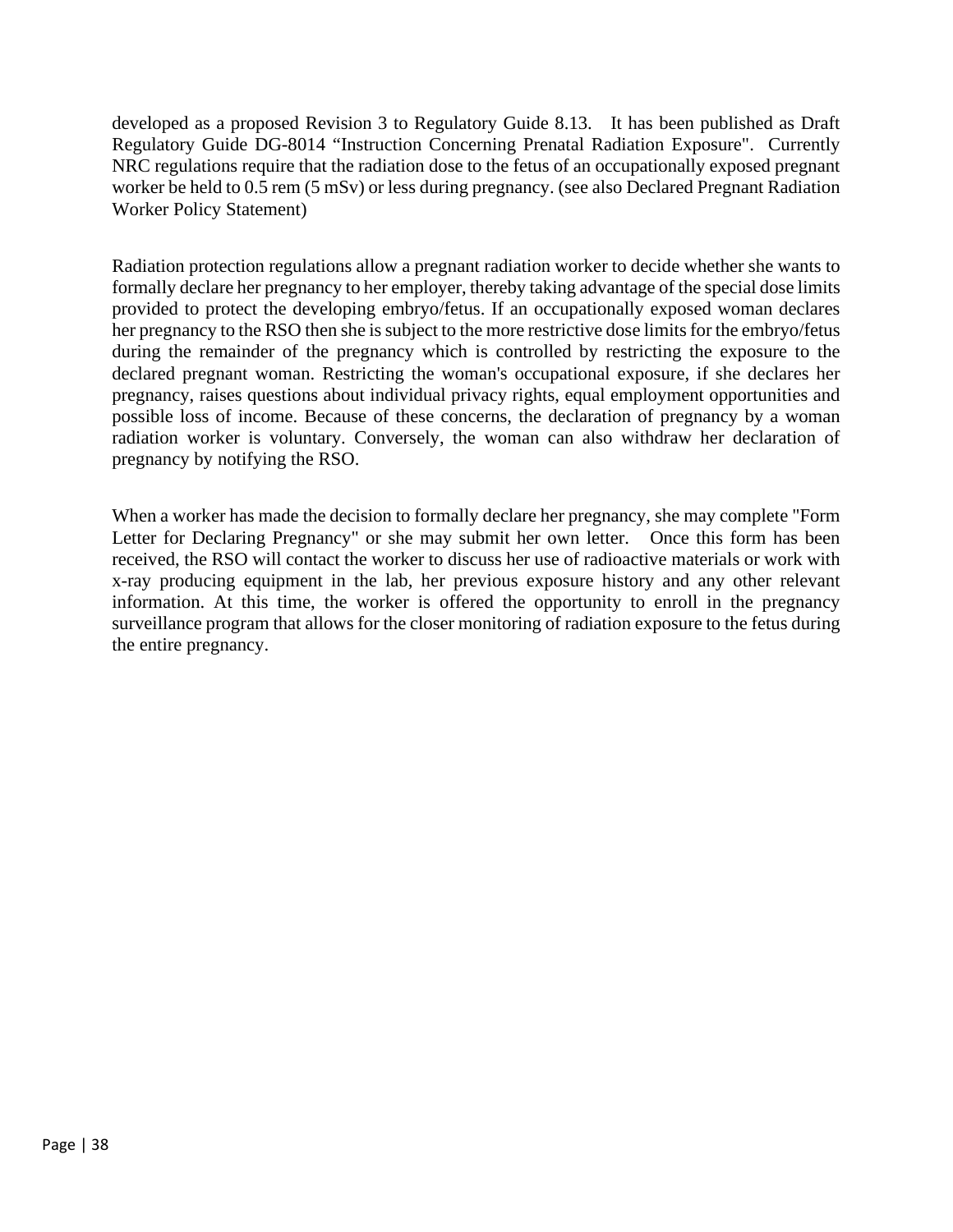#### FORM LETTER FOR DECLARING PREGNANCY

This form is provided for your convenience. To make your declaration of pregnancy, you may fill in the blanks of this form letter and give it to your employer/Environmental Health & Safety or you may write your own letter.

#### DECLARATION OF PREGNANCY

TO: \_\_\_\_\_\_\_\_\_\_\_\_\_\_\_\_\_\_\_\_\_\_\_\_\_\_\_\_\_\_\_\_\_\_\_\_\_\_\_\_\_\_\_\_\_\_\_\_\_\_\_\_\_\_

(Name of Supervisor or Radiation Safety Officer)

In accordance with the NRC's regulations at 10 CFR 20.1208, "Dose to an Embryo/Fetus," I am declaring that I am pregnant. I believe I became pregnant in: (only month and year need be provided).

I understand the occupational radiation dose to my embryo/fetus during my entire pregnancy will not be allowed to exceed 0.5 rem (5 millisievert) (unless that dose has already been exceeded between the time of conception and submitting this letter). I also understand that meeting the lower dose limit may require a change in job or job responsibilities during my pregnancy.

I will promptly inform the Dartmouth College Radiation Safety Officer in writing when my pregnancy has ended.

(Your Signature)

(Your Name – Printed)

(Date)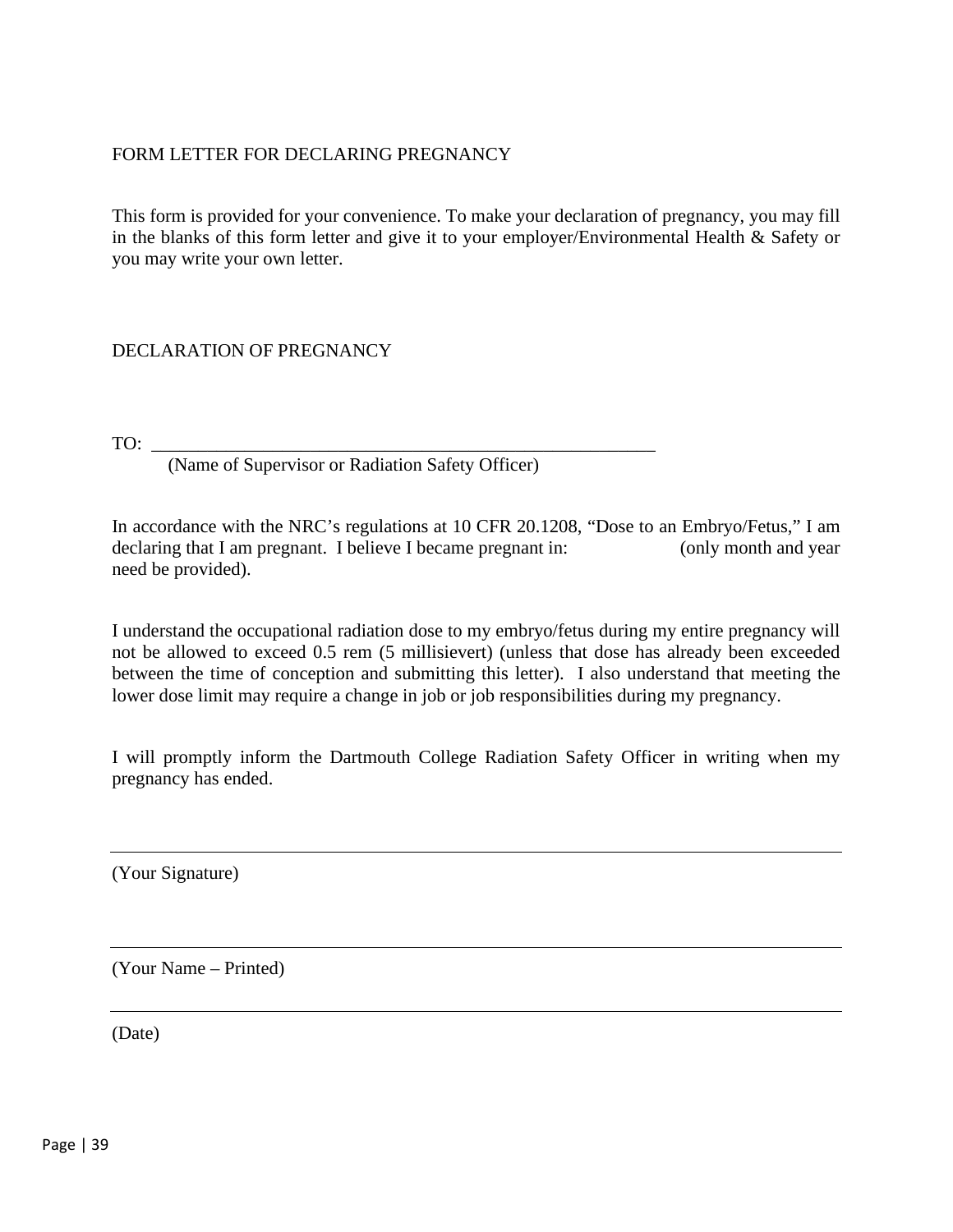#### <span id="page-40-0"></span>**4.18 Shared Space Policy**

Ideally, each PI who is authorized for radionuclide use should work in a separate laboratory and keep separate logs of radionuclide receipt, storage, use and disposal. However, in practice, PI's with separate authorizations may occasionally need or find it desirable to share laboratory space and use different radionuclides in the same room(s). According to the State and NRC Guidelines, "shared space" means any two or more authorized investigators who are in the same room (as defined by a space fully enclosed by walls and doors), whether or not bench space and/or equipment within the room is actually shared. For example, if two PI's have separate bench space within the same room, it is "shared" even if the space is divided by lab bench or invisible line that is never crossed by personnel from either lab. The RSC must formally approve such arrangements and the RSO is authorized to deny use of radionuclides by PI's involved in such space arrangements until a proposal for sharing space has been submitted to and approved by the RSC. The principal purpose of such shared space arrangements is to ensure the safety of personnel who may be working for one PI but who are exposed to radionuclides from another PI's radionuclide activities as a result of sharing space within the same room. Personnel in each lab must have a mechanism to be informed about and protected from the radiation activities of other labs. Thus, even if only one of the two or more PI's who are sharing space is authorized for radionuclides, all parties must enter into a shared space agreement.

After reviewing the guidelines listed below with all parties involved, complete the form and submit to the RSO. All involved parties must sign this agreement which certifies that the guidelines put for will be adhered to by all participants.

#### *The guidelines for PI's who are proposing use of radionuclides in a shared laboratory space are as follows:*

- A proposal must be submitted to the RSC at least two weeks prior to its next meeting describing the protocols for sharing laboratory space. The proposal should be developed, written and co-signed by all PI's involved in the shared space arrangement. A cover letter also co-signed by the participants should briefly justify the need for the shared lab space and include responses to all the information requested in these guidelines.
- The proposal must include diagrams of all involved laboratory space, indicating the specific locations for radionuclide use, storage of stock vials, waste storage and disposal.
- Each laboratory will keep separate logbooks recording receipt of stocks, storage and use of radionuclides, disposal of stock vials and waste, swipe tests and personal exposures.
- A specific designated individual in each laboratory must be named and will be responsible for keeping the records and monitoring radiation exposure and use for each PI. These individuals will be kept informed of any spills or other mishaps involving radionuclides and will report any incidents to the other designated individuals, to the PI's of each laboratory, and to the RSO. The Environmental Health & Office should be notified if the status of the designated individual(s) is changed.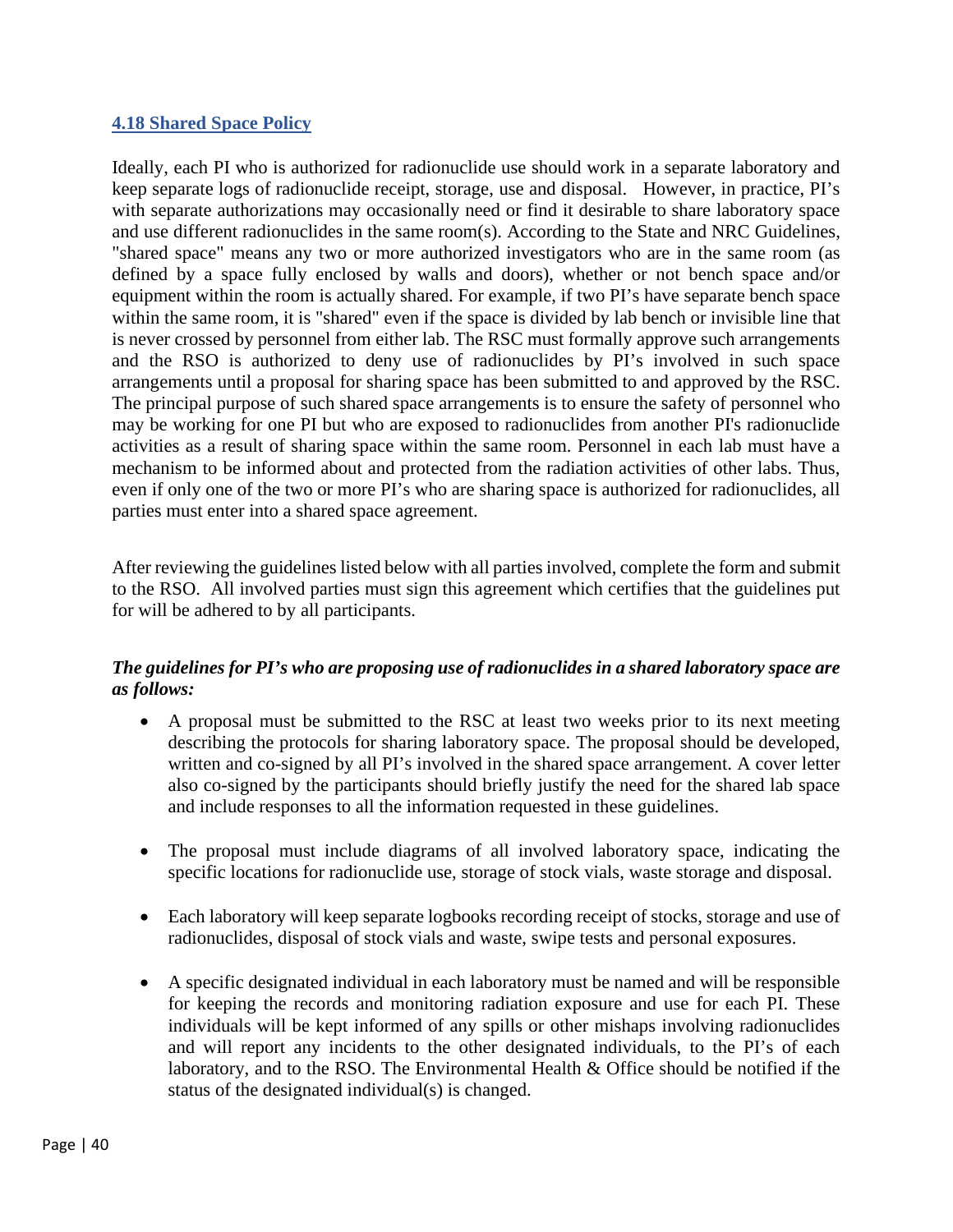- A joint laboratory meeting of all personnel is encouraged to conduct an annual review of radiation use, safety procedures and laboratory space arrangements.
- If one or more of the participating laboratories is using radionuclides in the shared space that require personal monitoring (e.g., quarterly dosimeters) all personnel in each participating laboratory may also be monitored.
- Following any spill, mishap, or elevated swipe test results, a joint laboratory meeting of all personnel will be conducted. The incident will be discussed and radiation safety procedures will be reviewed.
- Prior to instituting any major changes in radionuclide use or the shared space agreement, a proposal by the participating laboratories must be submitted to the RSC for its approval.
- If any bench or other work space and/or equipment are actually shared among labs within the shared space, the following also applies: In addition to normal swipe testing, swipe testing of the entire shared space will be conducted for the month that radioactive material is used. These results will be recorded in each laboratory's records. The entire shared space will be surveyed after any aberrant readings and the results recorded in each laboratory's log book. If this section does not apply, a statement to that effect should be included in the cover letter.
- If any bench or other workspace and/or equipment are actually shared by personnel within the shared room(s), the following also applies: A rational physical plan for safe and minimal radionuclide use in the room should be developed. One of two models should be considered in designating the radionuclide areas to be used. One approach would be to separate areas of use by type of radionuclide, e.g., one area for  ${}^{32}P$ , another area for  ${}^{51}Cr$ . Particularly with radionuclides requiring special monitoring and/or shielding, this model may work best for multiple radionuclide laboratories. A second model would be to cluster all radionuclide use to one or a few areas of the space, leaving the rest of the laboratory "clean". This model may also have advantages in certain cases. Whichever arrangement is chosen, justify the choice in the proposal and describe how records and safety procedures will be maintained. If this section does not apply, a statement to that effect should be included in the cover letter.
- Other arrangements may also be specified by the PI or by the RSC and/or the RSO following their review, as deemed necessary.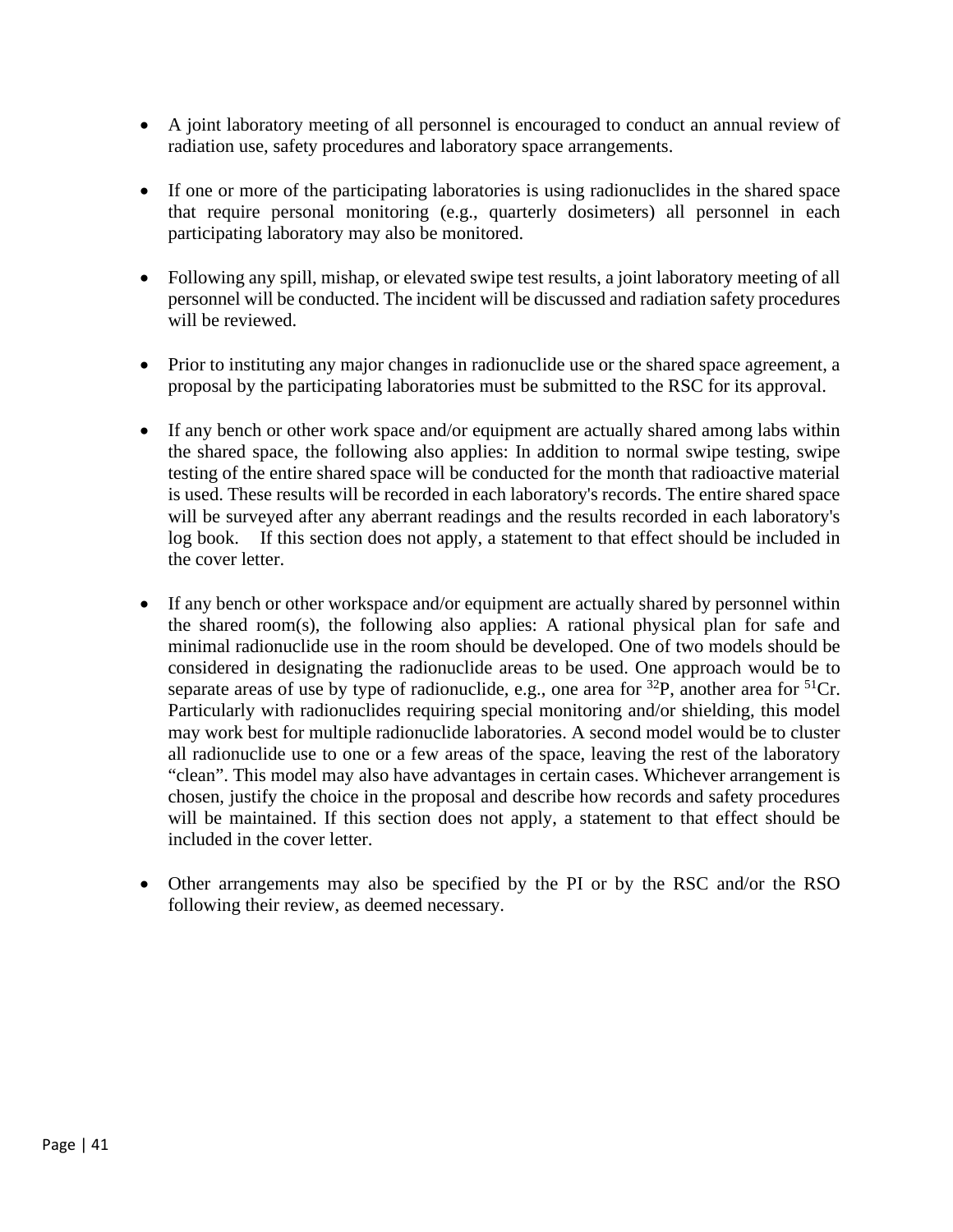#### DARTMOUTH COLLEGE SHARED SPACE AGREEMENT

Date: \_\_\_\_\_\_\_\_\_\_\_\_\_\_\_\_

| Laboratories and Designated Individuals participating in the Shared Space Arrangement |  |
|---------------------------------------------------------------------------------------|--|
| (print or type)                                                                       |  |

|                        | (primary contact person)                                                                                             |  |
|------------------------|----------------------------------------------------------------------------------------------------------------------|--|
|                        |                                                                                                                      |  |
|                        |                                                                                                                      |  |
| Designated Individual: | <u> 1989 - Jan Barbara, margaret eta biztanleria (h. 1989).</u>                                                      |  |
|                        |                                                                                                                      |  |
| Designated Individual: | <u> 1989 - Johann Barbara, martin amerikan basal dan berasal dan berasal dalam basal dan berasal dan berasal dan</u> |  |
|                        |                                                                                                                      |  |
| Designated Individual: | <u> 2008 - Jan James James James James James James James James James James James James James James James James J</u> |  |
|                        |                                                                                                                      |  |
| Designated Individual: |                                                                                                                      |  |
|                        | Laboratory Room No(s):                                                                                               |  |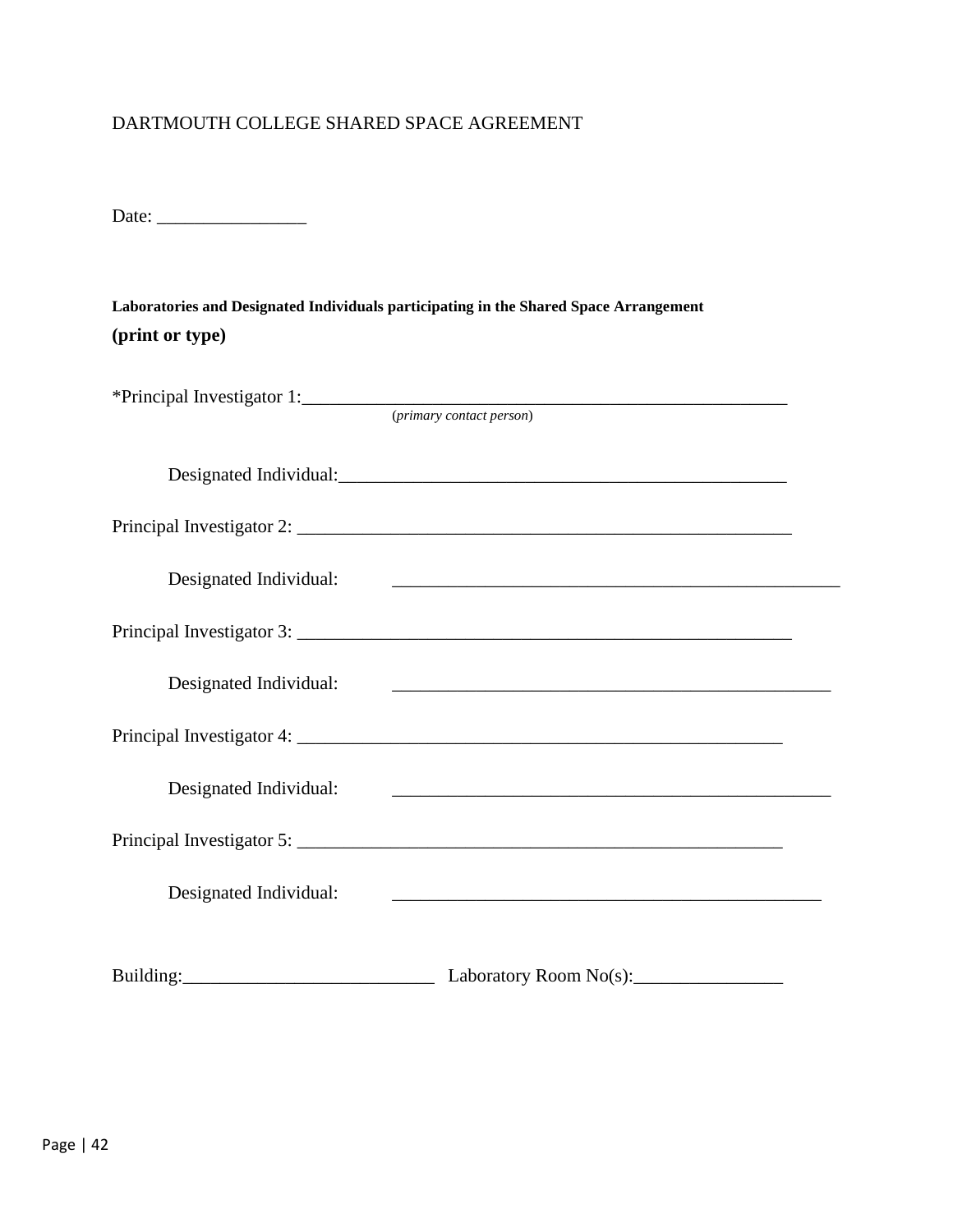#### <span id="page-43-0"></span>**4.19 Moving a PI to Annual Survey Frequency Procedure**

#### **Objective:**

This procedure provides the complete instructions on how to enact a change in a PI's radiation safety survey frequency from biannual to annual. It also describes how a Radiation Safety annual survey is different from a semiannual survey and how authorization renewals are affected for those PIs on an annual survey frequency.

RS Staff may request a change to a PI's survey frequency requirement from semiannual to annual if:

- The PI's lab has not ordered or used radioactive materials for at least six months and,
- The PI is prepared to remove all radioactive materials from their possession and,
- The PI understands that their radioactive material ordering privileges will be temporarily disabled while they are on an annual survey frequency.

#### **Overview:**

Active radioactive material use PI laboratories are audited and surveyed by RS Staff at least semiannually. Research use of radioactive materials can be sporadic at times. If a lab enters a phase in which they are inactive in regard to their radioactive material use, the RSC allows a reduction in the frequency of RS Staff audits if certain criteria are met. The PI must properly dispose of or otherwise find an authorized PI to take responsibility for radioactive materials needing to be maintained. RS staff can sometimes assist with storage, where appropriate.

With an annual survey frequency, a PI will still maintain their radioactive material use authorizations, but their radioactive material ordering privileges will be paused while they have an annual survey frequency. The lab will sustain fewer responsibilities while under an annual survey frequency including not having to perform lab surveys. The lab will still be asked to submit a biannual inventory. Certain steps must be taken by the PI and RS staff to ensure that the change to an annual survey frequency is appropriate and complete. This procedure outlines those steps.

#### **Scope:**

This procedure applies to PI's who have suspended, temporarily, their work with all radioactive materials at Dartmouth College, but wish to keep their authorization(s) active for a possible return to an active phase. Many staff members of Radiation Safety are involved in the completion of the work required to move a PI's survey frequency from semiannual to annual.

To qualify for this change, a PI must meet the following criteria:

- 1. Research staff have not ordered or used radioactive material in the last six months and nearterm (within the next six months) use is not anticipated or expected.
- 2. Willing to tag and remove all radioactive materials from all authorized radioactive material use laboratories.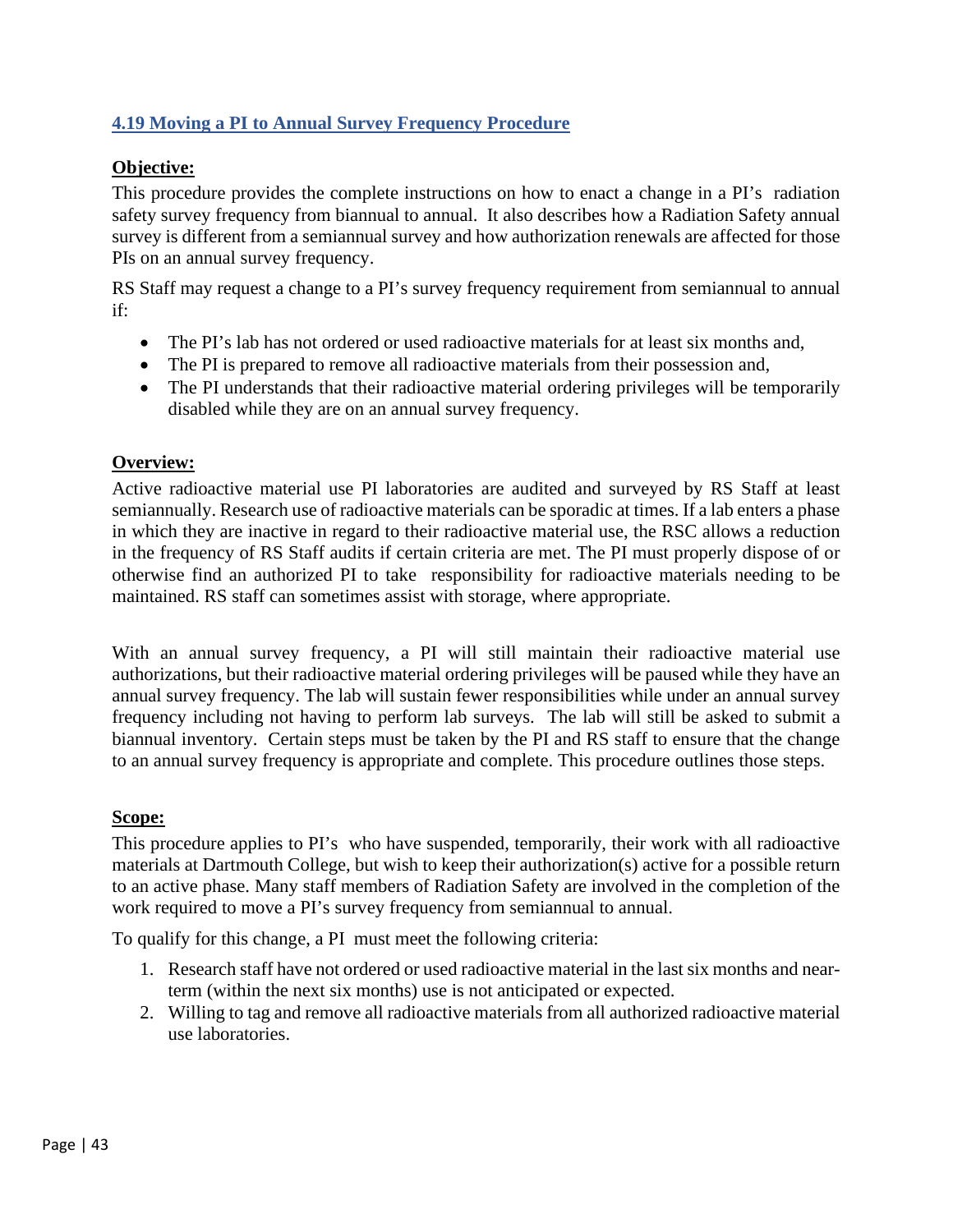#### **Roles and Responsibilities:**

#### *Principal Investigator*

The PI (PI) is responsible for the proper removal of all radioactive stocks and waste in their labs. The lab must have empty radioactive waste containers removed as well. The PI will no longer be responsible for performing radiation safety surveys upon being moved to annual survey frequency.

#### *Radiation Safety Staff*

Radiation Safety staff are responsible for identifying PI's that are eligible for a change of survey frequency from semiannual to annual and for facilitating this change, if appropriate. RS staff shall discuss the idea with the PI and, if found in favor of a change, RS Staff shall advise the PI of the actions the PI needs to take. The guidance document in Appendix B of this procedure can be used to facilitate this conversation. RS staff will also perform a final semiannual survey as outlined below, to be sure the appropriate steps have been completed by the PI. As part of the final survey, RS staff shall complete the checklist in Appendix A of this procedure. The completed checklist shall be submitted to the RSO to initiate the change.

#### *Radiation Safety Officer*

The RSO is responsible for reviewing the final survey and checklist and approving of the change in survey frequency.

#### **Definitions:**

#### *Annual Survey Frequency:*

Frequency of radiation safety surveys for an inactive but authorized radioactive material use PI. An Authorized PI whose lab has not actively used radioactive material for an extended period (generally six months to a year or more) may be assigned this frequency. There shall be no radioactive stock or waste present in their lab(s). Time of use wipe test surveys are not required to be performed by the lab. Radiation Safety training of lab staff will not be required unless and until the lab resumes work with radioactive material.

Note: To resume ordering, all lab staff must be compliant with all required radiation safety trainings. Authorization renewals are automatically deferred for two years if lab is on annual survey frequency when their authorizations come up for renewal. Notice will be made to the PI at the time of deferral.

#### **Procedure:**

#### *Identification:*

- 1. RS staff shall actively review records and identify PIs that can potentially be assigned an annual survey frequency. This is typically based on their order history over the previous 12 months.
- 2. When a PI is identified, RS staff shall discuss with the PI the available option.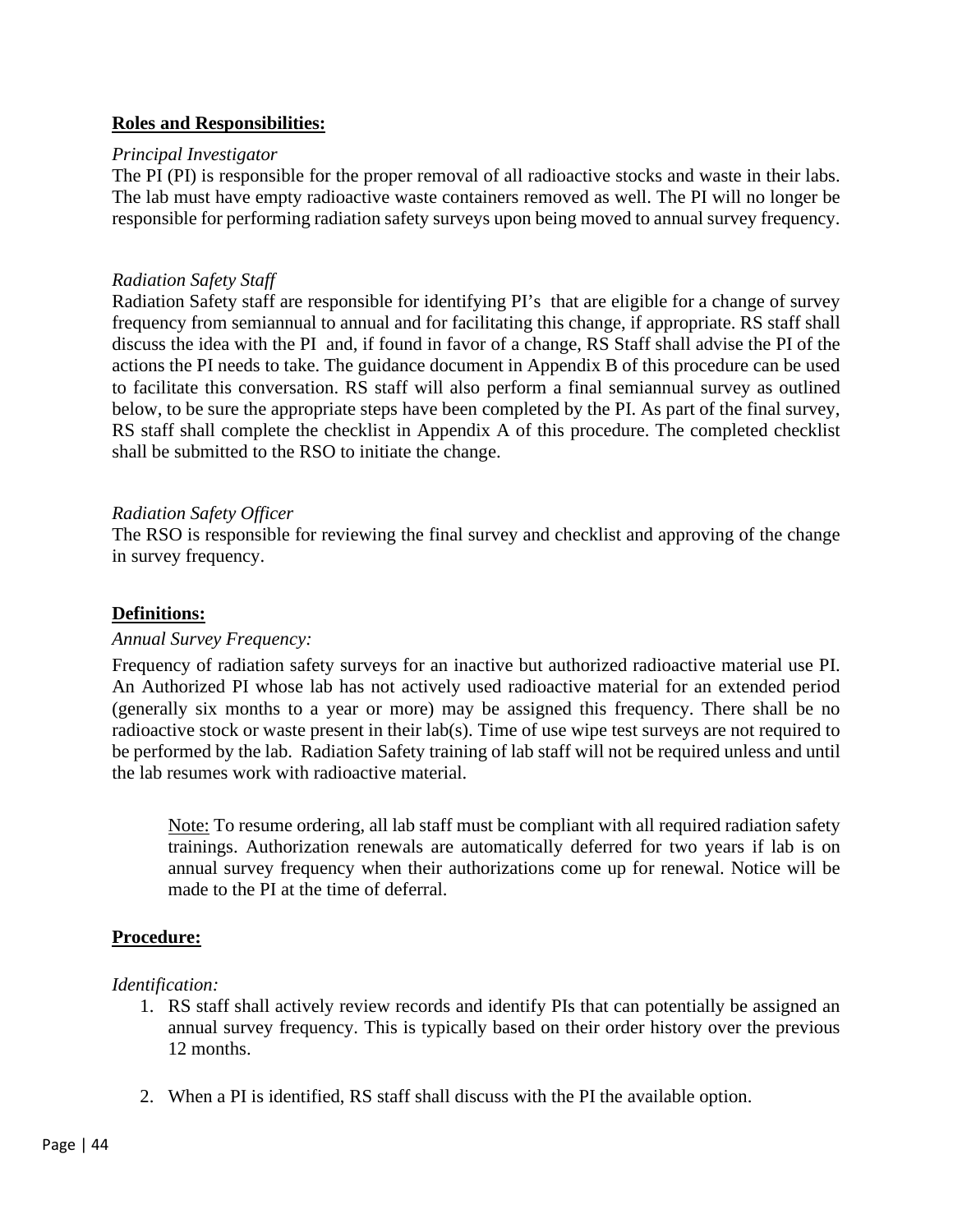To qualify for this change a PI must meet the following criteria:

- Lab has not ordered or used radioactive material in the last six months and nearterm use is not anticipated or expected.
- Willing to tag and have removed all radioactive waste from all authorized radioactive material use laboratories.
- Willing to tag and remove radioactive stock solutions from all refrigerators and freezers. (Note: RS staff can store some expensive/important stock solutions, including LSC reference standards, for PIs).
- Agrees to notify Radiation Safety of intent to change status from semiannual to annual.

#### *PI/Lab Action Steps:*

Once the PI decides to go on annual survey frequency they shall:

- Properly remove all radioactive materials (stocks, samples, sources and waste) from their designated radioactive labs. The lab can also elect to have RS staff temporarily store these materials for longer lived isotopes that they don't want to discard, if appropriate.
- A waste request must be submitted through BioRaft and tags attached to each container (note no empty rad waste containers shall be present in the lab upon completion).
- Radiation Safety shall be notified to discontinue dosimetry, as appropriate.
- Batteries shall be removed from survey meters.
- Perform and document a final survey.
- All lab records and sewer disposal logs should be consolidated and retained by the lab for at least three years.

#### *Final Radiation Safety Semiannual Survey and Waste Removal Verification:*

- 1. RS staff shall perform a final semiannual survey for all the PI's RAM use lab(s) after the PI's removal of all radioactive materials. The survey will include:
	- The use of a survey meter and wipe tests to confirm no contamination. Additional wipes shall be taken in areas previously used to house stock vials and where waste was stored.
	- Care shall be taken to purposefully review and confirm that no radioactive stock solutions or waste materials remain.
	- Batteries shall be removed from survey meters so as not to cause damage from corrosion and the meter should be tagged "*Out of Service*".
	- Confirmation that all lab records and sewer disposal logs have been consolidated and retained.
- 2. In addition, RS staff shall:
	- Keep the radiation labels on doors, refrigerators, freezers, and radioactive material use shielding. RS staff may remove other stickers as appropriate considering survey results.
	- Document the survey as a routine semiannual survey.